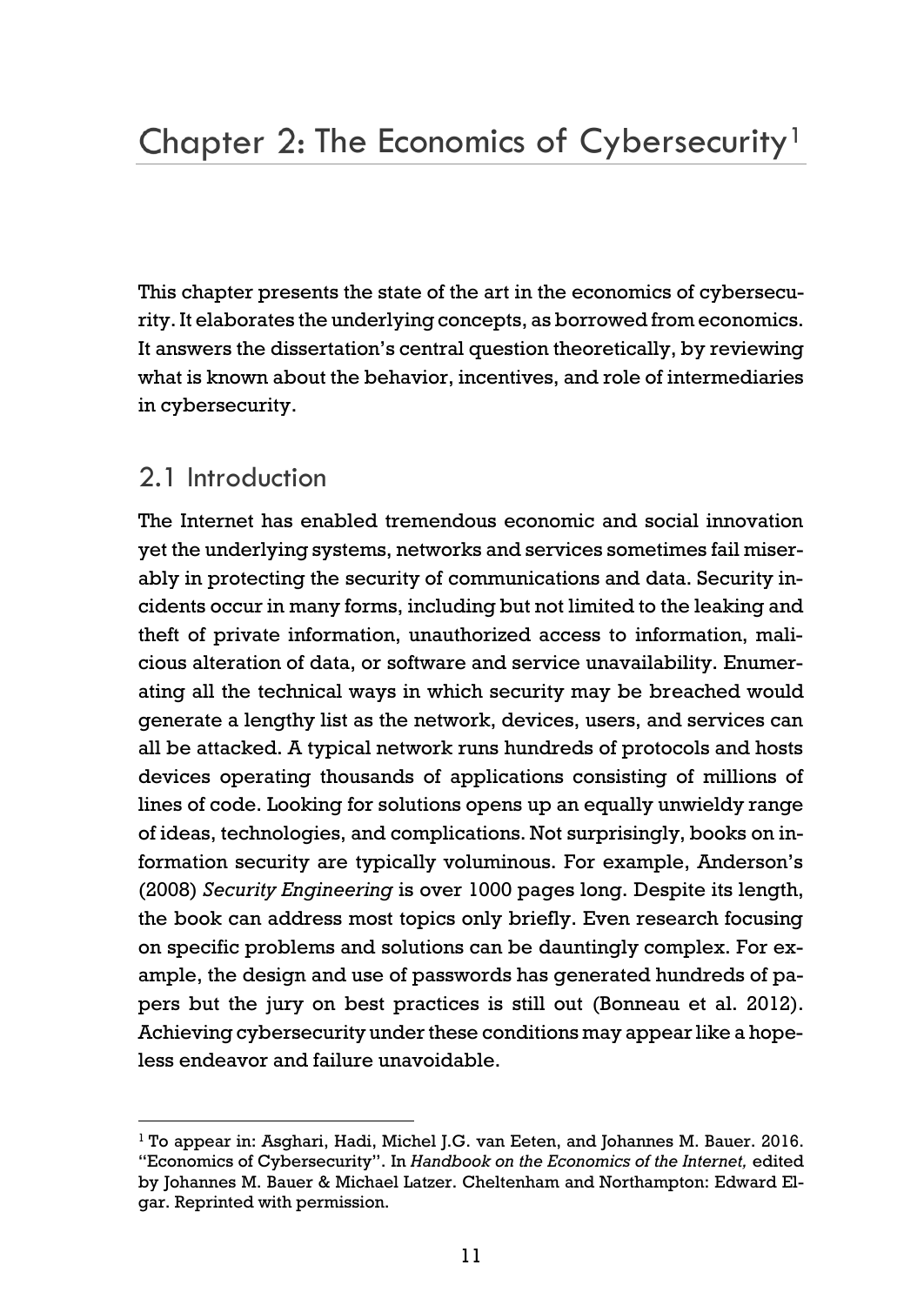Given the complexity of the problem, it seems indeed improbable that security can be attained by eliminating all vulnerabilities. Moreover, preventative security measures are costly. Some level of uncertainty will therefore have to be accepted and choices need to be made trading off competing objectives and limited resources. Recent research has developed approaches to better explain why certain security failures occur and others do not. These contributions clarified that security is not merely a technical problem that can be fixed with engineering solutions but that is also has important economic and behavioral dimensions that need to be addressed (R. Anderson and Moore 2006). Examining the incentives of players in the information and communication technology (ICT) ecosystem has been particularly fruitful in explaining the landscape of vulnerabilities and attacks that can be observed. The core of this work is rooted in information security economics.

A key insight that catalyzed the development of this field is that many systems do not fail for technical reasons but because of the specific incentives shaping the behavior of individuals and organizations. For instance, if the individuals in charge of protecting a system do not have to bear any costs or other consequences in case of failure, they may exert insufficient care (R. Anderson and Moore 2006). Attackers similarly respond to the set of pertinent incentives, for example by selecting targets and attack strategies based on expected financial or political benefits and risks. Technical tools to carry out attacks are often chosen opportunistically as attackers will use whatever means happen to work in a given scenario. These insights and the abundance of technical and non-technical vulnerabilities and attack vectors imply that it is more promising to approach cybersecurity as a defender-attacker dynamic with an emphasis on the incentives of players rather than with a focus on the vulnerabilities. Another consequence is that for the foreseeable future information systems will need to be defended against attacks with a combination of technology and human vigilance.

Given the abundance of interdependencies in the ICT ecosystem, cybersecurity at the individual and system levels is influenced by how the incentives of different actors align. Sometimes individual and group incentives are compatible with both the private and social costs and benefits so that decentralized decisions will be workable and effective to achieve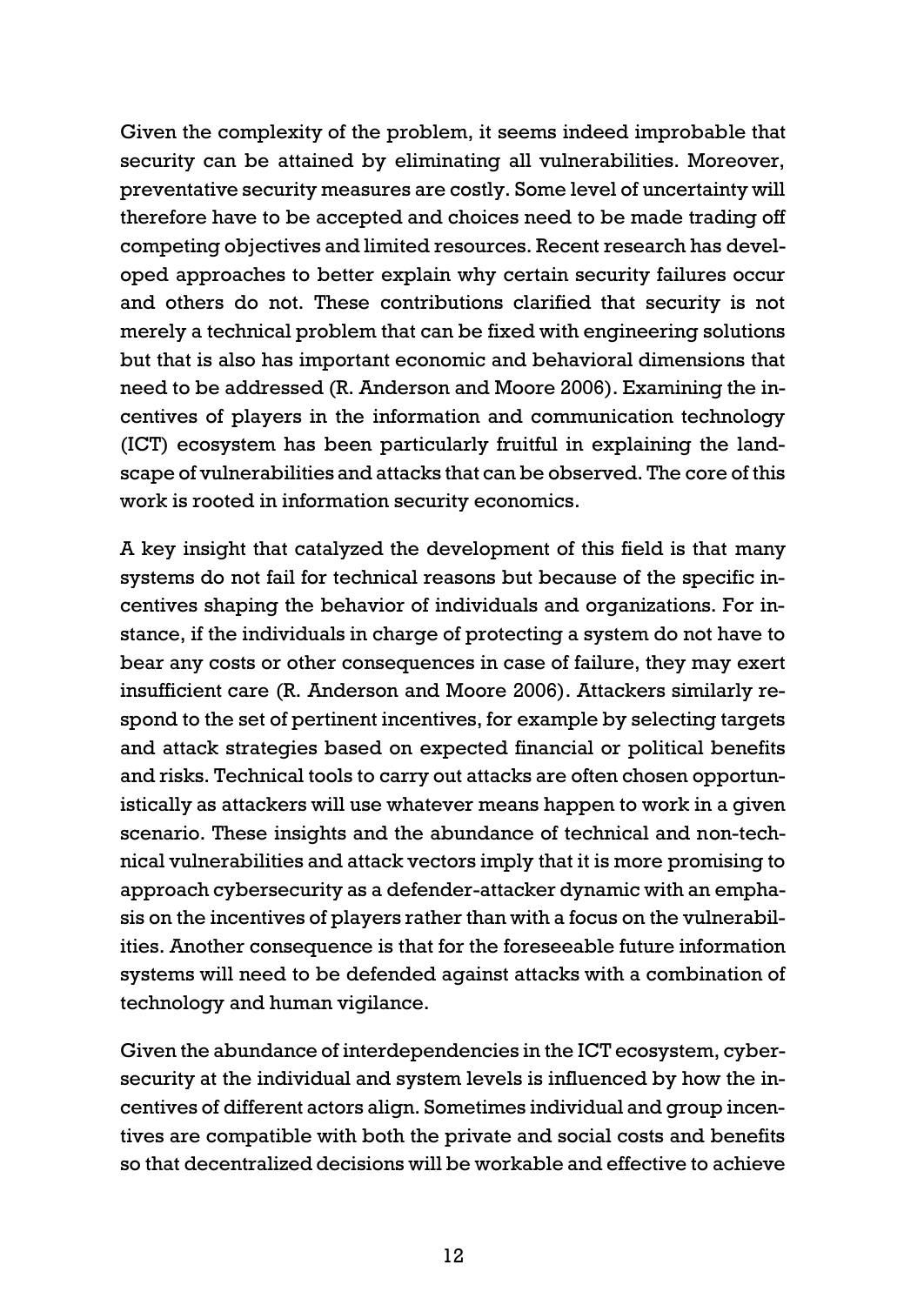desirable levels of security. However, more often such an alignment cannot be taken for granted and several questions arise. Are markets, networked governance, and individual organizational decisions—the predominant coordination mechanism in the Internet—sufficient to safeguard cybersecurity (Van Eeten and Mueller 2012)? Or does such decentralized coordination fail because market and non-market players are not prepared or capable to effectively deal with the risks? If market failure is pervasive, the incentives of decentralized players will be systematically biased and may result in underinvestment or overinvestment in security (Lewis 2005; Shim 2006). A classical response to market failure is government intervention but the incentives of government actors are not necessarily aligned with the common good. Parts of government, including secret services and the military, may have an interest to exploit vulnerabilities for surveillance purposes. Consequently, conflicts within government may prevent effective public sector responses to information security risks. Moreover, the global scale and connectivity of the Internet has created interdependencies that may require coordinated action beyond the national or global level to design effective responses, greatly compounding the challenges. Security economics has in the past decade successfully examined many of these questions and helped greatly in the design of rational responses.

Most of the work in the field has focused on information security as a means to fight criminal activities, rather than on the protection of national security and cyberwar. The two topics, while related, raise different theoretical and practical issues. Some scholars have argued that the societal impact of cybercrime is more important than the hype-prone concept of cyberwar. Cybercrime has been more amenable to empirical research; protecting national security in comparison is more about scenarios of potential impacts. It is important to understand the perspective used by each approach to conceptualize risk, costs and benefits, and the role of government (see, for example, Singer and Friedman 2013). Cybercrime is often discussed in a framework of risk management, using cost-benefit and trial-and-error approaches. This approach typically results in tolerating some level of risk and vulnerability. National security deals with massive economic and social disruptions, often focusing on worst-case scenarios. In such scenarios, prevention and resilience are often the main emphases (Van Eeten and Bauer 2009; Van Eeten and Bauer 2013).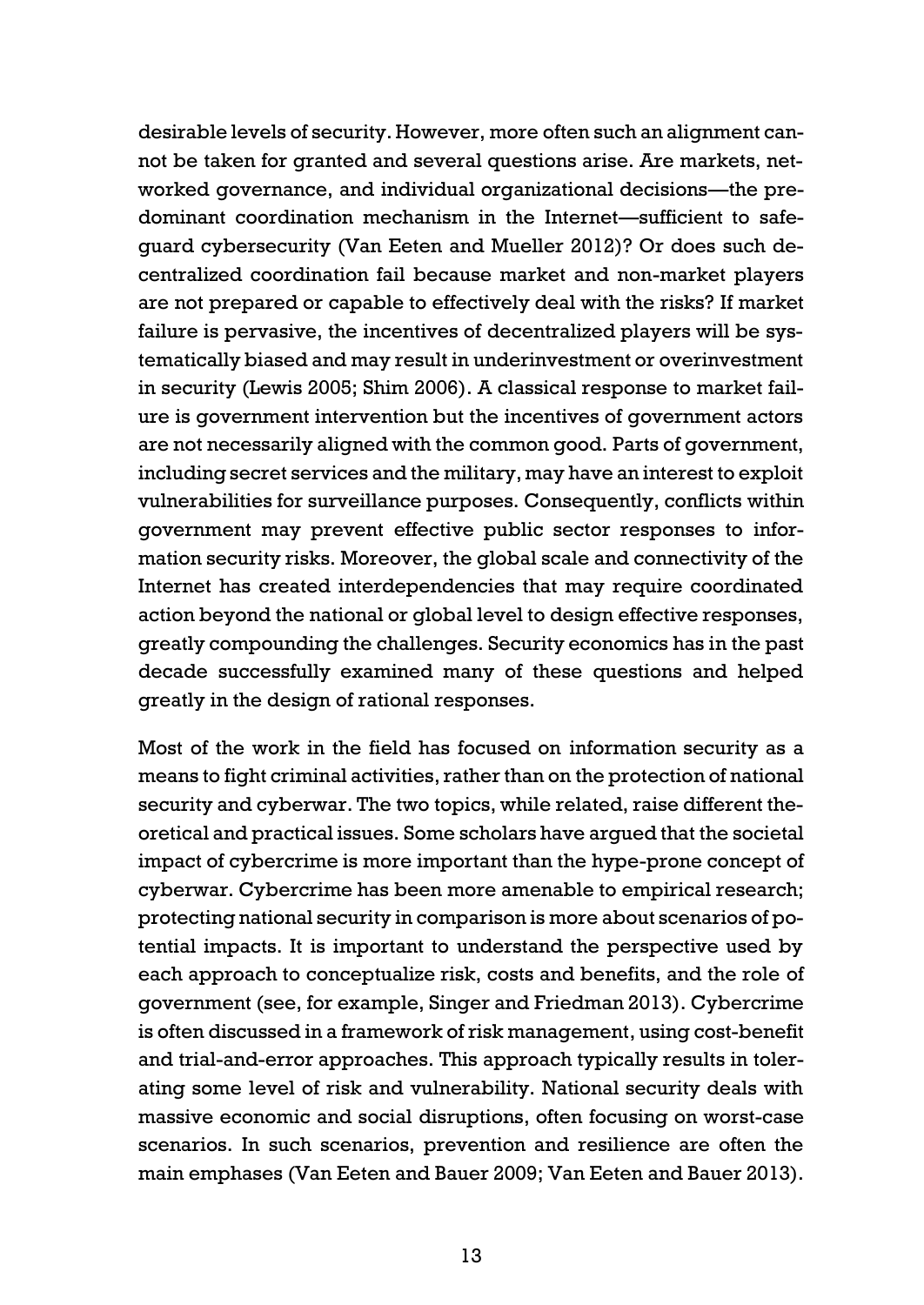In this chapter, we set out to survey the state of the art of the existing research with a focus on the criminal threats to cybersecurity.

The next section briefly outlines key topics addressed in economic analyses of information security. Sections [2.3 t](#page-7-0)hrough [2.5](#page-14-0) discuss software and platform security, end-user and organizational security, and Internet intermediary security. Attacker behavior is addressed in section [2.6 ,](#page-22-0) followed by an exploration of policy options in section [2.7](#page-24-0) and concluding remarks in section [2.8 .](#page-29-0)

### 2.2 Cybersecurity as an Economic Problem

Cybersecurity may refer to technical, legal, and organizational measures directed at maintaining or enhancing the integrity and security of information assets. It can be assessed at the level of individuals and organizational, or at aggregated levels such as nations or cyberspace as a whole. Many of the Internet's technical and behavioral standards, conventions, and norms emerge from decentralized repeated decisions of actors participating in it—ranging from component and hardware manufacturers to network operators, software vendors, application and service developers, content providers, and various users. These actors are heterogeneous and have different skillsets and motives. The architectural design adopted by Internet engineers created the socio-technical framework that constrains and enables these actors. While information security was initially not a pressing concern, the early choices that solidified the unique open design of the Internet inadvertently created later challenges of safeguarding cybersecurity (Lessig 1999; Hofmann 2010).

The field of economics of information security studies factors that actors perceive as relevant for security decisions ('incentives'), their influence on economic actions by individuals and organizations, and how these actions lead to emergent properties of the system. The early concepts and theories applied in the field originated from neo-classical microeconomics, and in particular the field of information economics. Economic sciences, however, constitute a wide discipline (Groenewegen 2007; Colander 2005). Concepts and theories from other fields, such as behavioral economics and new institutional economics, have also over the years made their way into the economics of information security. In this section, we look at four basic concepts.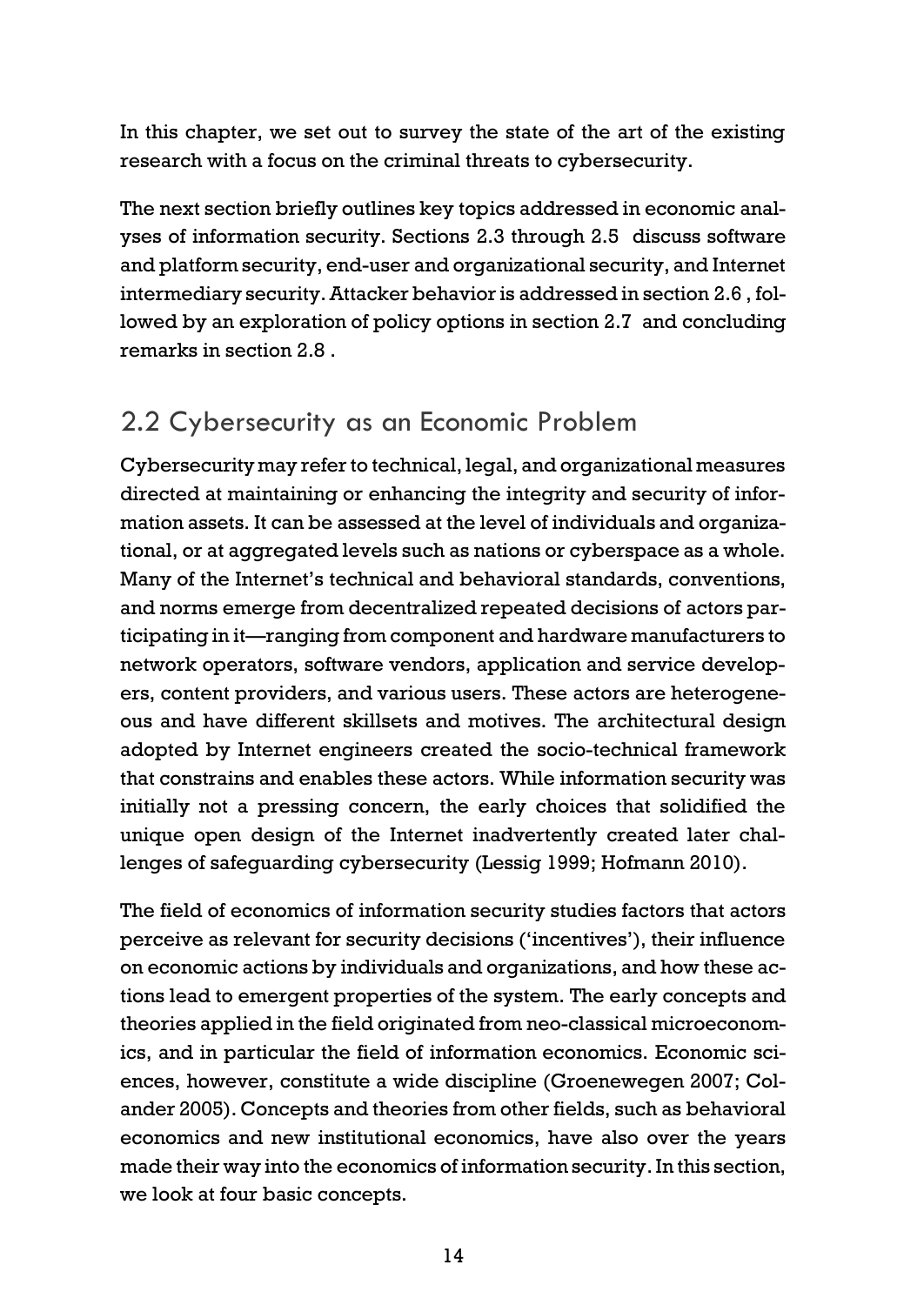*Externalities.* Cybersecurity has both private and public good characteristics: while investment in security protection entails private costs and benefits for the decision-maker, it may also benefit or harm other Internet actors. These interdependencies are called externalities—formally defined as the direct effect of the activity of one actor on the welfare of another that is not compensated by a market transaction (Rosen 2004). Much of the economic literature on security economics is concerned with externalities that can be negative or positive. In both cases, the price of the direct market transaction will not reflect the full social costs or benefits of the product or service, because the third party effects are not taken into account by the transaction partners. Consequently, systematic deviations from an optimal allocation of resources occur even in an otherwise functioning market economy (Musgrave and Musgrave 1973). Individual security measures may have positive and negative externalities, depending on whether attacks are targeted or non-targeted and whether the associated risk is interdependent or not (Kunreuther and Heal 2003). There are several ways to correct for such externalities and 'internalize' them into decision-making. A traditional response is collective action by government or the participants in an exchange. Many information markets are multi-sided ('platform') markets; the platform intermediary may have incentives to internalize externalities caused by others to improve its business case and competitiveness. In fact, these platforms can be seen as institutional arrangements to reduce transaction costs and address externalities (Rysman 2009).

*Information Asymmetry.* Another key focus in the information security literature relates to the situation in which information is incomplete and unevenly distributed among players; such as when buyers in a market do not have sufficient information to reliably separate between high quality and low quality products. For example, a subscriber looking to purchase Internet access may not be able to distinguish ISPs with strong security practices from those with lax ones. This makes buyers unwilling to pay a premium for the better product and consequently discourages suppliers from offering them—a situation dubbed a 'market for lemons' (Akerlof 1970). Information asymmetry afflicts many Internet services when it comes to security and privacy, where it is impossible to determine how secure a service is.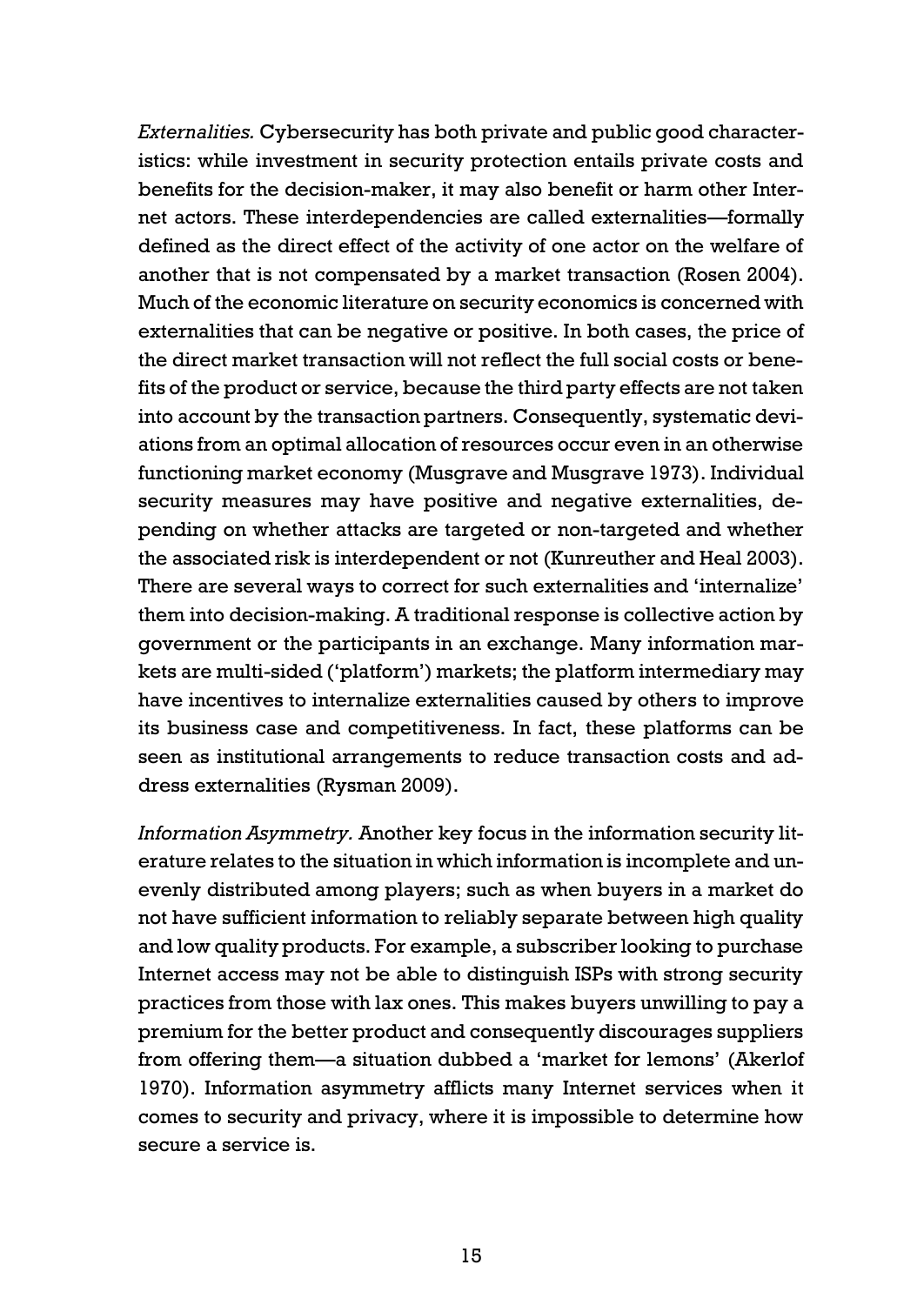*Property Rights.* Although rarely explicitly recognized in the literature, a fundamental economic problem at the heart of many information security issues may be the absence of clearly defined property rights in personal and other information (Branscomb 1994). It is this absence that gives players in the Internet more or less free reign to appropriate information from users and store large amounts of data.

*Alignment of Incentives.* Cybersecurity can be improved by introducing measures that align incentives of individual actors so that deviations between private and social costs and benefits are reduced. If successful, such strategies can reduce or even eliminate security-related market failures and deficiencies. [Table 2.1](#page-6-0) presents selected high-level options for aligning incentives among Internet actors. One can strengthen the incentives for security investment and other protective measures among defenders. One can also disincentivize attackers by increasing the costs or reducing the benefits of cybercrime and other malicious actions. Although the differentiation between defenders and attackers is sometimes muddied—government agencies with an interest in vulnerabilities to spy on others, white hat hackers who attack with the goal to improve defenses—the approach is useful in exploring principal options.

In the next sections of this chapter, we survey the security economics literature organized around these actors. We shall provide examine the incentives of each actor, their interactions with the ecosystem, and security issues that they create or resolve. Among the attackers, our focus will be on cyber criminals, economically motivated and by far the largest group.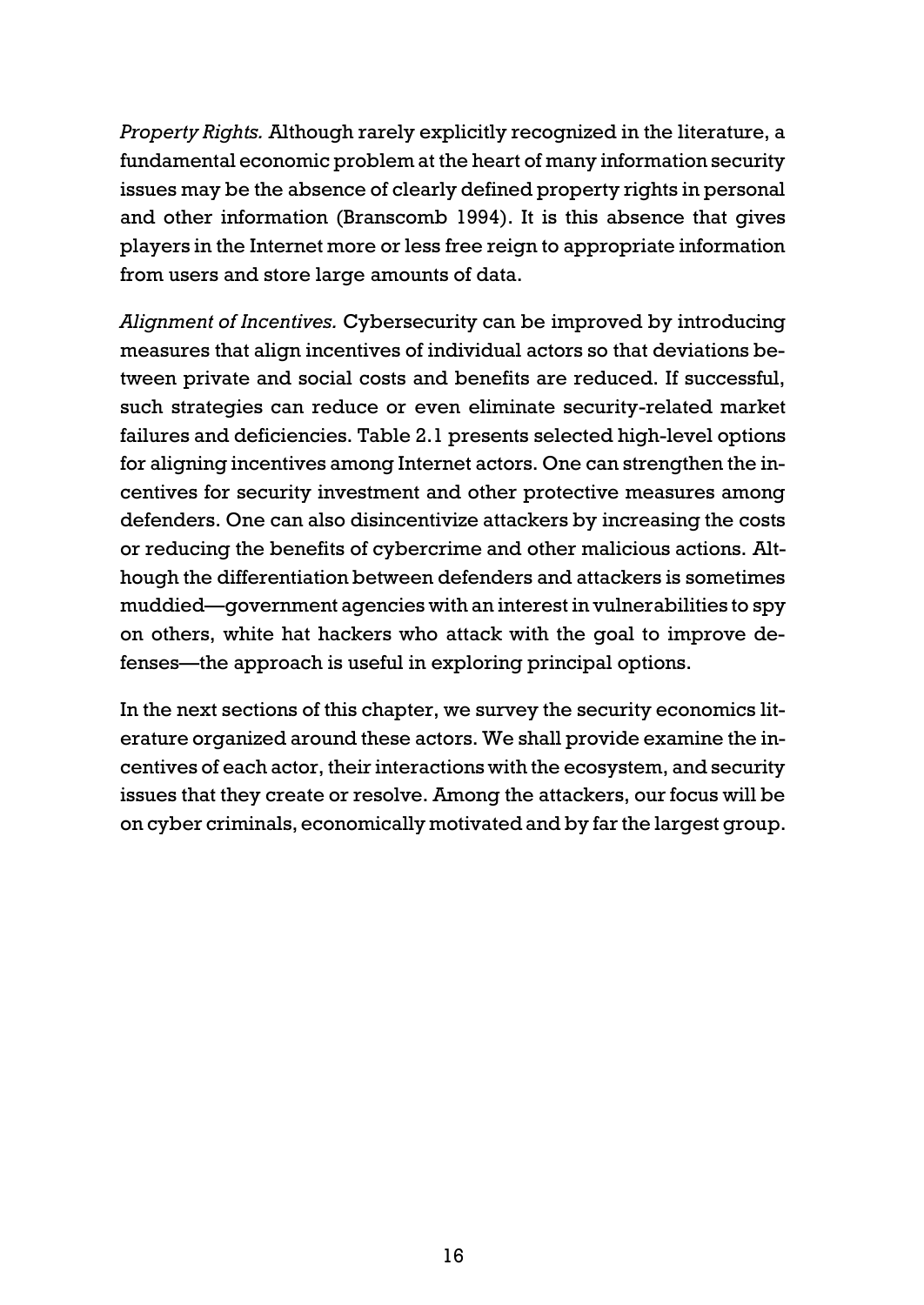<span id="page-6-0"></span>**Table 2.1. Improving cybersecurity by aligning incentives of actors**

| <b>Improving Cypersecurity</b>                                                                                   |                                                                                                                |
|------------------------------------------------------------------------------------------------------------------|----------------------------------------------------------------------------------------------------------------|
| <b>Incentivizing Defenders</b>                                                                                   | <b>Disincentivizing Attackers</b>                                                                              |
| Who:<br>Software vendors<br>End users and organizations<br>Internet intermediaries                               | Who:<br>Criminals<br>Hacktivists<br>Nation states                                                              |
| How:<br>Reducing information asymmetries<br>Addressing negative externalities<br>Education and capacity building | How:<br>Improved law enforcement<br>-<br>Reducing benefits of crime<br>-<br>Disrupting criminal resources<br>- |

# $\mathbf{I}_{\text{reco}}$  *Cybersecurity Cybersecurity Cybersecurity* **<b>***Cybersecurity Cybersecurity Cybersecurity*

*Approaches to Studying the Economics of Cybersecurity*

The security economics literature can be categorized into analytical, empirical, and experimental research.

*Analytical studies* employ methods such as game theory to deduct theoretically how actors behave in security dilemmas. Key variables, such as prices, regulation, and the type of competitive interaction are parameterized. Determining cooperative and non-cooperative equilibria of the game allows researchers to explore the conditions under which cybersecurity improves or deteriorates. As it may be difficult to derive solutions to games analytically, researchers also use computational and simulation methods to approximate outcomes. These methods offer interesting results but their practical use may be limited by the required simplifying assumptions. Results are often highly stylized and application to more complicated real world situations may need careful and cautious interpretation.

*Empirical studies* start by collecting and observing actual cybersecurity behavior and performance. While many of the efforts are descriptive, additional insights may be gained by combining datasets of Internet measurements or surveys with data analysis to unveil how a market functions and how its actors behave. Empirical studies are a promising avenue but they also have their unique challenges, which include the dynamic nature of the phenomenon, insufficient or unreliable data, and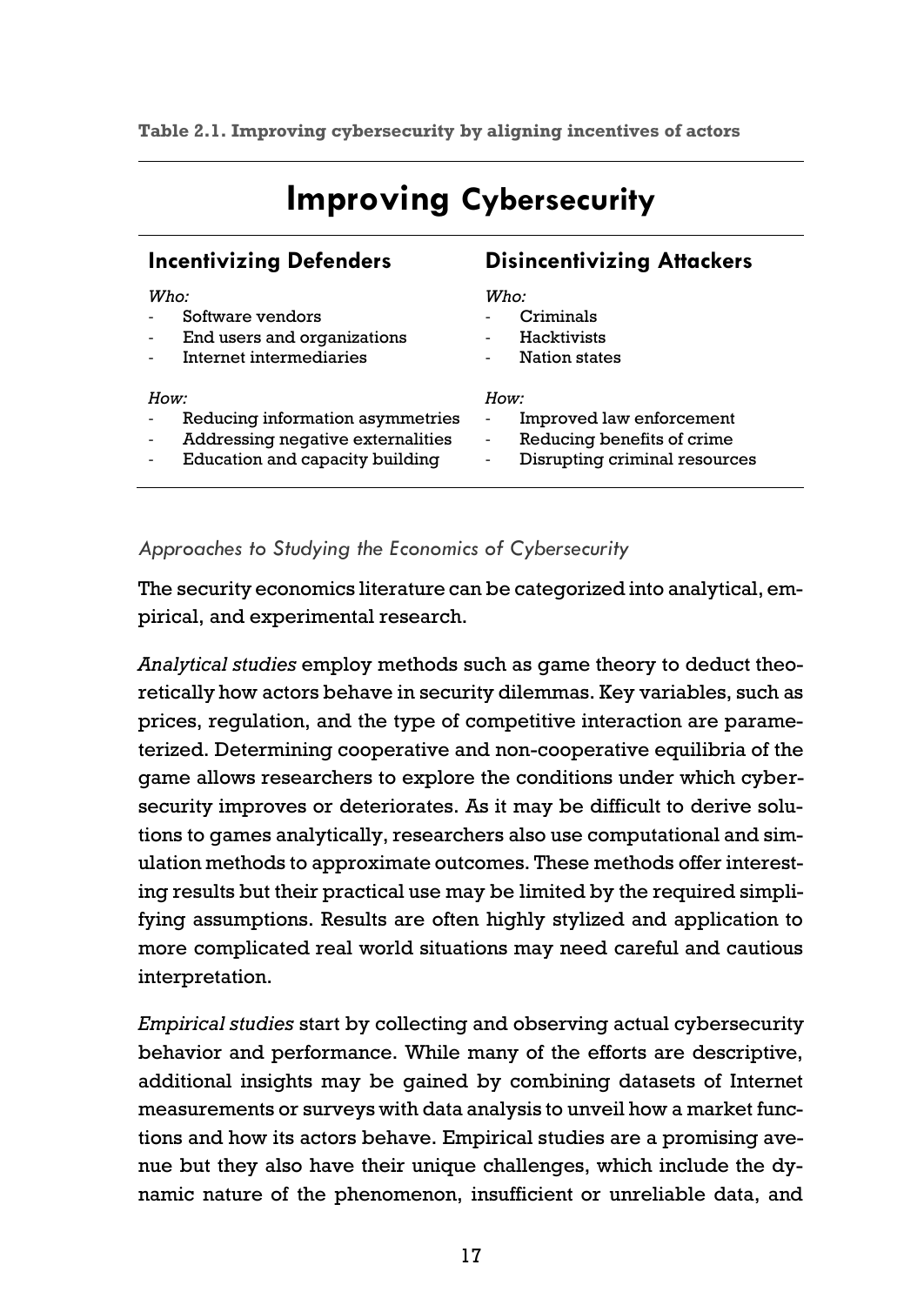problems of endogeneity that complicate establishing causality especially in cross-sectional comparative studies.

*Experimental studies* use lab or online experiments to test various hypotheses—with fewer assumptions and proxies than the other two methods. This raises challenges as to how generalizable the findings may be.

In subsequent sections of this chapter, we look at all three categories of works. We focus mainly on the recent literature as it usually also relates to earlier work and point to classics and influential work in the field. We have chosen this approach to keep the material more manageable but also because much of the earlier research has been updated and extended in recent years. Moore and Anderson (2012) and volume 3, issue 1 of IEEE Security & Privacy, published in 2005 are earlier surveys of the field. For the purposes of this chapter, relevant literature has been drawn from papers presented at a number of leading security conferences, including the annual Workshop on the Economics of Information Security (WEIS), a detailed examination of journals where scholars of the field typically publish and through keyword search in other journals.<sup>2</sup>

### <span id="page-7-0"></span>2.3 Software and Platform Security

The Internet and its services are run by software. Many security issues arise because of poorly written or misconfigured software. The Common Vulnerabilities and Exposures database, a 'dictionary of common names for publicly known information security vulnerabilities', lists 60 000 software vulnerabilities between 2005 and 2014 (CVE 2015). They can be found in all operating systems and pieces of software. Anderson (R. Anderson 2001) was one of the first to explore the fundamental economic reasons behind this phenomenon.

Software products share a number of interesting characteristics with other 'information goods' (Shapiro and Varian 1998). High initial devel-

 $\overline{a}$ 2 In addition to WEIS, proceedings of USENIX Security, IEEE S&P, ACM CCS, SOUPS were perused. Key journals that were reviewed in detail included IEEE Security & Privacy, Communications of the ACM, Telecommunications Policy, and Information Systems Research. Key search terms for other journals included 'economics, security' and 'internet, security'.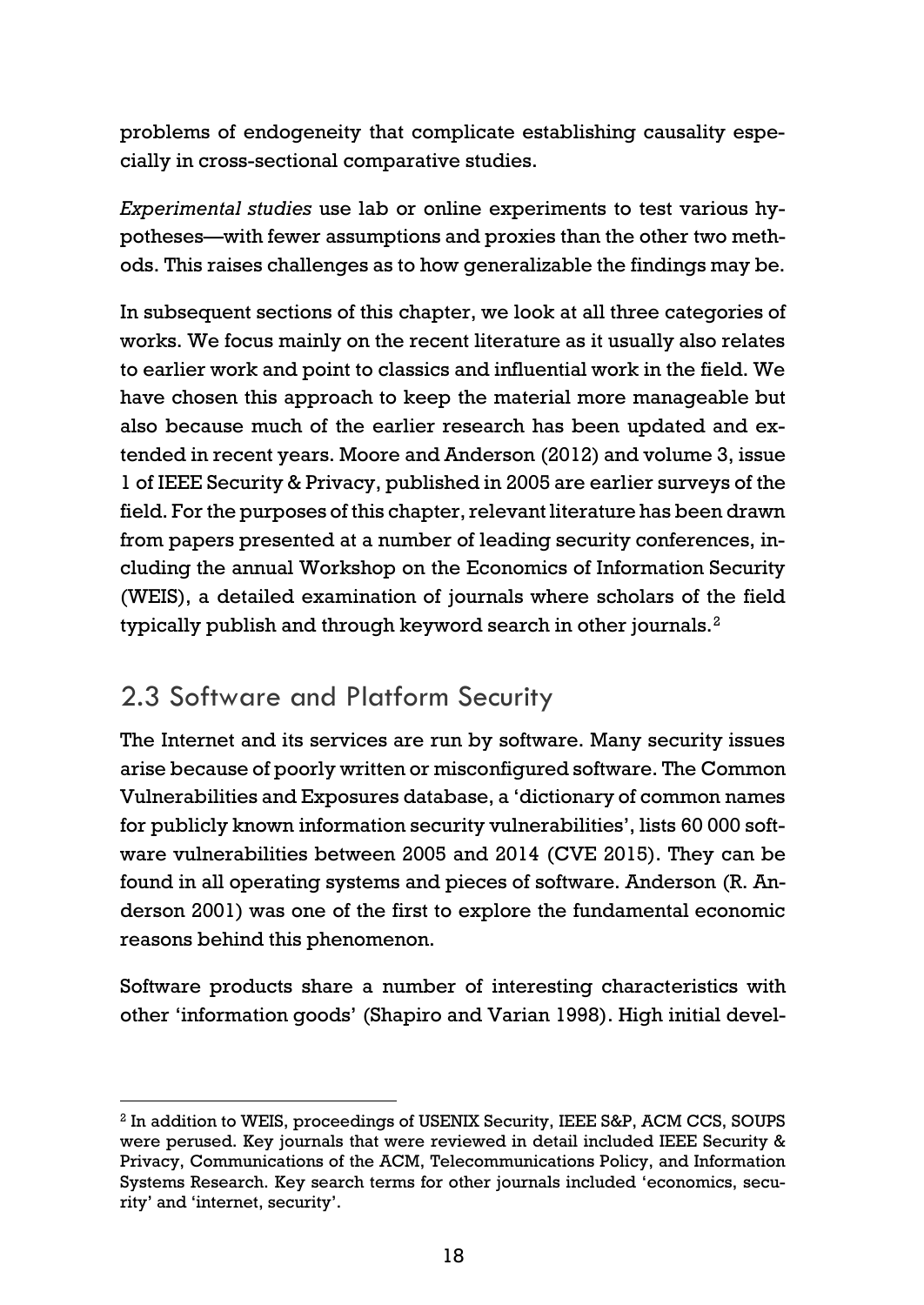opment and production costs are accompanied by close to zero incremental costs for additional copies. Information goods often exhibit direct and indirect 'network effects'. Direct network effects exist if the utility of a software product increases with the number of users (e.g. because documents can be shared with a larger group). Indirect effects exist if, as the user base grows, more complementary software and products become available, further increasing the utility of the software. In the absence of cheap and efficient converter technology, network effects can lead to switching costs and consequently 'lock-in' effects (Gottinger 2003): The costs of equipping an organization with new hardware and software, the costs of switching from one solution or format to another including the associated costs of document conversion, and the costs of learning new skills all create rigidities that work in favor of sticking with the existing solution. This provides advantages for the first mover and disadvantages for competitors that enter a market late. Consequently, software markets have a 'winner-takes-all' dynamic that incentivizes vendors to move their products to market fast and to grow as quickly as possible.

In their battle for dominance, software vendors might initially give away their products for free or at a low price but change their pricing to generate a profit once they have a large user base and lock-in. Software vendors will attempt to lure developers to their platforms by making application programming interfaces (APIs) available for free or at a low cost as developers bring additional users. This might also imply that developers are given latitude and are permitted to work under lax rules for security technologies in the platform (R. Anderson and Moore 2006). Vendors will lure customers with bells and whistles that are visible features or provide convenience. Security is rather intangible and does not easily fit into these considerations, it might even reduce functionality. That is why in the short term the market does not value security. After a firm gains dominance, the incentive structure changes: The costs of releasing software patches and mending brand damage incentivize firms to change course. An example is Microsoft whose reputation was tarnished after a series of spectacular worm attacks in the early 2000s. In response, the company started an internal code-review campaign resulting in the release of Windows XP Service Pack 2 with many security enhancements in 2004 (Van Eeten and Bauer 2008). Nowadays, Windows vulnerabilities make fewer headlines. Vulnerabilities have moved 'up the stack' to other applications, including open-source software. But all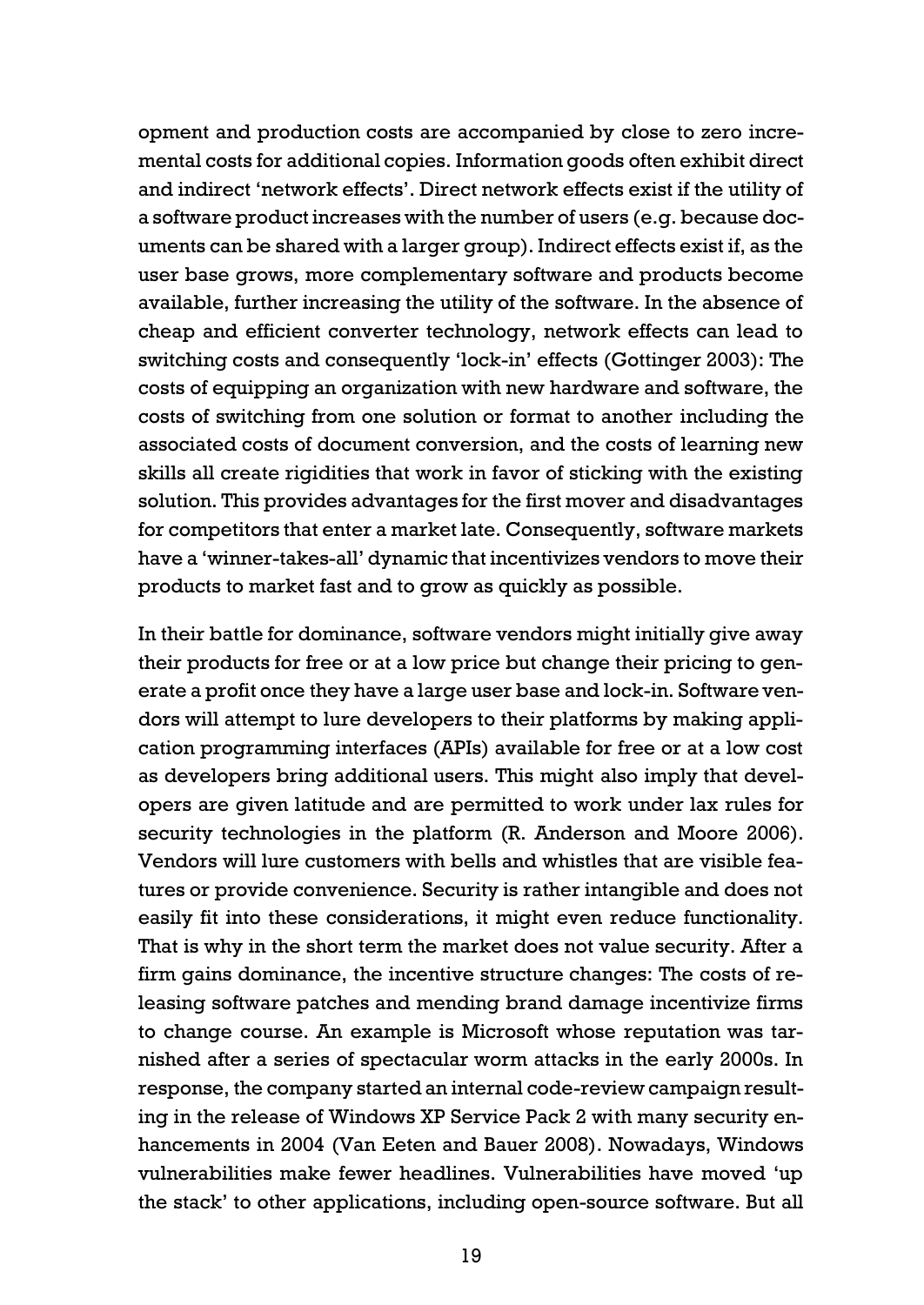in all software vendors cause severe negative externalities as they do not bear much of the costs of insecure software.

Security software has an interesting extra hurdle. Since security is hard to measure, the average user basically has to take the word of a vendor claiming the product provides better security protection than another. Thus it becomes a classic lemons market (Schneier 2007). A running joke states that antivirus software competes on every feature except security. Judging by the large sums spent on security products (R. Anderson et al. 2013) consumers demand security. If they are lacking clear and reliable information they will likely underinvest in some key areas and overinvest in hyped ones.

A number of ideas have been presented for aligning incentives of the players in the software market. To be fair the responsibility rests not solely on software vendors as they are not instigating the attacks. Even in a perfect market some users might choose software with a lower degree of security and remedy remaining problems using other countermeasures. Anderson et al. (2008) name an obligation to provide free and timely software patches for security products, mandating 'secure by default', and responsible vulnerability disclosure as policy options. Previously software certification has been suggested but this has not worked as anticipated. We look at these options later in the chapter.

Zittrain (2008) raised concerns that the market might evolve toward users preferring locked-down devices to reduce the threats from malware and other side-effects of insecure software. Given the rise of mobile devices there is some evidence to that effect, as the major application stores are controlled by the respective firms or consortia (e.g. Apple's App Store, Google's Play Store, and Microsoft's Windows Store). Application stores for web-browsers are another example. Application stores have their own share of security problems and exhibit a wide variation in their security mechanisms. J. Anderson, Bonneau and Stajano (2010) compared the incentives of ten different application stores and concluded that soft liability and signaling have the best chance for improving security without stifling innovation. The shift towards software as a platform and the rise of application stores means that some software vendors become Internet intermediaries who have different incentives (e.g., Fershtman and Gandal 2012).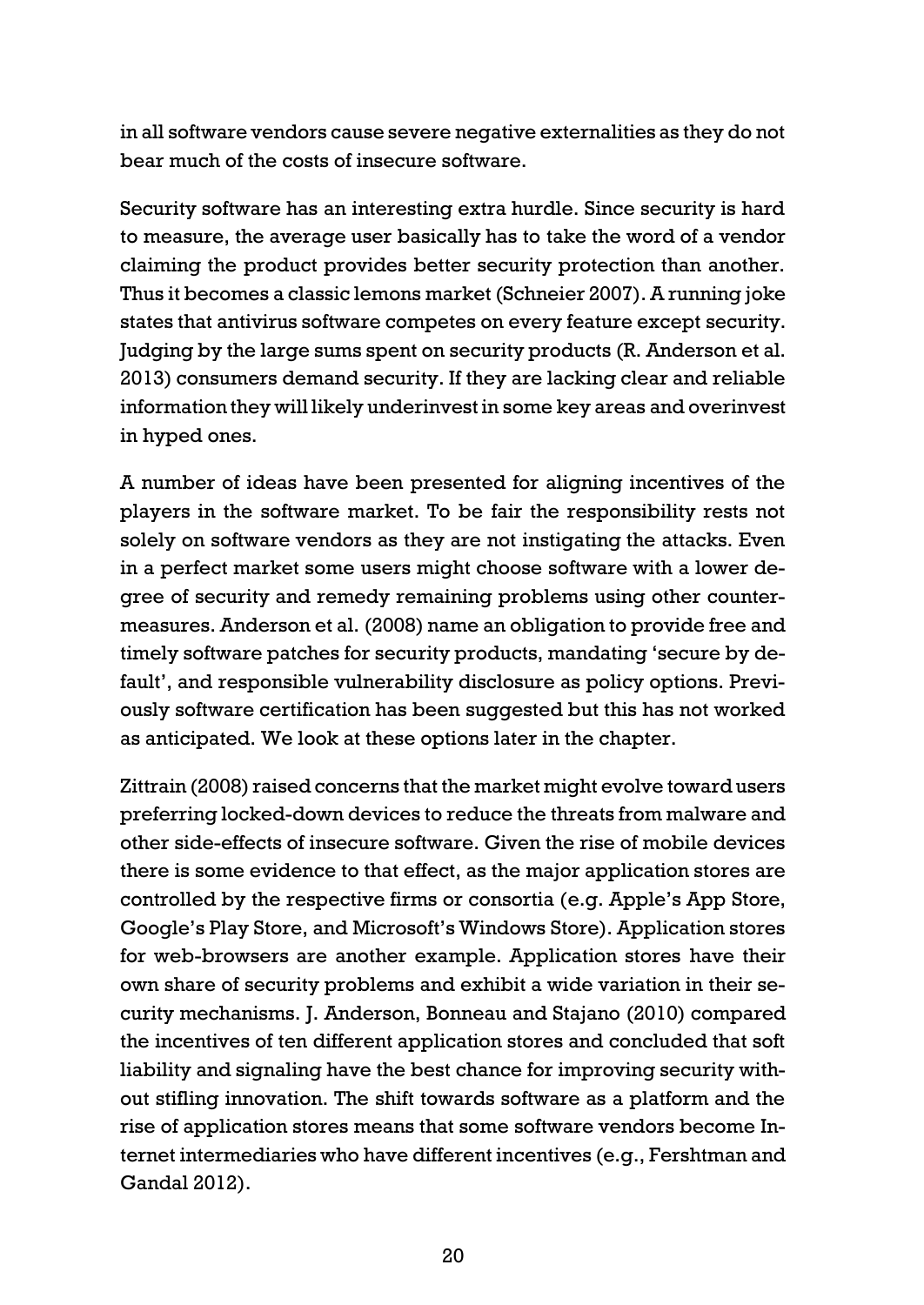# 2.4 End-User and Organizational Security

Users may be individual end-users and organizations ranging from small to very large size. Our focus is on the incentives and decisions of organizations outside the IT security industry that need to protect information assets related to their core business. We start by looking at larger organizations with dedicated IT budgets and then turn our attention to smaller organizations and individuals with limited skills to assess and manage security risks.

#### *Information Security Investment in Large Organizations*

Rational large organizations would make security investment decisions based on several relevant factors, including the type of risk they are facing, the monetary and non-monetary consequences of failure, the resilience of their operations, etc. In practice, the available budget is often a key determinant of their security investments (Cavusoglu, Mishra, and Raghunathan 2004). The total cost of security includes investment in technology, the hiring of experts, as well as the indirect productivity costs that might be caused by security controls. Although security spending figures tell little about the rationality of expenses they are a useful proxy for the total resources available. Framing security as an investment problem eases communication with upper management and helps set limits as it might make sense not to defend against certain threats.

Gordon and Loeb (2002) first explored optimal security investment conceptually. They proposed a model in which information assets are categorized based on their value, potential loss in case of a breach, and their vulnerability. The authors showed that under varying assumptions firms will be better off concentrating efforts on information assets with midrange vulnerabilities as extremely valuable information may be 'inordinately expensive' to protect. To maximize expected benefits a firm should spend only a small fraction of the expected loss on securing an asset (except in cases when law requires an asset to be protected regardless of value).

A number of scholars have extended this simple and elegant model, for instance by looking at the timing of investment, by proposing different caps for security investment, and by relaxing model assumptions. Ioan-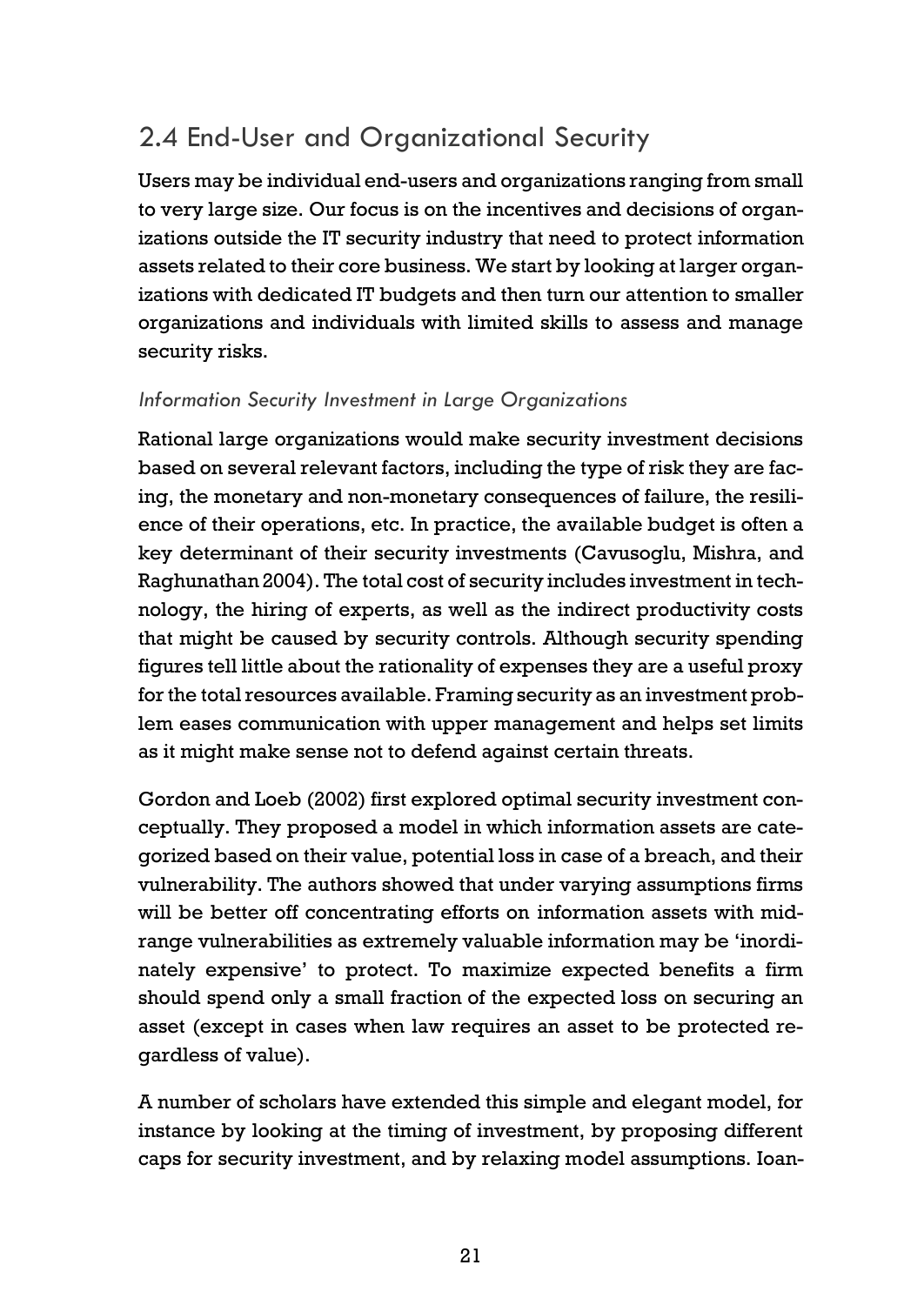nidis et al. (2013a) show in a utility-theoretic model that security investment turns out to be cyclical when costly projects are deferred due to uncertainty related to the costs of future vulnerabilities. Böhme and Moore (2009) model the interaction between defenders that face investment decisions under uncertainty and attackers who repeatedly target the weakest link. They empirically validate their model and conclude that underinvestment can be reasonable under certain scenarios: When reactive investment is possible, when attacks are not catastrophic, and when uncertainty exists about attacker capabilities. Although difficult, quantifying cybersecurity risks and costs is an integral part of the investment models. Brecht and Nowey (2013) focus on establishing the costs of information security. They offer a comprehensive comparison of three alternatives to using surveys for determining such costs. Demetz and Bachlechner (2013) compared approaches using a configuration management tool as an example, and found that there is considerable potential for new approaches to complement existing ones. These selected findings illustrate the difficulties of operationalizing and implementing cost-benefit approaches to assessing security investment.

The level of investment aside, what security practices should an organization put into effect? A high-level distinction is between practices that have an observable impact on security, and those that are adopted for compliance reasons, due diligence, or keeping up with what are considered 'best-practices'. The security benefits of alternative approaches also depend on the goals of an organization, which might include protecting the organization's intellectual property, finances, and customers from attacks. Sometimes security solutions might be focused on other objectives than security, for instance on achieving customer lock-in, as is the case with security measures in printers designed to ensure that third party ink cannot be used. In the case of best practices or standards, security measures are not adopted per se for their effectiveness, but rather for the sake of compliance. Standards such as the ISO 27000 series, the common criteria, or sector specific security regulation may fall in this category if implemented mainly to disclaim liability in case of failure. From the perspective of policymakers such measures can still be useful for the ecosystem as a whole if an evaluation of their aggregate results indicates that they have desired effects on security.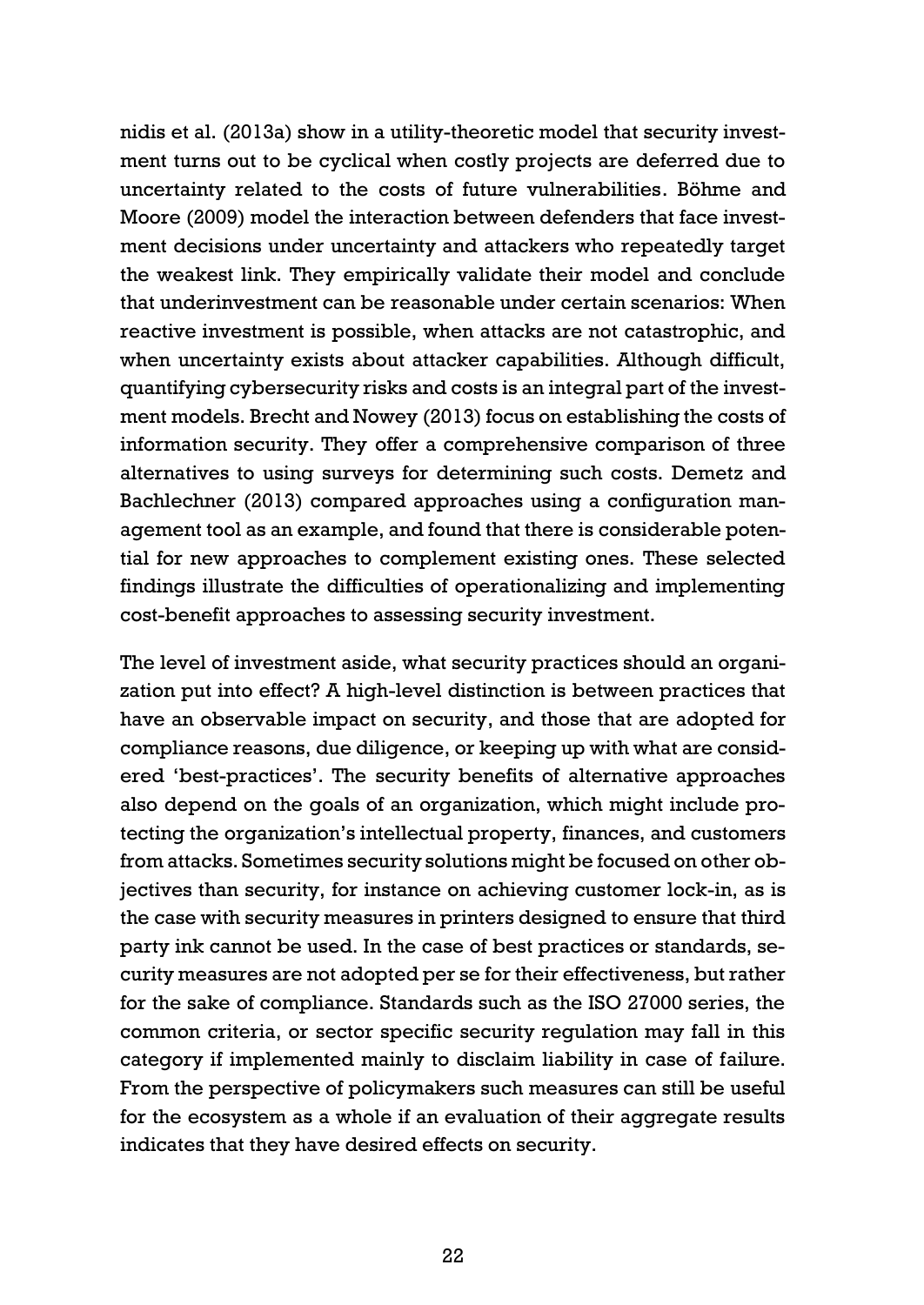The security incentives of large organizations are, in short, mixed. Tolerating some level of insecurity is economically rational, and as long as the organization accepts the risks and compensates the direct and indirect costs, it limits the externalities of its security decisions. An organization can also decide to transfer security risks to a third party via cyber-insurance. But this arrangement has not been widely adopted thus far. Other policies are required if incident costs are not borne by the organization and externalities are created. One means is data breach disclosure laws (sometimes referred to as security breach notification laws) intended to mitigate harms to third parties caused by an organization's underinvestment in security. Organizations are required to notify all affected customers in cases of breaches leading to compromise of personal information. If they fail to do so they become liable for damages and face fines.

#### *Security in the Healthcare Sector*

Organizational security has also been studied in the context of particular sectors. The healthcare sector is a good example illustrating many key aspects of security decisions. It deals with confidential and sensitive patient data and has been subject to sector-specific regulation such as the U.S. Health Information Technology for Economic and Clinical Health (HITECH) Act and the Health Insurance Portability and Accountability Act (HIPAA). While confidentiality has considerable importance for earning the trust of patients and professionals, it is not the core business of health organizations. Consequently, attitudes towards such regulations might mainly be driven by a desire to be compliant. Given the interest in how an attitude of compliance affects security decisions, the health care sector has been studied in detail by researchers.

Gaynor et al. (2012) studied around 200 reported data breaches in hospitals from 2006 to 2011 and found that increased competition was associated with a decline in data protection. They suggest that hospitals in competitive markets may be inclined to shift resources to visible activities rather than data protection. Kwon and Johnson (2011) analyzed two thousand healthcare organizations and found that proactive security investments, associated with longer intervals between subsequent breaches, were most effective when voluntarily done. Miller and Tucker (2011) looked at encryption as a tool for increasing data security, in particular in states that provide safe harbors when it is used. They found that data breaches perversely increased after healthcare organizations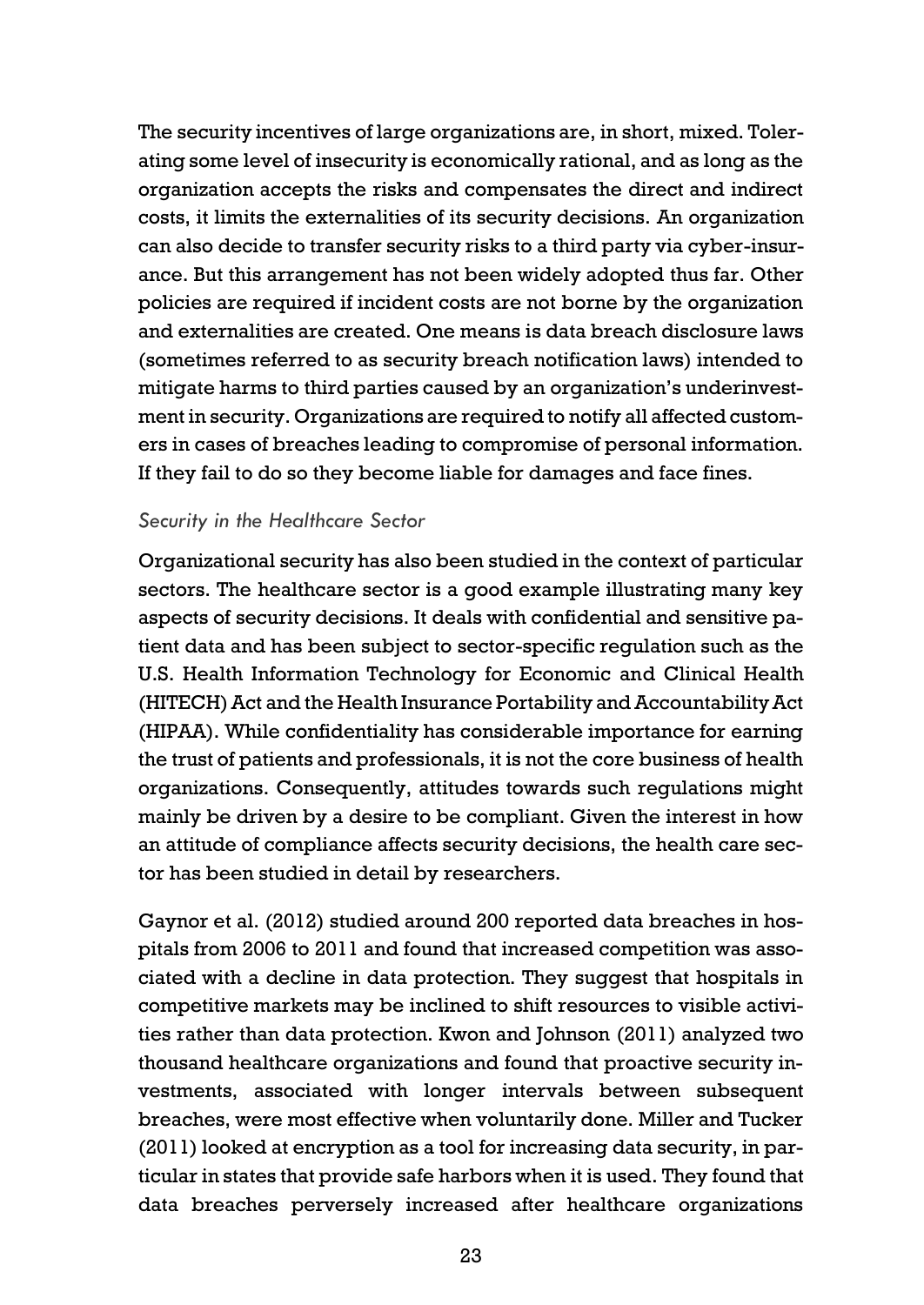adopted encryption software, possibly due to a false sense of security and/or a moral hazard problem. The effectiveness of sector regulation might be tied to the specifics of its formulation, as Kwon and Johnson (2013) suggest in a more optimistic study of the effects of the financial incentives created by the HITECH Act. They conclude that mitigating data breaches depends more on security resources and capabilities than regulatory compliance and reiterate that policy should provide guidelines to invest in a combination of security resources, capabilities, and cultural values, rather than impose single-solution requirements.

#### *Individuals and Small Organizations*

l

End-users that lack dedicated IT staff often rely on a variety of heuristics to make security decisions. These decisions are prone to mistakes that fraudsters can exploit (Stajano and Wilson 2011). The sheer number of such users means that even a small vulnerable fraction can cause major security risks for others and in the aggregate. An example is the market for fake anti-virus software: hundreds of thousands of users have been conned into paying for malware that claims to be an anti-virus product (Stone-Gross et al. 2013).

Psychology and behavioral economics provide explanations for such behaviors. Understanding how end-users interpret error messages and make security decisions can be used to design user interfaces that nudge users towards better security choices (Sunshine et al. 2009; Camp 2013). Bravo-Lillo et al. (2011) provide an enlightening example: novice users perceive 'saving' a file as being more dangerous than 'opening' it, as it implies persistent changes to the system. Similarly, Wash (2010) discusses 'folk models' formed by users about security threats and how they influence online behavior.<sup>3</sup> Given these difficulties, end-users might be willing to pay for extra security services. Just as an example, Wood and Rowe (2011) estimated that customers of U.S. Internet service providers are willing to pay \$4 to \$7 a month premium for mitigating malware harms. However, this willingness often does not translate into actual purchasing behavior due to information asymmetries and the market for lemons problem.

<sup>&</sup>lt;sup>3</sup> Due to the scope of this chapter, we will not delve further into these topics. The interested reader is referred to works presented at the annual Symposium on Usable Privacy and Security (SOUPS).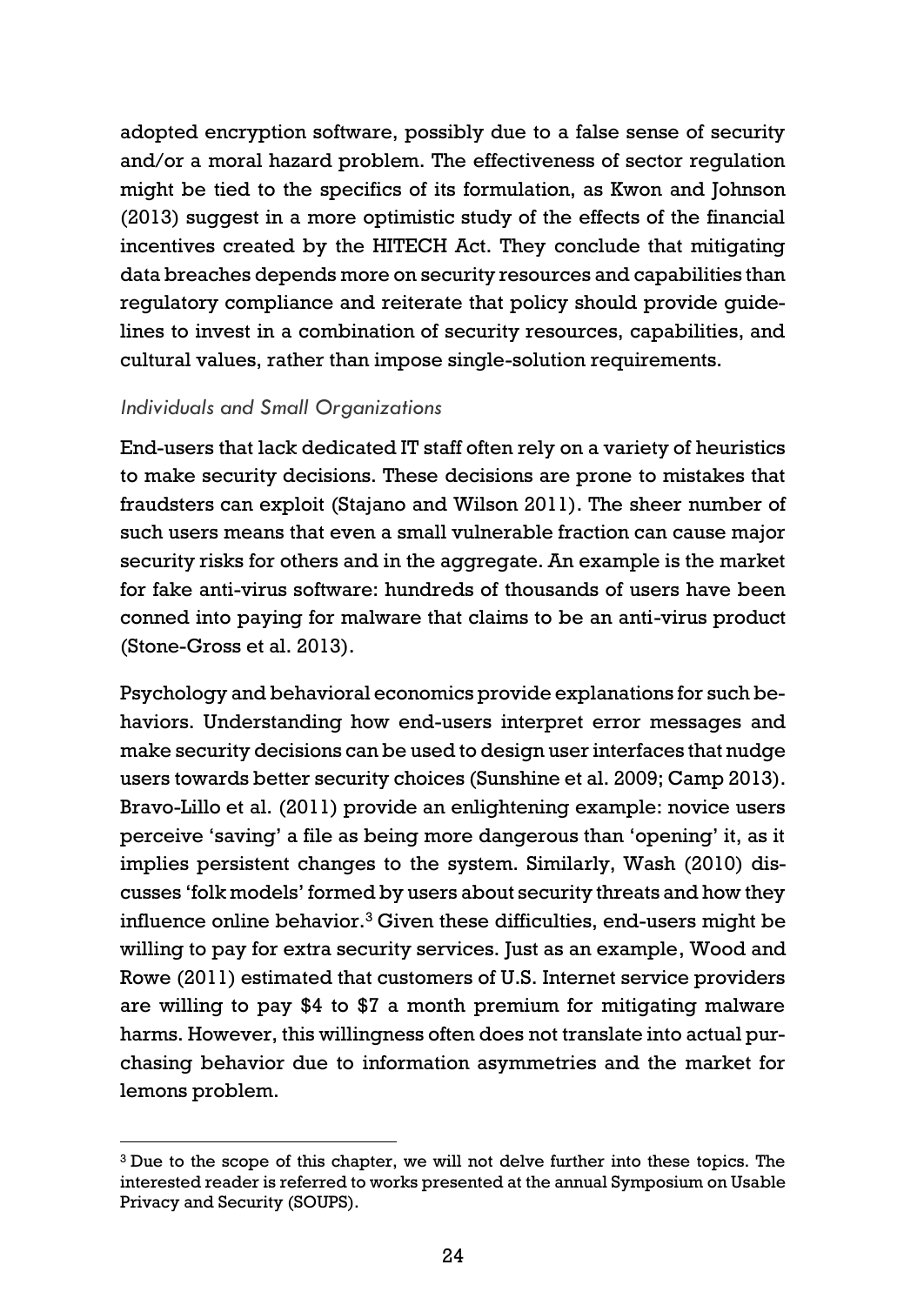Users are not always wrong to ignore security advice (Herley 2009). Typical advice concerning passwords is outdated, almost all certificate error warnings appear to be false positives, and if users spent even a minute a day reading URLs to avoid phishing, the costs would greatly outweigh phishing losses. Florêncio and Herley (2010) investigated password policies concluding that websites with the most restrictive policies are insulated from the consequences of poor usability: for example, universities have stricter password rules than Google and Facebook, as they won't lose revenue if users have a hard time logging in. The latter defend against more attacks using other effective authentication controls that maintain convenience (such as the location of access). This example shows an interesting trade-off between different aspects of implementing security protections.

Due to carelessness and limits of human intuition, end users can create considerable externalities for the Internet economy. However, they also fuel the Internet economy by shopping online and clicking on ads. Improving end-user security at the expense of convenience might result in a negative net-gain, an economic trade-off that possibly can be done away by larger organizations. For example, when online merchants were pushed by Mastercard and VISA to adopt the 3D security anti-fraud measure or accept liability for the fraud losses, some found that the additional checks resulted in higher dropout rates during checkout. These exceeded the cost of accepting liability for the fraud, which led some merchants to opt out of the security program.

### <span id="page-14-0"></span>2.5 Internet Intermediaries

One of the most promising areas of security economics research has concentrated on Internet intermediaries. These entities provide the Internet's basic infrastructure and platforms, and enable communications and transactions between third parties and services. Players include Internet Service Providers (ISPs), hosting providers, payment systems, e-commerce platforms, search engines and participative platforms as show in [Figure 2.1](#page-16-0) (Perset 2010). The role of intermediaries has increased over the years gradually modifying the original vision of an 'end-to-end' design of the Internet. Most intermediaries are private businesses and IT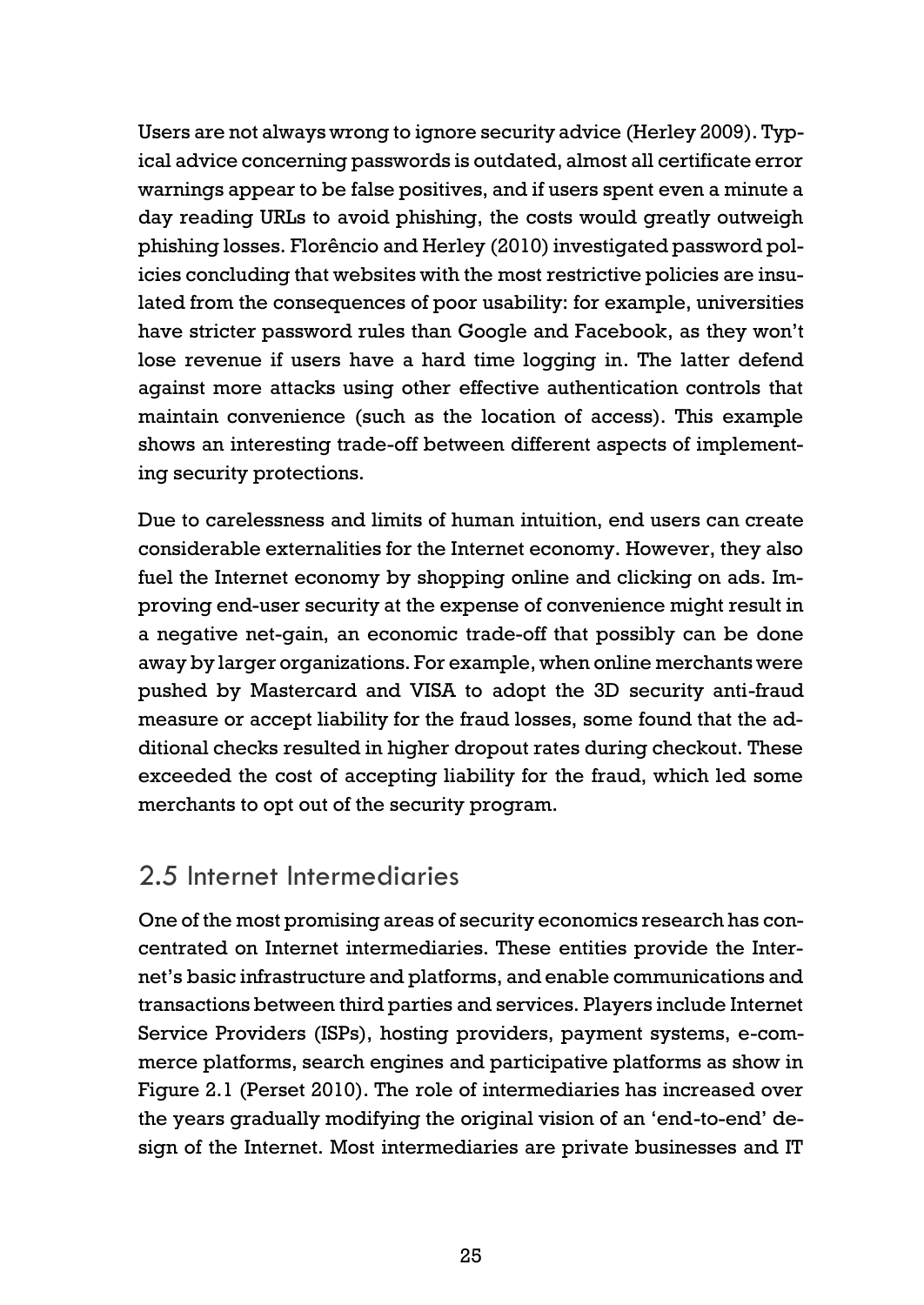forms the core of their business. We will first make some general observations applying to all intermediaries, and then look at different types separately.

Intermediary markets are highly concentrated because of *network effects* and *economics of scale*. Network effects, as previously explained, reflect the increasing value of a service as more users adopt it. Economies of scale are cost advantages that firms gain due to their size. In many markets—for instance search engines, participative platforms or certificate authorities—a handful of companies control large market shares, sometimes up to eighty or ninety percent of the revenues or user base (Noam 2009). Some of the largest Internet intermediaries are among the world's top firms and well-known brands–e.g. Google, Facebook, eBay, Amazon, Apple and Microsoft.

Intermediaries raise interesting governance issues. They are in some sense gatekeepers of the Internet economy with direct access to endusers. They become de-facto standardization bodies and their mundane technical choices frequently have more profound effects on outcomes than formal Internet governance structures (Van Eeten and Mueller 2012). Their scale makes them focal points for regulation, whereas a network of thousands of organizations and millions of end users can hardly be regulated by traditional governance arrangements. However, like in the case of other players, the security incentives of Internet intermediaries are mixed. In some cases, security is a cost to avoid, in particular if it conflicts with business interests. In many cases however, intermediaries take security seriously and are among the largest defenders of users against attacks, as they have incentives in maintaining trust in the Internet economy. Often, their role as multi-sided platforms which are enabling other market players will generate strong incentives to internalize some of the externalities in the system. Moreover, many intermediaries have the resources, knowledge, and capabilities to provide security.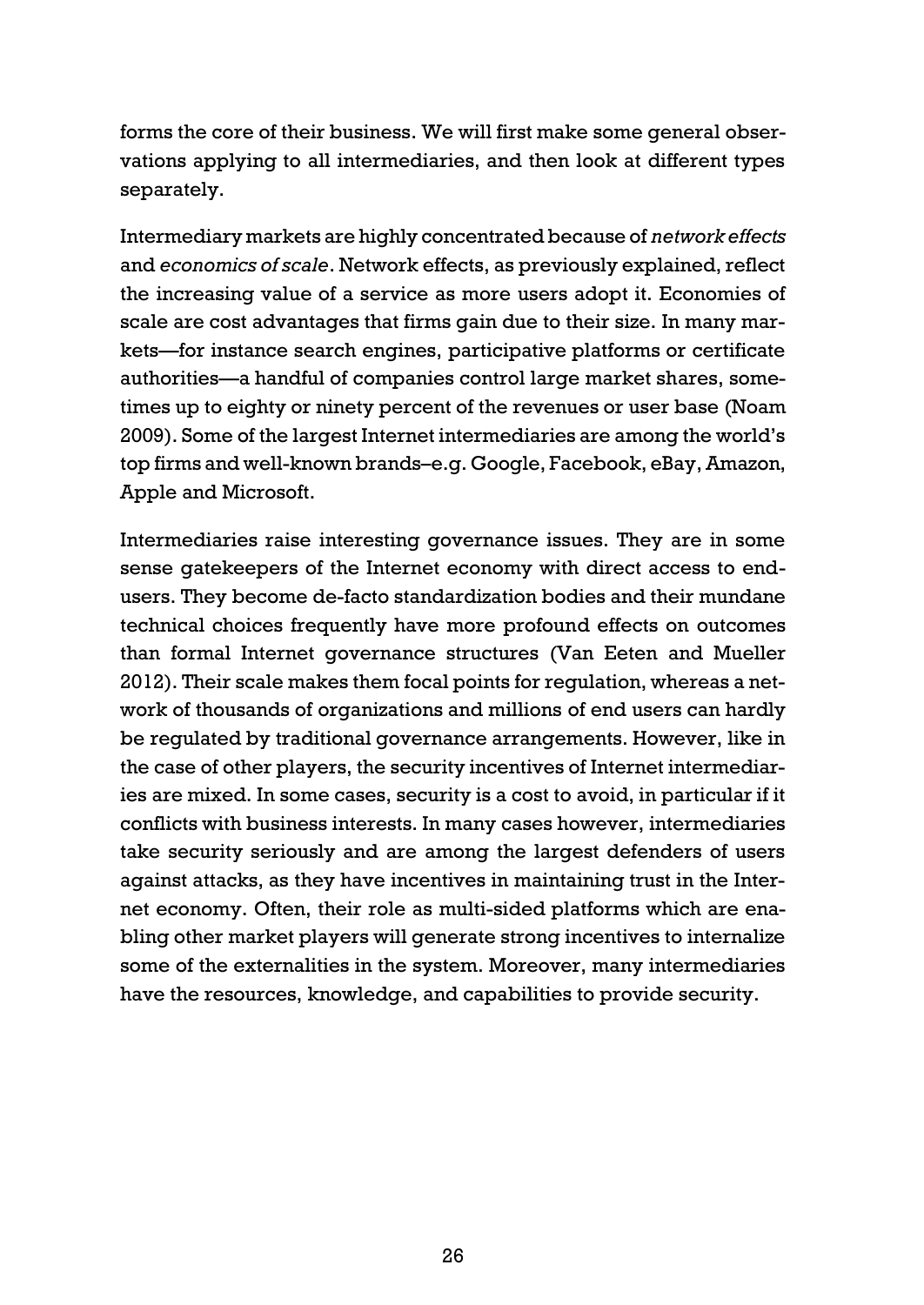

**Figure 2.1. Internet intermediary roles (Perset 2010, fig. 1)**

#### <span id="page-16-0"></span>*Internet Service Providers*

 $\overline{a}$ 

Internet service providers (ISPs) are companies that connect subscribers to the global Internet. ISPs come in different sizes—from small regional ISPs to multinational tier-1 networks. There are several thousand ISPs worldwide but the 200 largest ones serve about 80 percent of broadband and mobile Internet markets (Van Eeten et al. 2010). Since ISPs have access to their subscribers' Internet traffic they are affected by and involved in policy debates on privacy protection, network neutrality, copyright enforcement, infrastructure resilience, the blocking of malware, and the disruption of botnets.<sup>4</sup> In many countries, ISPs have historically been regulated in a less intrusive fashion than traditional telecommunications companies. In the U.S. they were historically classified as 'information service providers' and in other countries as value-added service providers. As part of these legal arrangements, they were shielded from liability for traffic carried on their networks as long as they followed certain required business practices (e.g. notice and take-down procedures).<sup>5</sup> We shall focus this section on the role and incentives of ISPs with

<sup>4</sup> These debates are all important for the Internet economy; this chapter retains a focus on cybersecurity.

 $^{\rm 5}$  In the U.S. these safeguards were contained in the safe harbor provision of the Digital Millennium Copyright Act (DMCA) of 1998. While American ISPs were reclassified as common carriers early in 2015 (see Federal Communications Commission, In the Matter of Protecting and Promoting the Open Internet, GN Docket No. 14-28, adopted February 26, 2015), they are subject to similar protections under common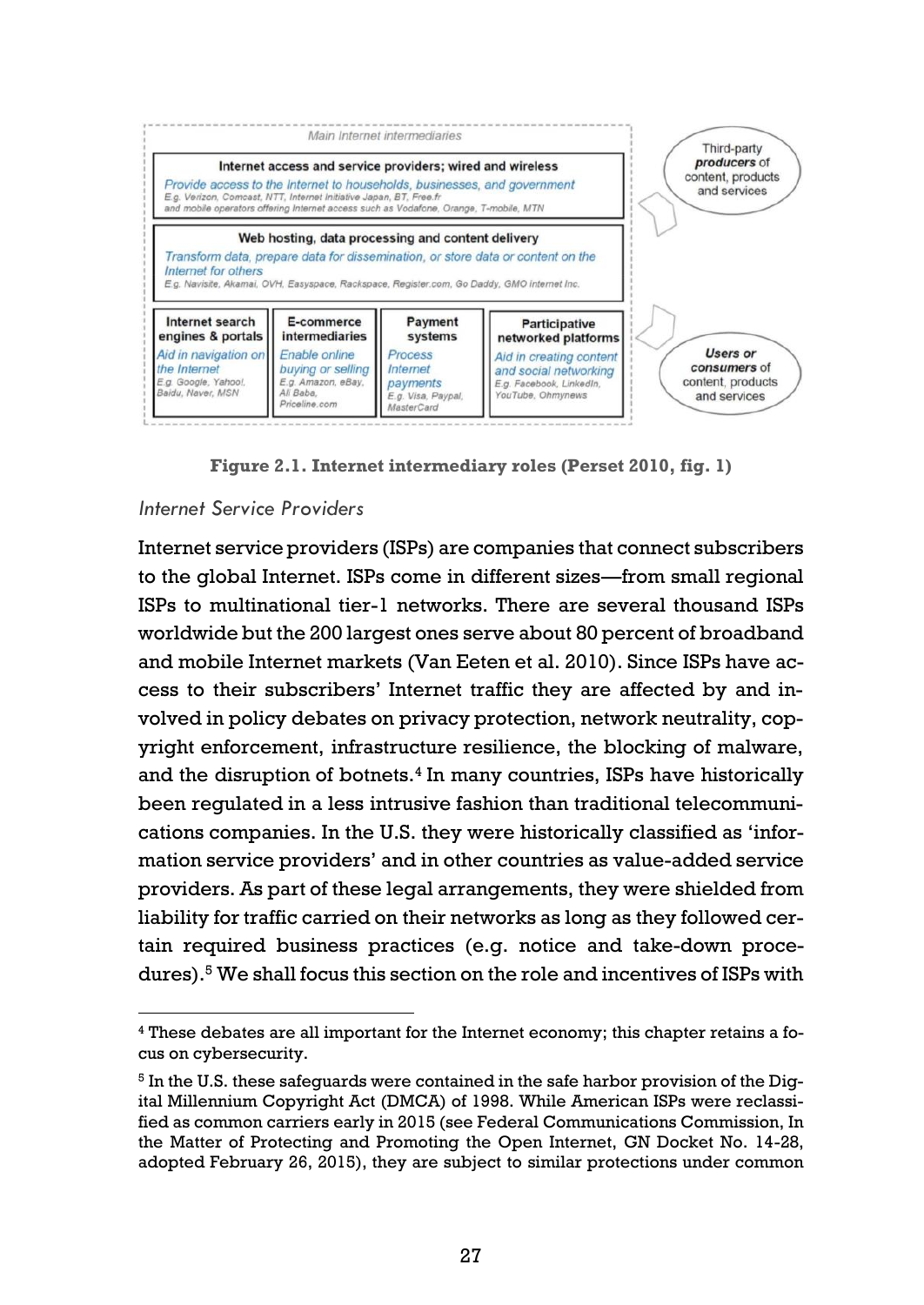regard to malware and botnets as some of the most pernicious cybersecurity threats.

Bots are computers infected with malware that puts them under remote control by attackers. The attackers may directly harm the owners of these machines through fraud or extortion. They may also combine infected computers into botnets of varying size or rent them out to other criminals. In either case, they become platforms to launch attacks on other parts of the Internet and therefore are a serious problem for the whole Internet ecosystem. Numerous botnets remain active despite more than a decade of countervailing measures. Depending on whether one differentiates according to the malware families used or by the number of different attackers using them, their number ranges between tens and thousands. The largest botnets may at peak consist of millions of bots (Symantec 2015).

The security community has had some success in seizing control over botnets through both technical infiltration and apprehension of the command and control infrastructure (Fryer, Moore, and Chown 2013). However, a key problem that remains is cleaning up the infected machines. Clayton (2011) contemplates alternative approaches to clean-up and concludes it might make sense for governments to subsidize ISPs or other third parties to clean up malware on end-user machines. In the same vein, there have been calls to treat botnets by employing a public health approach. In this framework, a 'cybersecurity health agency' would provide education, monitoring (e.g. infections and intrusion trends), epidemiology (e.g. malware analysis), immunization (e.g. patch coordination), and incident response (Sullivan 2012; Kelley and Camp 2012).

Van Eeten et al. (2010) evaluated the role and incentives of ISPs in botnet mitigation by comparing spam-bots in 200 ISPs between 2005 and 2009. They found that large retail ISPs are indeed effective control points but that the number of infected machines per subscriber differs significantly among ISPs. This difference was relatively stable over time, suggesting

l

carrier law. In the European Union, such protections are contained in the 'mere conduit' provision of the Electronic Commerce Directive.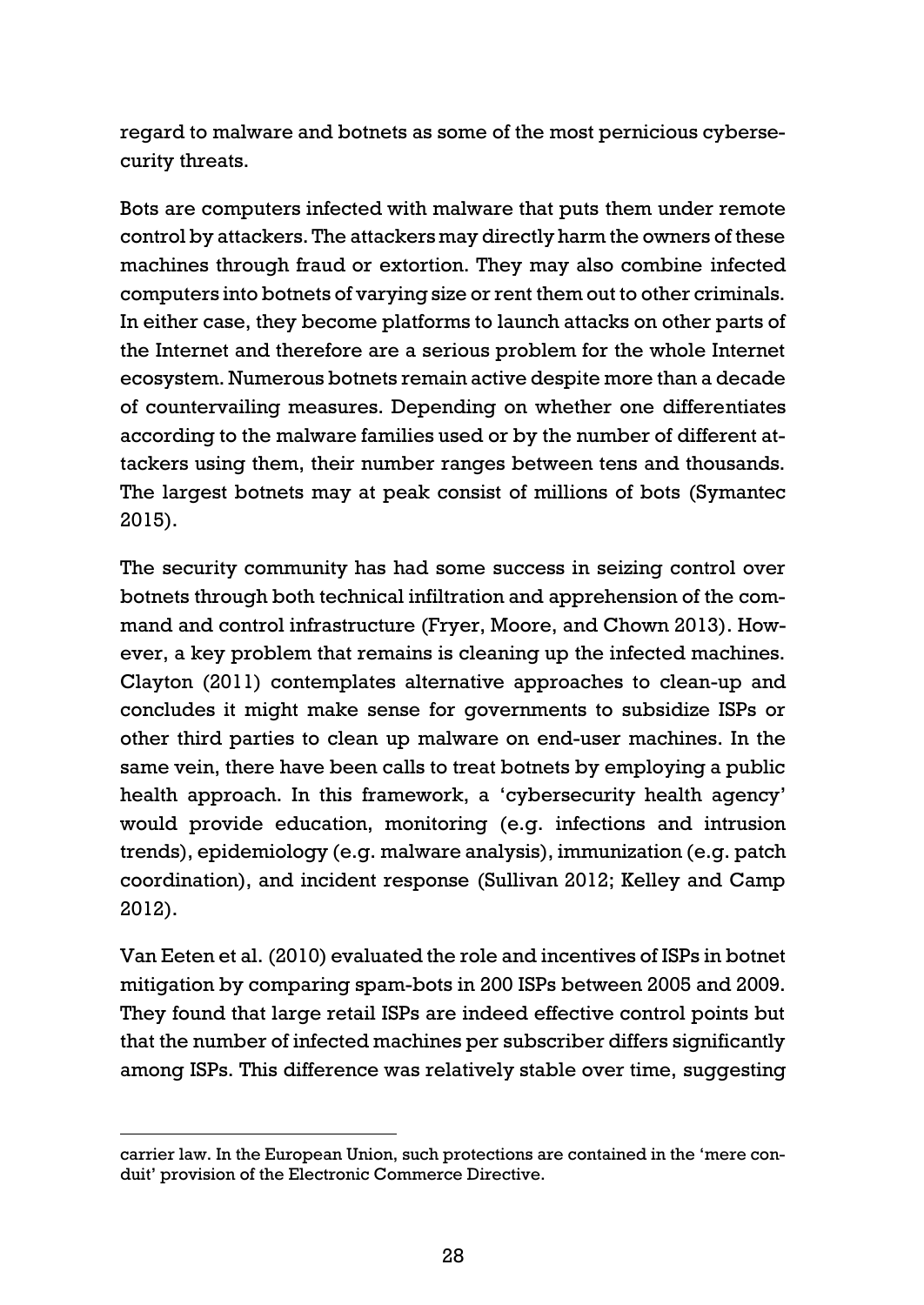that systematic differences exist in ISP policies and management practices as well as among users. The authors further found that larger ISPs have lower average infection rates, possibly due to automation of detection and clean-up that allow reducing the unit cost of providing security. Moreover, the data reveals that ISPs located in countries with an attentive regulator have cleaner networks. Other researchers have suggested that coordinated action by the largest networks can be very effective in stopping malware (Hofmeyr et al. 2013), and that a correlation exists between well managed networks and end user security (J. Zhang et al. 2014). Different approaches to incentivize ISPs and other networks to improve security practices have been proposed. Tang et al. (2013) perform a shaming and faming experiment with networks that have high outgoing spam, a sign of botnet activity. They report that performance improved in a treatment group that was subject to information disclosure. In recent years, public-private partnerships between ISPs and a national anti-botnet center have been the most called upon model for clean-ups (OECD 2012). By splitting costs, these models recognize the role of ISPs and the public sector, and that ISPs are not solely responsible for clean-ups. The verdict on the effectiveness of these models is still out.

#### *Hosting Providers*

Hosting providers are organizations that operate servers used by customers to make content and services available to the Internet. Many hosting providers are also registrars: entities that sell and register domain names. As with virtually all services on the Internet, these businesses are abused by criminals. Phishing sites, command-and-control servers for botnets, and the distribution of child pornography, malware and spam all require such services. Like ISPs, hosting providers can thus play a key role in fighting cybercrime. Much of the criminal activity runs on compromised servers of legitimate customers but some run on servers rented by the criminals themselves. In either case, the hosting provider typically becomes aware of the problem only after being notified of the abuse. Responses to abuse reports vary widely, ranging from vigilant to slow to negligent (Canali, Balzarotti, and Francillon 2013; Stone-Gross, Kruegel, et al. 2009; Bradbury 2014). In a small number of cases, the hosting provider passively or actively facilitates the criminal enterprise and shields it from takedown attempts—a practice referred to as 'bulletproof hosting'.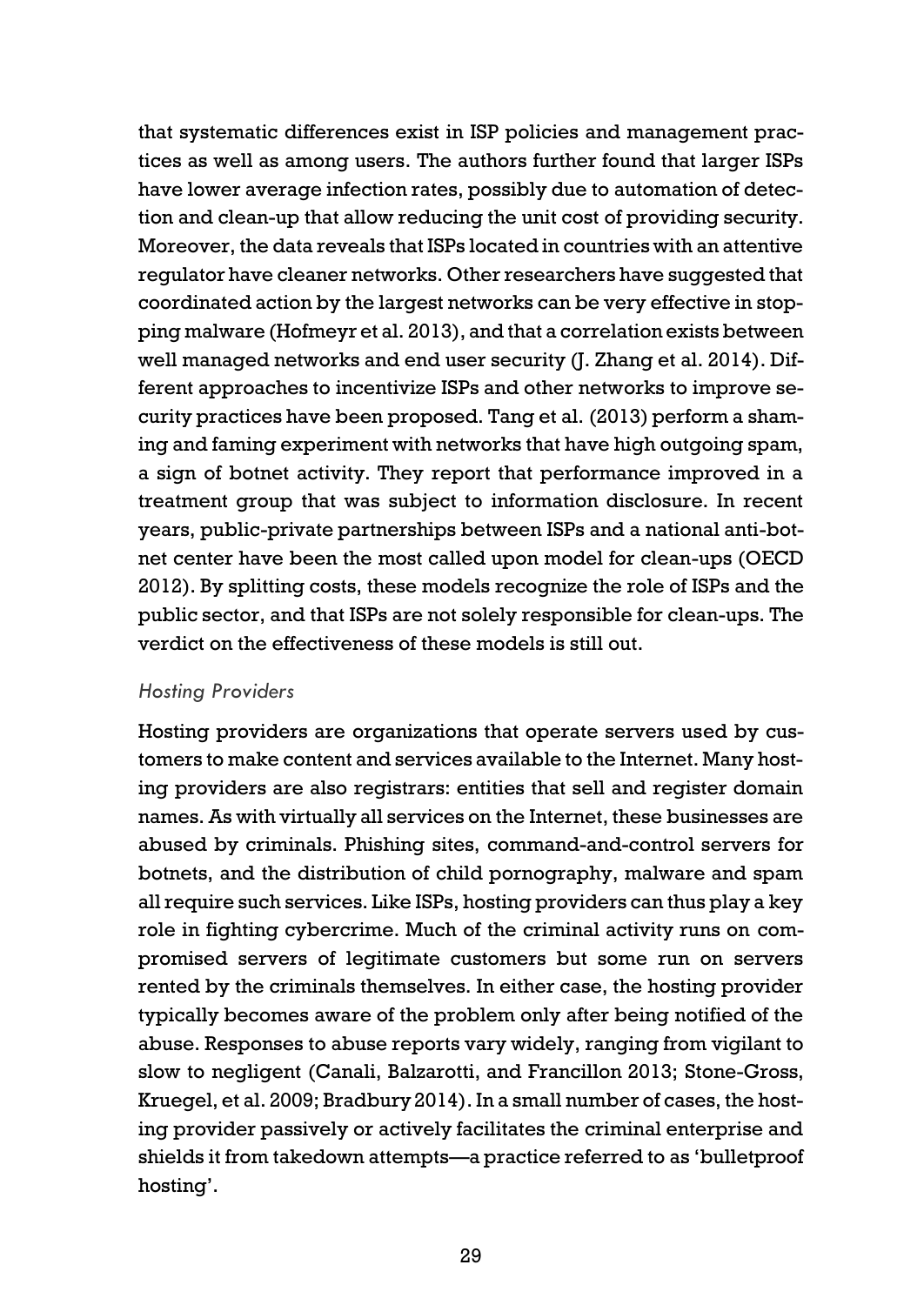While there is a wealth of research on security issues in hosting infrastructure, only a fraction has been done from an economic perspective. Moore and Clayton (2007) have studied hosting provider incentives to take down phishing sites. They found evidence for a 'clued-up' effect: it took time before a provider became aware and incentivized enough to start taking down sites. Once that effect occurred, takedown speed rapidly increased and stayed at this improved level. In a follow up study, Moore and Clayton (2009) expanded the research to other forms of Internet content and various notice and takedown regimes. The findings show that requester's incentives outweigh other factors in predicting takedown speed including the content, penalty, and evasion technology. Another study by Vasek and Moore (2012) looked at the responses of hosting providers to notifications of sites that were compromised with malware. It found that notifications that included comprehensive technical data of the detected problem were more likely to trigger takedown action on the side of the providers. This might be related to the competing incentives of providers: they do not want to disrupt service to their customers, while also protecting them and others from the negative consequences of compromised security. Extensive evidence helps them to legitimate countermeasures vis-à-vis their customers.

The overall effects of takedown actions seem limited. Criminal activity might be concentrated at some providers or registrars. Getting those providers to act can dramatically reduce the level of abuse in those networks, but the attackers are prepared for this and merely migrate their activities to other providers (Liu et al. 2011; Levchenko et al. 2011). The result is a game of whack-a-mole. Organizing collective action against criminal activities in the hosting sector is made more difficult because this market is not nearly as consolidated at many other online markets. In the absence of reliable reputation signals, it seems unlikely that market incentives alone will result in higher security levels across the thousands of hosting providers.

#### *Payment Service Providers and Certificate Authorities*

Payment and other financial service providers (FSPs) are no strangers to attacks. Annual global losses from financial fraud amount to billions of dollars (R. Anderson et al. 2013). At the same time, these intermediaries have benefited tremendously from the growth of online payments, and in relative terms, fraud has been stable or diminishing (Financial Fraud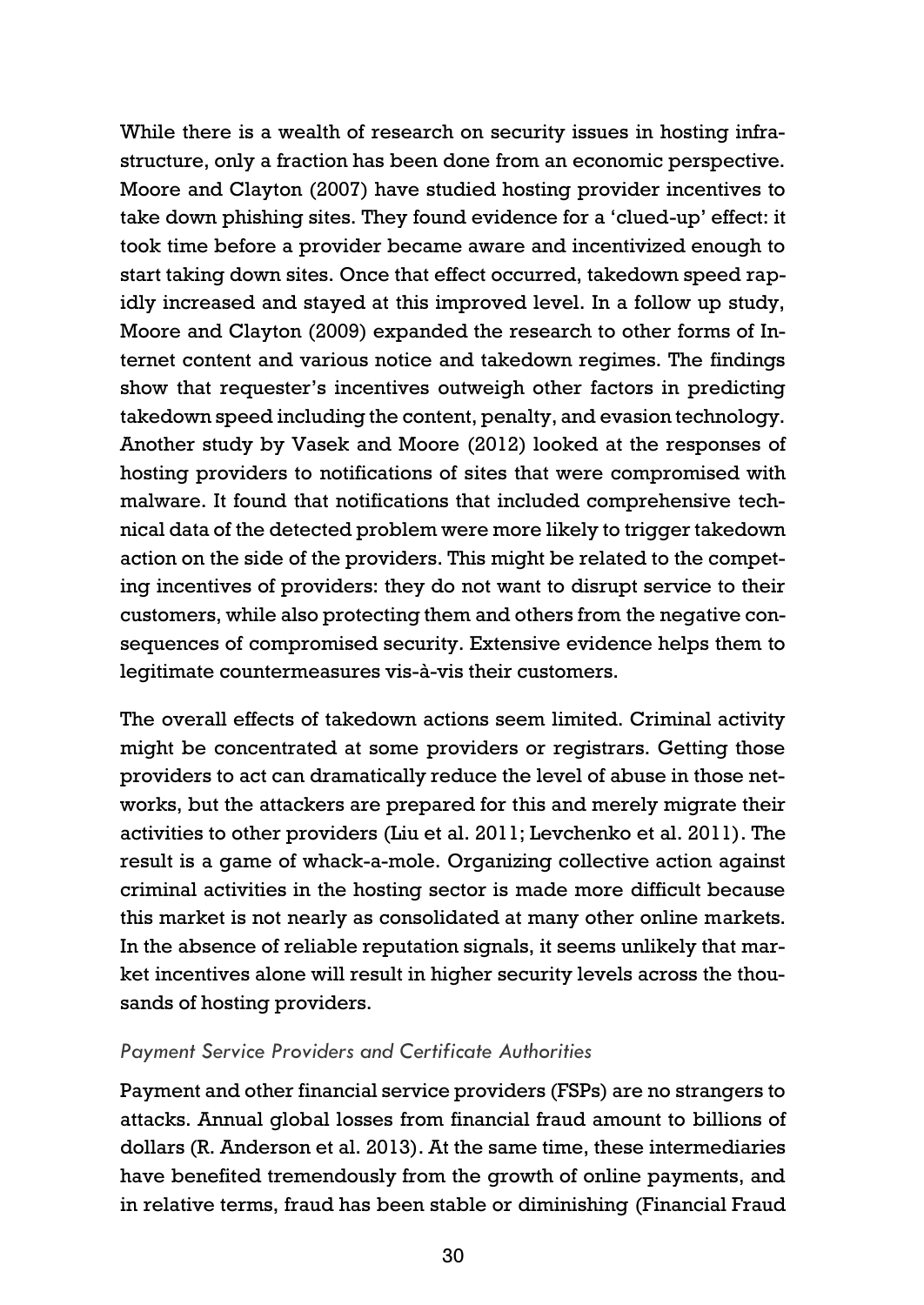Action UK 2015). This is because they have become good at detecting fraud while maintaining convenience, for instance by profiling credit card transactions in real time in their back-end systems, rather than imposing additional security measures on the users directly. One advantage they have is that calculating the monetary gains and losses of certain trade-offs is easier for them than for other sectors. For example, after a data breach credit card issuers can calculate the relative cost of replacing cards or refunding victims of fraudulent cases (Graves, Acquisti, and Christin 2014). The FSPs have also been helped – perhaps paradoxically - by legal regimes in the U.S. and some European countries that limited the liability of consumers in cases of fraud. The burden of proof for fraud was put on the FSPs who actually had the capability to do something about it (Van Eeten and Bauer 2008). In short, financial service providers are in a position to internalize some of the externalities in the sector and thus absorb and mitigate the sector-wide costs of fraud.<sup>6</sup>

Related to payment providers and ecommerce platforms are certificate authorities (CAs)—organizations that issue digital certificates. Such credentials are intended to enable secure online communications, assuring confidentiality and integrity of information and transactions. A series of high profile breaches at CAs in recent years, most notably the breach and bankruptcy of DigiNotar in 2011 brought to light serious weaknesses in the current system (Arnbak and Van Eijk 2012). Vratonjic et al. (2013) looked at how TLS/SSL certificates are deployed on the top one million websites and found many misconfigurations. Durumeric et al. (2013) gathered all digital certificates in use in the public web and found hundreds of CAs with the authority to issue certificates that are recognized by browsers. If any of these CAs were to be breached, certificates can be maliciously issued for any other website, a serious negative externality. Arnbak et al. (2014) used the same data to calculate the market shares of CAs and connect them with their prices. Surprisingly, they found the market share of the most expensive CAs was much larger than cheaper CAs for identical certificates. This observation points to information

 $\overline{a}$ 

 $6$  Much research has been done into the technical aspects of online fraud, including analyzing malware, detecting fraudulent transactions and reverse engineering banking protocols. These topics touch upon economics but fall out of our scope. Crypto currencies are another topic that has received much attention in the literature due to its technical, economic, and regulatory aspects. The interested reader is referred to the conferences of the International Financial Cryptography Association (IFCA).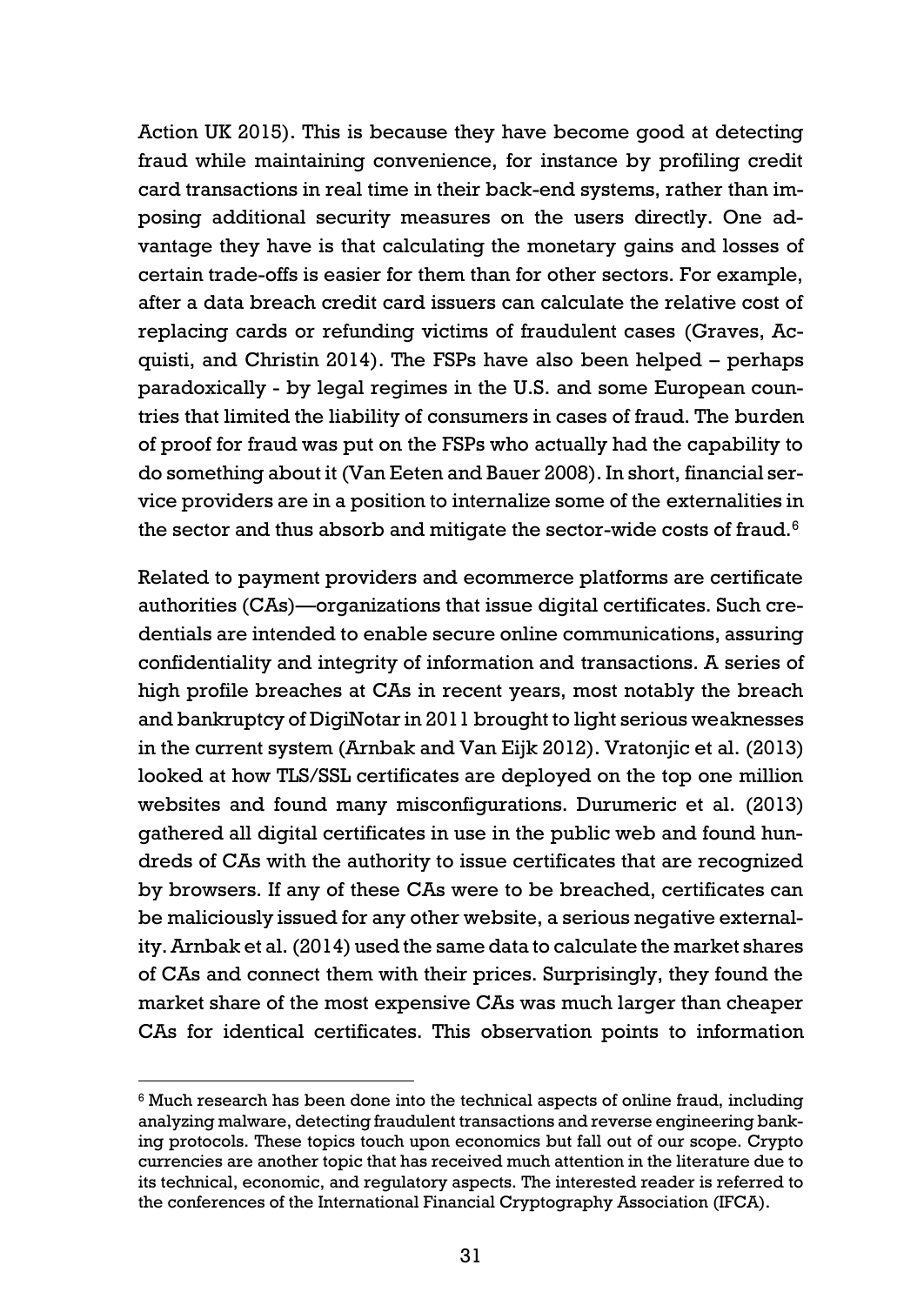asymmetries that create advantages for the largest players. A technical fix to the protocols is required, but their adoption is complicated as long as CAs benefit from the status quo. Other intermediaries however, such as browser vendors and top websites, could play a role in pushing for new standards.

#### *Search Engines and Participative Platforms*

Search engines, portals, and participative platforms are used to find content and connect to others. While these intermediaries have explored many different business models in the last decades, the market has converged on a business model in which users receive services for free while revenues are generated from targeted advertising. This development is driven by a combination of network effects and the 'economics of attention': in a world abundant with information, the scarcest resource is the attention of users (Shapiro and Varian 1998). These platforms fight for user attention (Davenport and Beck 2001). Since the marginal cost of information is close to zero, offering services at a low price or free is an economically rational strategy as it maximizes the size of the potential audience. Key players combine 'free' with a variety of nudging techniques to keep users on the platform (an interesting glimpse into this is the controversial study by Kramer et al. (2014) on changing the emotional content of Facebook news feeds to see how it effects users). Creating a revenue stream via advertisement is, of course, not new: broadcasting and newspapers have used the model for decades. The key difference is that targeted advertising can extract higher value (Goldfarb and Tucker 2011).

In terms of cybersecurity, these platforms overall seem to internalize costs to keep their users satisfied. Just to illustrate, Google has a team dedicated to protect users against state-sponsored attacks (Grosse 2012). This is not done out of nicety but as a competitive necessity: MySpace lost to Facebook partially as a result of increased spam and abuse on its network (Dredge 2015). Another example is handling 'click fraud'. When a bot imitates a legitimate user clicking an ad to generate revenue, the advertisers and the platforms are harmed financially and by the erosion of confidence. Chen et al. (2012) suggest that platforms will likely pay the costs of click fraud investigations thus internalizing some of the costs to the system at large. Schneier (2012) draws an analogy with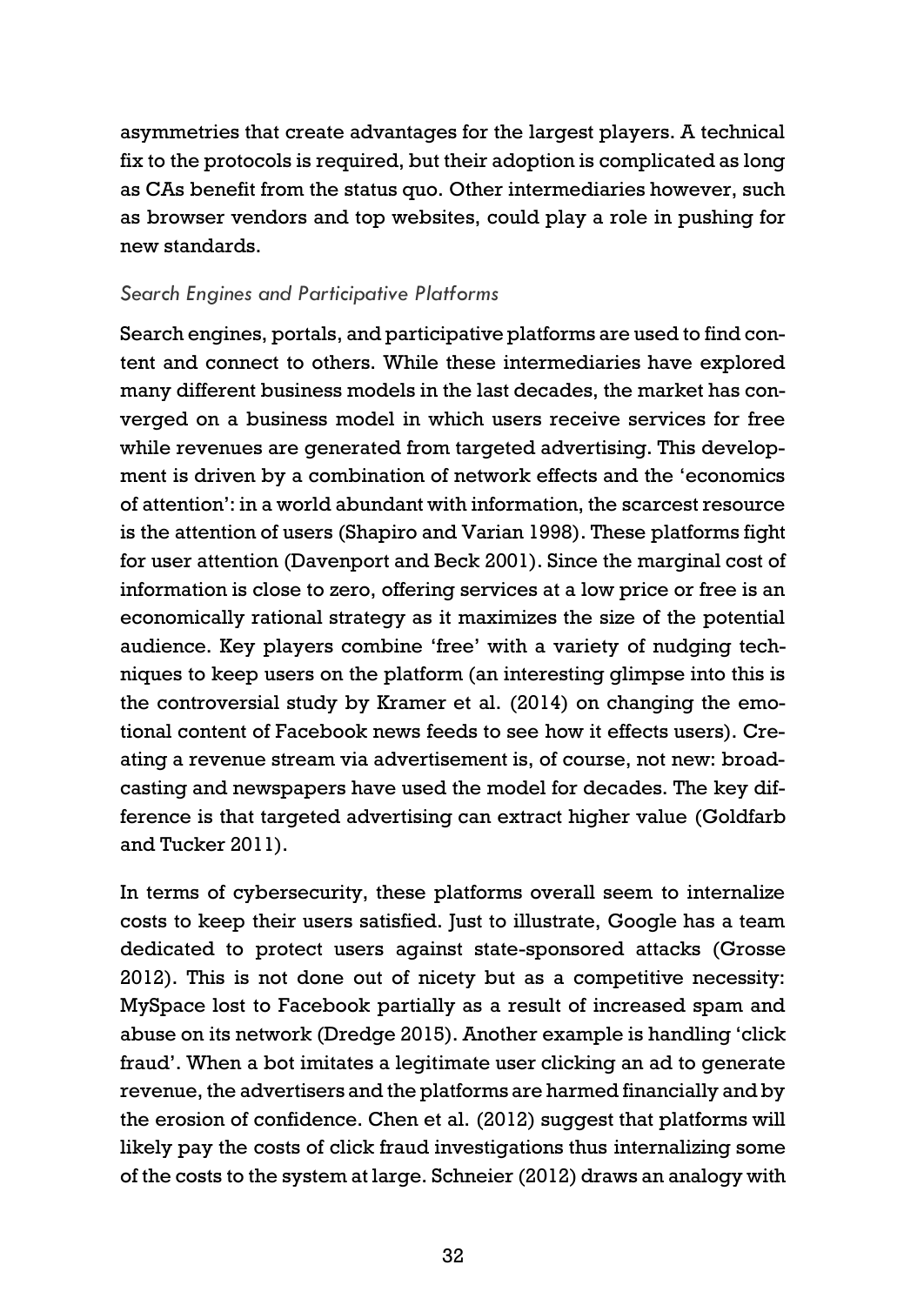'feudal security' in the past: platforms provide users with security in exchange for allegiance. This approach has some benefits but it also comes with serious risks particularly with regard to privacy. Evidence of this tension is visible in how the platforms balance the interests of users and advertisers: Facebook Connect is preferred by many websites as a federated identity and password system over alternatives because of the user details it shares (Landau and Moore 2012).

### <span id="page-22-0"></span>2.6 Attacker Behavior

Over the past years, cybercrime has become highly differentiated and professionalized with a vast 'underground' (illegal) market that supplies various services required for an attack (Franklin et al. 2007). The division of labor can be illustrated with Zeus, an effective financial malware that caused considerable damage. It was coded by competent programmers that sold it as a do-it-yourself (DIY) kit for several thousand dollars (Riccardi et al. 2013). Fraudsters customized the malware and distributed it to their victims by either renting spamming services, directly deploying it via 'pay-per-install' services, or via other methods. After the malware was distributed, the attackers waited for victims and eventually managed to steal money and move it into other accounts. Finally, the money needed to be cashed out without leaving a trail. This was done using people known as 'money mules'. Thus, four major types of players were involved in Zeus, even though their roles may be carried out by vertically integrated players.

Cybercrime is also affected by the social relations among criminals. Because there is a risk of being cheated by a fellow criminal, Herley and Florêncio (2010) argue that prices in the underground markets are driven down to reduce the risks for buyers. In turn, this makes it less attractive to offer valuable items and creates a cycle of decay. The authors suggest this leads to a two-tier structure with IRC markets as the lower tier, filled with goods that are hard to monetize. Organization of criminal activities rather than ad hoc action is the route to profit. Repeated transactions are also a mechanism that incentivizes buyers and sellers to uphold their promises. Wondracek et al. (2010) looked at parts of the online adult industry employing practices that can be as best described shady: acquiring traffic and infecting visitors for a fee. Their measurements showed that traffic brokers honored the amount and origin of traffic they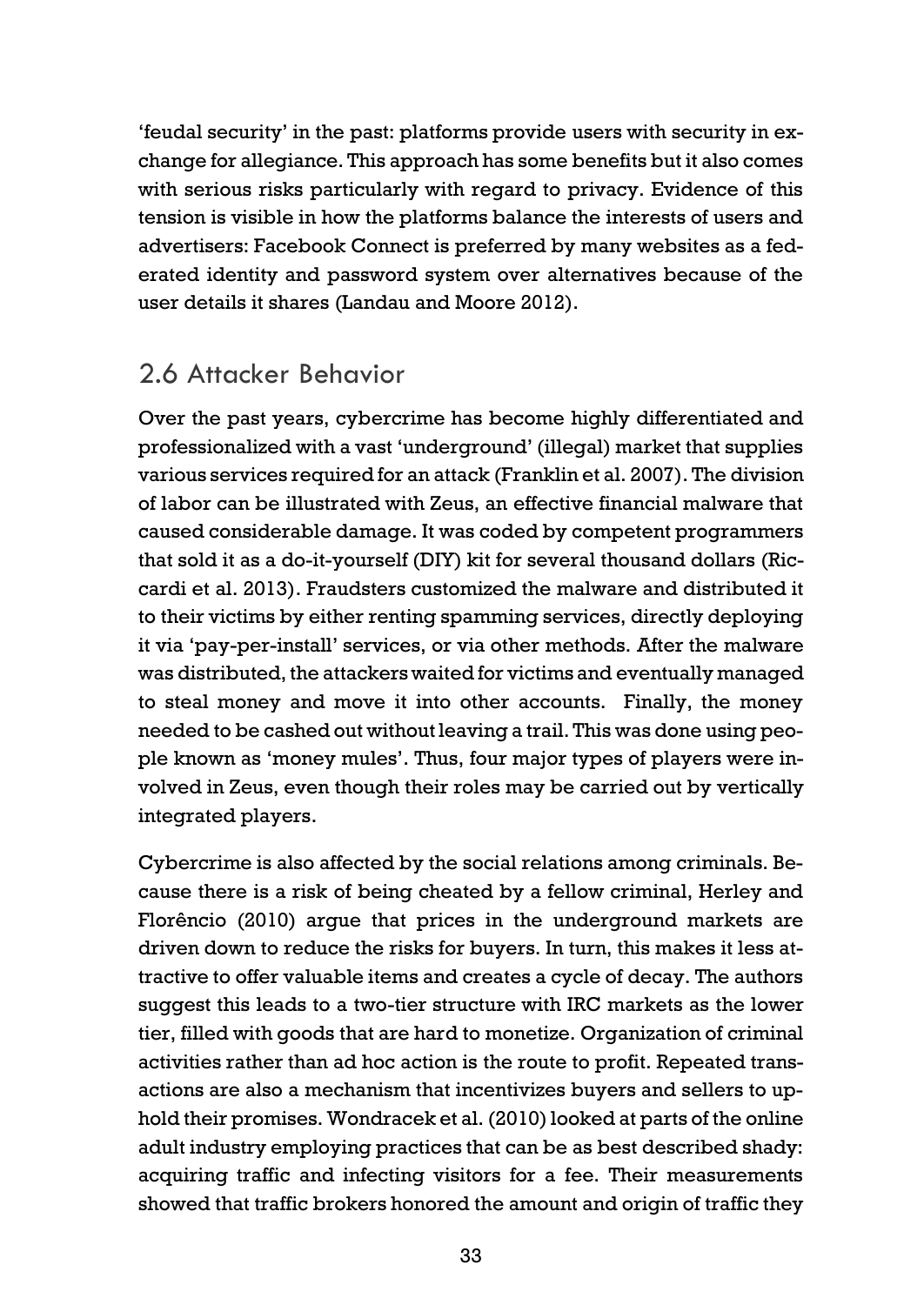were contracted for. Another mechanism, deployed in recent years on marketplaces active in the 'dark web', are seller ratings (Christin 2013). Similar to eBay, criminal buyers rate criminal sellers after a transaction; the reputation effect increases the incentives of criminals to stay honest. Despite these differences, both tiers of the underground market generate large negative externalities for society.

To be economically rational, the anticipated success rate and monetary value of an attack need to outweigh its costs. Florêncio and Herley (2013b) use this insight to explain the large gap between potential and actual harm online – the fact that most users do not get their accounts hijacked despite using pet names and birthdates as passwords. Automating attacks to scale is hard because of user diversity; it is also hard to know in advance which users offer sufficient financial prospects to be worth an attack. Herley (2012) presents this as the reason why Nigerian scams—the prince with five million dollars in dire need of your help are so obvious. These scams are expensive to run and the attacker wants only the most gullible users. In short, many attacks cannot be made profitable on scale, which is one of the reasons why many doomsday scenarios did not unfold as predicted.

Focusing defender efforts on bottlenecks in the attacker monetization chain can be an ingenious way to reduce attacks. A monumental study has been the work of Levchenko et al. (2011) investigating the spam value chain. The team tracked a billion spam URLs and placed orders for the offerings (including Viagra). The study found that spammers fulfilled most purchases with real products (albeit generic versions). Interestingly, spammers refund unsatisfied customers to appease the scarcest resource in the spam value chain: the payment channel. Credit card companies put pressure on the acquiring banks who provide spammers with the ability to receive payments. Such financial relationships are very hard to replace, much harder than the technical infrastructure used for spamming and rogue pharmacies. Spam can be sent extremely cheaply via botnets, making conversion rates as low as one in 12.5 million viable (Kanich et al. 2008). Other elements are also readily available. But setting up relations within a credit card network turns out to be a bottleneck, as it requires legal documents, fees and time. Astonishingly, ninety-five percent of spam-advertised sales used merchant services from a handful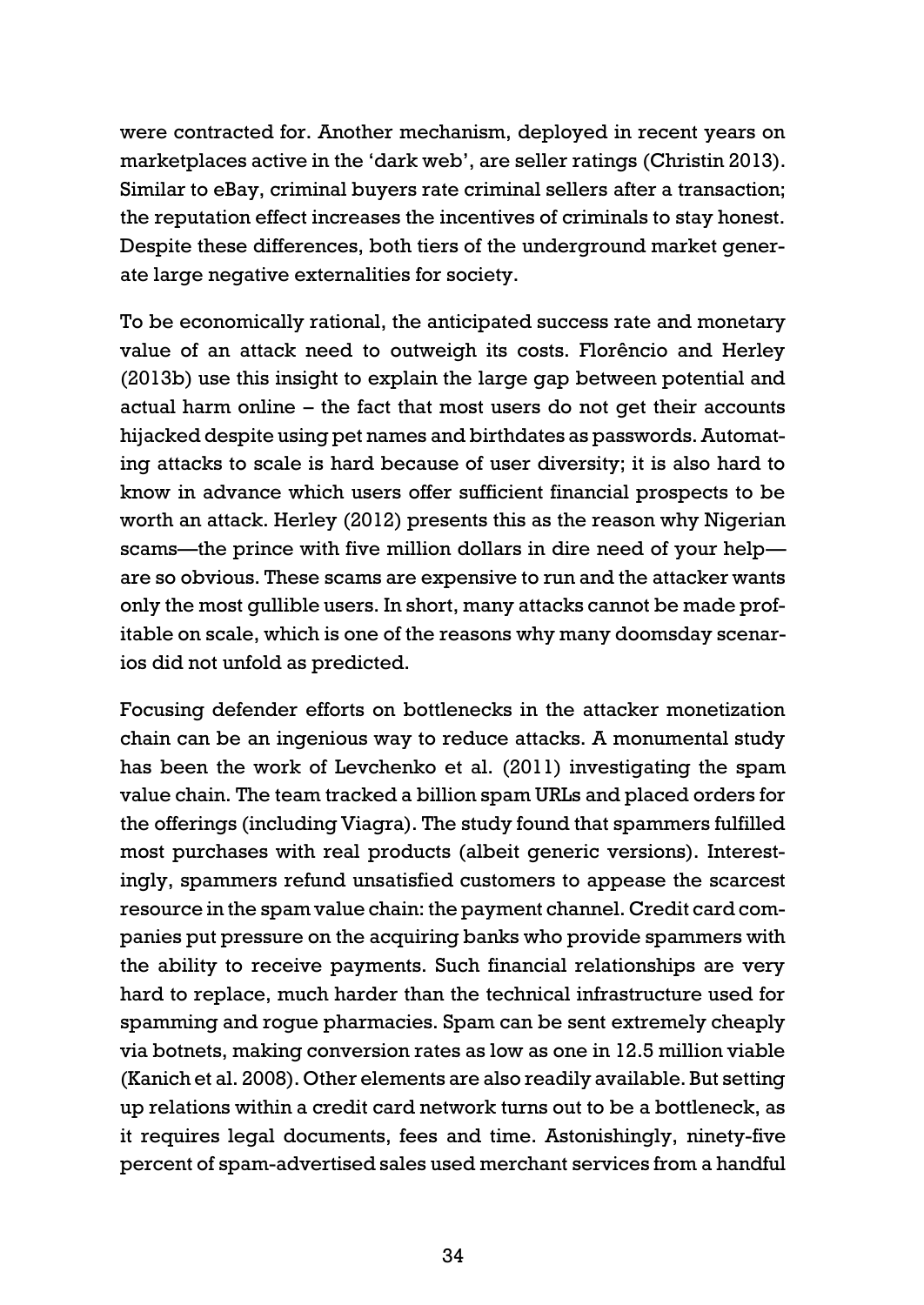of banks. After the study was released, Pfizer and Microsoft, two big targets of spam advertised goods, asked VISA and MasterCard to act against these banks. This made a detrimental blow to spam profitability and production globally (K. Thomas et al. 2015).

Obviously, criminals do not like getting caught and paying a fine or spending time in jail reduces profitability. Law enforcement has been traditionally weak in cyberspace due to crimes crossing jurisdictions. This is gradually changing and law enforcement agencies are ramping up efforts, as evidenced by multiple high profile arrests in recent years (Krebs 2011). Anderson et al. (2013) believe investing in law enforcement abilities to arrest cybercriminals to be very efficient, as many attacks are run by a small number of gangs.

# <span id="page-24-0"></span>2.7 Policy Options

We have so far looked at the incentives of various actors in the Internet economy and how these affect their security decisions. We have seen that actors impose positive and negative externalities on others and the problems caused by asymmetric information. These are classic examples of market failures that weaken security incentives and will typically lead to suboptimal investment in security. We also saw that some actors, notably among Internet intermediaries operating in multi-sided markets, are willing to bear the costs of mitigating security failures of others. The unique competitive position of this group puts it in a position to make trade-offs between security and other qualities, possibly bringing the entire sector closer to a social optimum. However, in many situations no such endogenous mechanisms are available. This raises the question of whether and how forms of market failure can be remedied and what could be done to strengthen incentives to provide security. A traditional response to market failure is government intervention, but given the conflicting incentives of the state other forms of governance have been proposed as more effective (Brown and Marsden 2013; Moore and Anderson 2012). We continue with a brief discussion of theoretical and empirical contributions to the literature on policy options.

#### *The Costs of Cybersecurity Breaches*

Ideally, private and public policy measures would take the actual and potential cost of cybersecurity breeches into account. This is one of the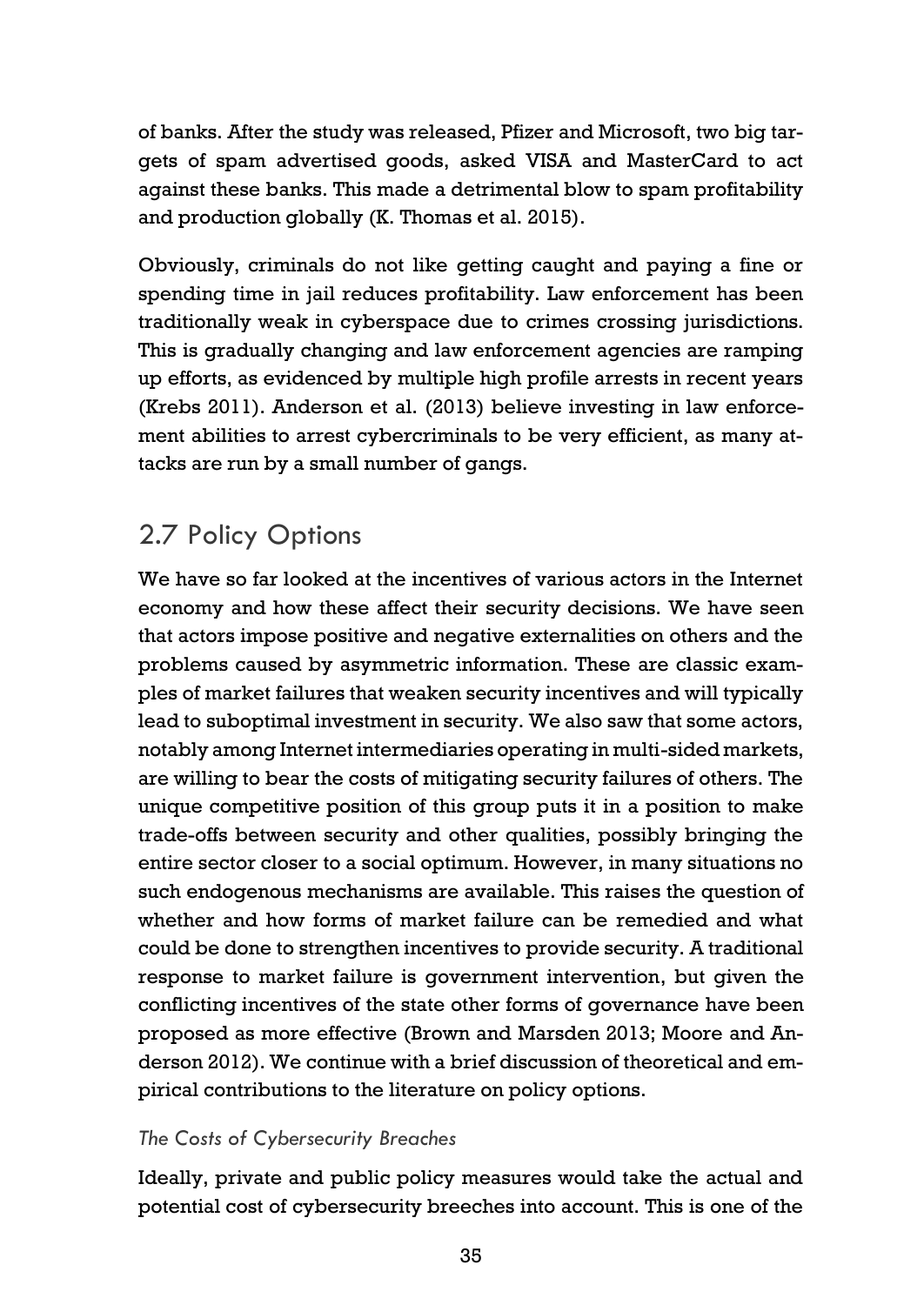preconditions of rational investment decisions by the private sector and of rational policy design. Unfortunately, while estimates and numbers abound, their reliability and representativeness is difficult to assess. Many reports are generated by players with a stake in inflating the numbers. They often are based on weak evidence and/or overly simplified strong assumptions. The employed methods typically are not publicly available, complicating an assessment of the validity and reliability of the information. Damage is typically assessed at a highly aggregated level and difficult to link to specific incidents. Florêncio and Herley (2013a) show that estimates are frequently biased by a few individual observations. Anderson et al. (2013) argue that the cost of prevention often exceeds the actual damage by orders of magnitude. With these caveats in mind, it is noteworthy that a joint study conducted by McAfee and the Center for Strategic and International Studies (CSIS) estimated the global costs of cybercrime at \$445 billion, or about 0.6% of global GDP (CSIS and McAfee 2014).

Absent systematic and reliable metrics, it is at least possible to identify the types of costs good metrics would include. Because of the highly interconnected nature of the Internet, security incidents not only affect the immediate targets of an attack but also have second- and third-round effects on other stakeholders. From a policy perspective, the relevant cost is the total cost to society, which also includes the costs incurred by stakeholders other than those immediately affected. A comprehensive assessment of the costs and benefits of cybersecurity therefore should include the entire ecosystem of players including: users, private sector organizations, public sector organizations, Internet infrastructure providers (software vendors, ISPs, hosting providers, registrars), incident response units, society at large (including opportunity costs, lost efficiency gains, diminished trust and use of the Internet, etc.). It should also include revenues and profits made by cybercriminals, malevolent hackers, and all those seeking to profit from undermining the security of the Internet as these constitute 'bads' (that is costs) to society (Van Eeten, Bauer, and Tabatabaie 2009).

#### *Addressing Information Asymmetries*

Several approaches can help address information asymmetries, including mandatory breach disclosure, vulnerability disclosure, certification schemes, and the publication of security metrics.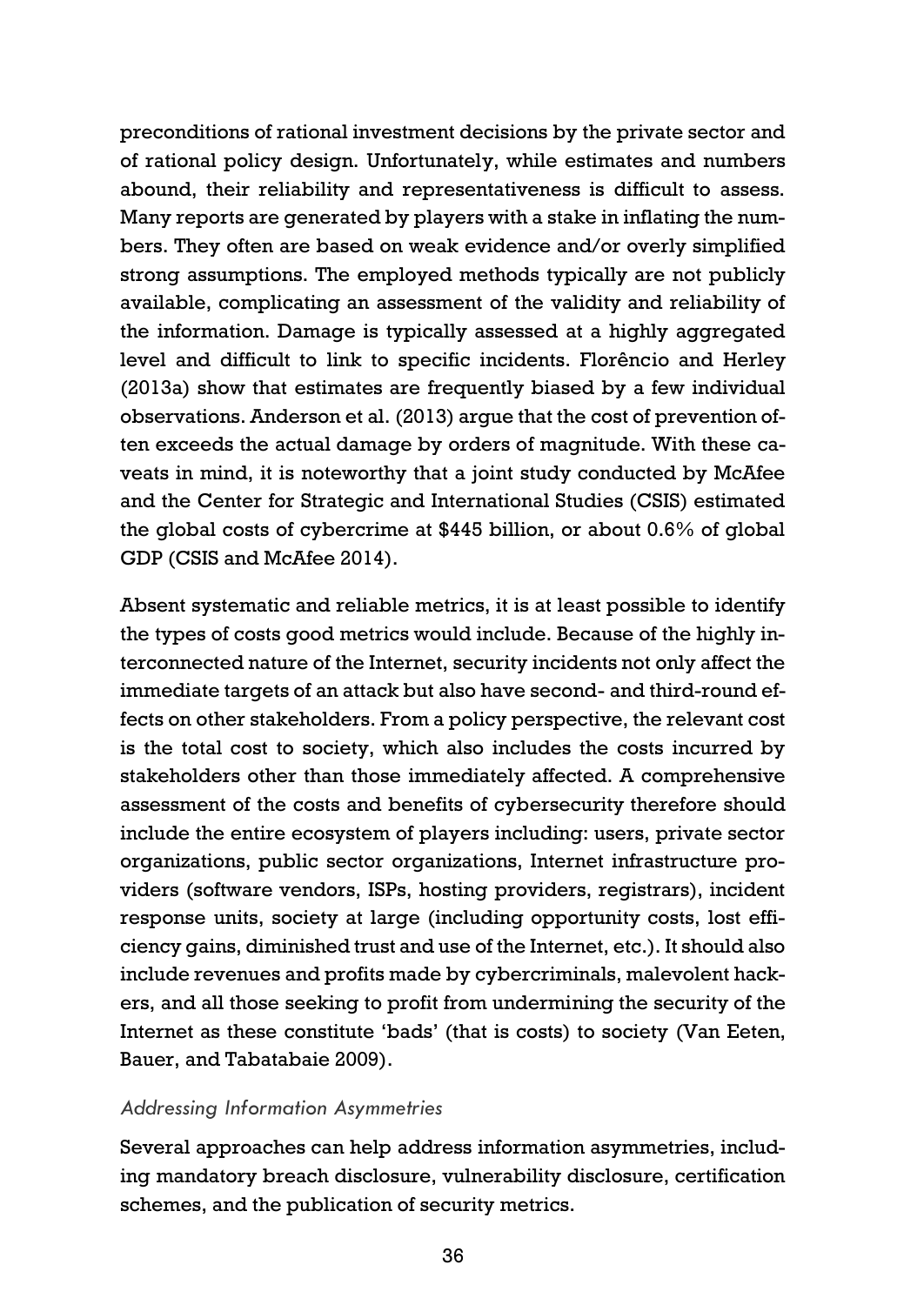*Mandatory Breach Disclosure.* Data breach disclosure and security breach notification laws aim to reduce harms caused to consumers resulting from breaches, and to incentivize organizations to invest in security to avoid bad reputation, by requiring them to notify all affected individuals when personal information has been compromised as a result of an attack or negligence. Critics of mandatory breach disclosure argue that they might perversely desensitize consumers or cause them to overreact. Data breach laws have been enacted in past years across a number of countries and most U.S. states. Romanosky, Telang and Acquisti (2011) found only weak empirical evidence in support of the effectiveness of disclosure laws. Between 2002 and 2009 disclosure requirements reduced identity theft by a mere 6.1 percent. This might be related to a finding by Nieuwesteeg  $(2013)$  that the vast majority of security breaches remain unreported, possibly due to firms calculating the risks of being discovered as smaller than notification and reputation costs. These costs include impacts of disclosure on stock market valuations of firms (Gordon, Loeb, and Zhou 2011). As other countries are considering adopting similar laws, there are discussions on how to design the details of such requirements. Thomas et al. (2013), for instance, recommend estimating and communicating the severity of breaches.

*Vulnerability Disclosure.* Should there be a mandate to publicly disclose a newly discovered software vulnerability? On the one hand, it forces vendors to acknowledge and prioritize releasing a patch; on the other hand it gives attackers information they might otherwise not have. Arora et al. (2010) looked at past evidence by analyzing the U.S. National Vulnerability Database (NVD) from 2000 to 2003. The data suggests that disclosures accelerated patch release. Ransbotham and Mitra (2013) evaluated differences between immediate disclosure and 'responsible disclosure', a procedure for first revealing the vulnerability in private to vendors before making it public after a certain period. Combining a dataset of intrusion detections from several hundred clients with the NVD for 2006 and 2007, the findings cautiously suggest that responsible disclosure is indeed beneficial.

*Certification Schemes.* Security certifications by trusted third parties have been proposed as fixes to the 'lemons market' problem affecting security aspects of products. Certifications schemes have been tried for software (R. Anderson and Moore 2006), for websites using various 'trust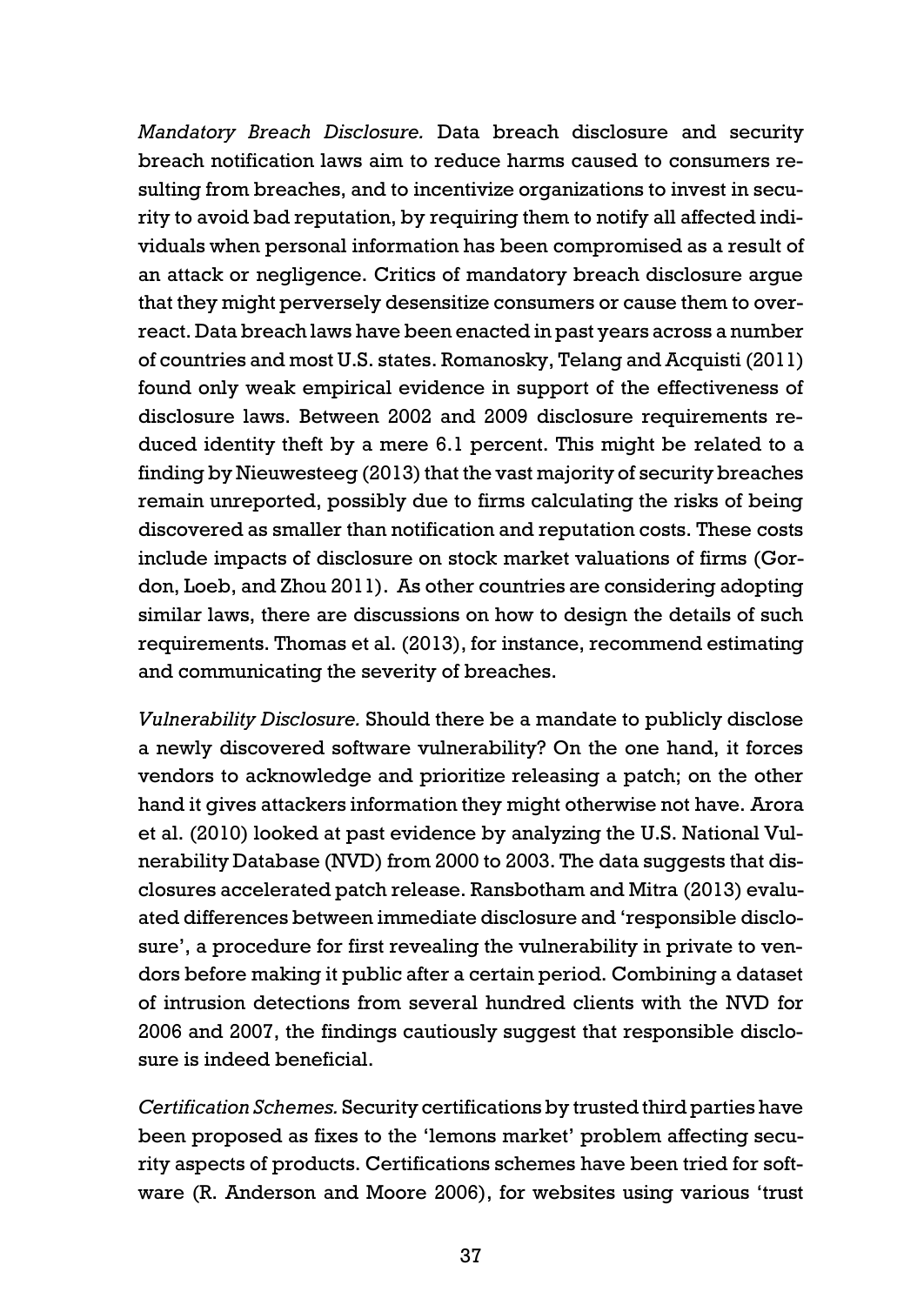seals', and the ISO 27000 information security standards. The success of these schemes hinges on who pays for the certification, who bears the costs of errors and what the certificates actually measure. Product sellers paying for certification have incentives to go to lax certification authorities. Even worse, Edelman (2011) observes an 'adverse selection' problem in that fraudulent websites have a higher probability of purchasing trust seals. Some certificates only demonstrate compliance with legal provisions. A great example of this is that DigiNotar passed the WebTrust EV audit for CAs just months before its spectacular collapse, while forensics revealed serious security problems (Prins 2011). This is not to say that security certification is not useful. It can still guarantee a basic level of good practices. However, it will not fully solve information asymmetry.

*Publishing Security Metrics.* Other market signals have also been proposed that simultaneously reduce asymmetry and allow organizations to self-evaluate. Organizations often believe they are doing enough to safeguard security. If they are presented with evidence that they do worse than their peers, they might increase efforts (e.g., Tang et al. 2013). The need for reliable measurements in cybersecurity has been known for a long time (Geer, Hoo, and Jaquith 2003; Pfleeger and Cunningham 2010). However, getting security metrics or measurements right is not an easy task. One should care not to confuse measurable properties with metrics that function as security indicators (Böhme 2010 provides a systematic overview). Designing, measuring, and reporting security metrics is a promising way to help markets produce security more efficiently.

#### *Addressing Externalities*

Among the instruments proposed to help mitigate externalities are cyber insurance, liability rules, and better law enforcement.

*Cyber Insurance.* Insurance for cybersecurity incidents was proposed early on as a solution to align incentives, reduce information asymmetries, and enable firms to better manage risks (Schneier 2004; Böhme 2005). Scholars suggested that insurers would charge different premiums for different levels of cybersecurity and contingent on security practices, which would increase incentives for users to purchase more secure products and adopt better security policies. Nonetheless, these expectations did not materialize and the market for cyber insurance shrunk relative to the Internet economy (Böhme and Schwartz 2010). Shetty et al.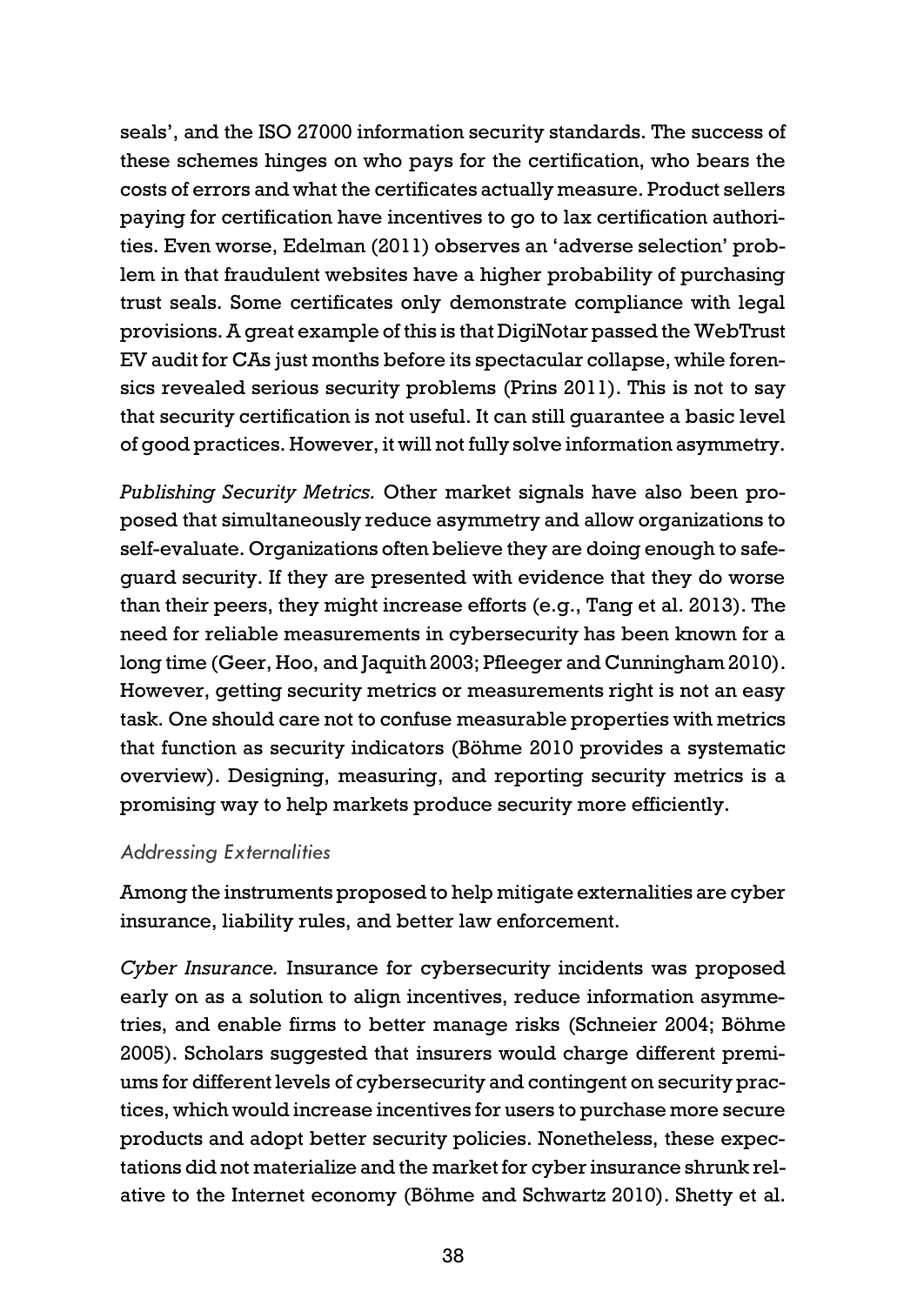(2010) argue that quantifying cyber risks is fundamentally hard for insurers because of information asymmetries. In addition, the interdependent nature of cyber risks deviates from how risk is typically addressed in insurance markets, complicating the design of workable insurance policies.

*Assigning Liability.* Making users, organizations, and intermediaries liable for online harms caused by security breaches in their systems could tip security incentives toward higher investment. Fryer et al. (2013) examines the issue thoroughly by looking at liability theories and reviewing proposals in the security economics literature, for example, to make software vendors liable for bugs (August and Tunca 2011) or early calls to make users of bots liable for negligence attacks. In general, 'hard liability' will be a difficult sell in cybersecurity. In cases of clear negligence, it might make sense; however, tort law, existing 'duty to care' and consumer protection laws might be sufficient for the courts. Moreover, the forensics of establishing the facts of a case and measuring harm might not be easy. Due to the interdependencies, cascading harms might occur implying that firms may go bankrupt, become extremely risk-averse innovators, or resolve to create 'shell' companies. 'Softer' mechanisms such as peer pressure, reputation effects, and regulatory coordination might be much more effective. An alternative approach suggested by Ioannidis et al. (2013b) is to have an 'information steward' value harms to the ecosystem and allocate costs derived from externalities fairly among targets. Certain intermediaries such as Amazon Marketplace might be doing exactly this.

*Better Law Enforcement.* An alternative way to reduce externalities – and cybercrime – is to increase costs for attackers. This can be achieved by improving defenses, stricter law enforcement and by increasing the punishment for cybercriminals. Looking at the direct, indirect and defense costs imposed by cybercrime, Anderson et al. (2013) conclude that a more balanced approach is to spend less in anticipation of crime and more in response to it. Given the trans-border nature of many forms of cybercrime, this will also require improved international collaboration among law enforcement agencies.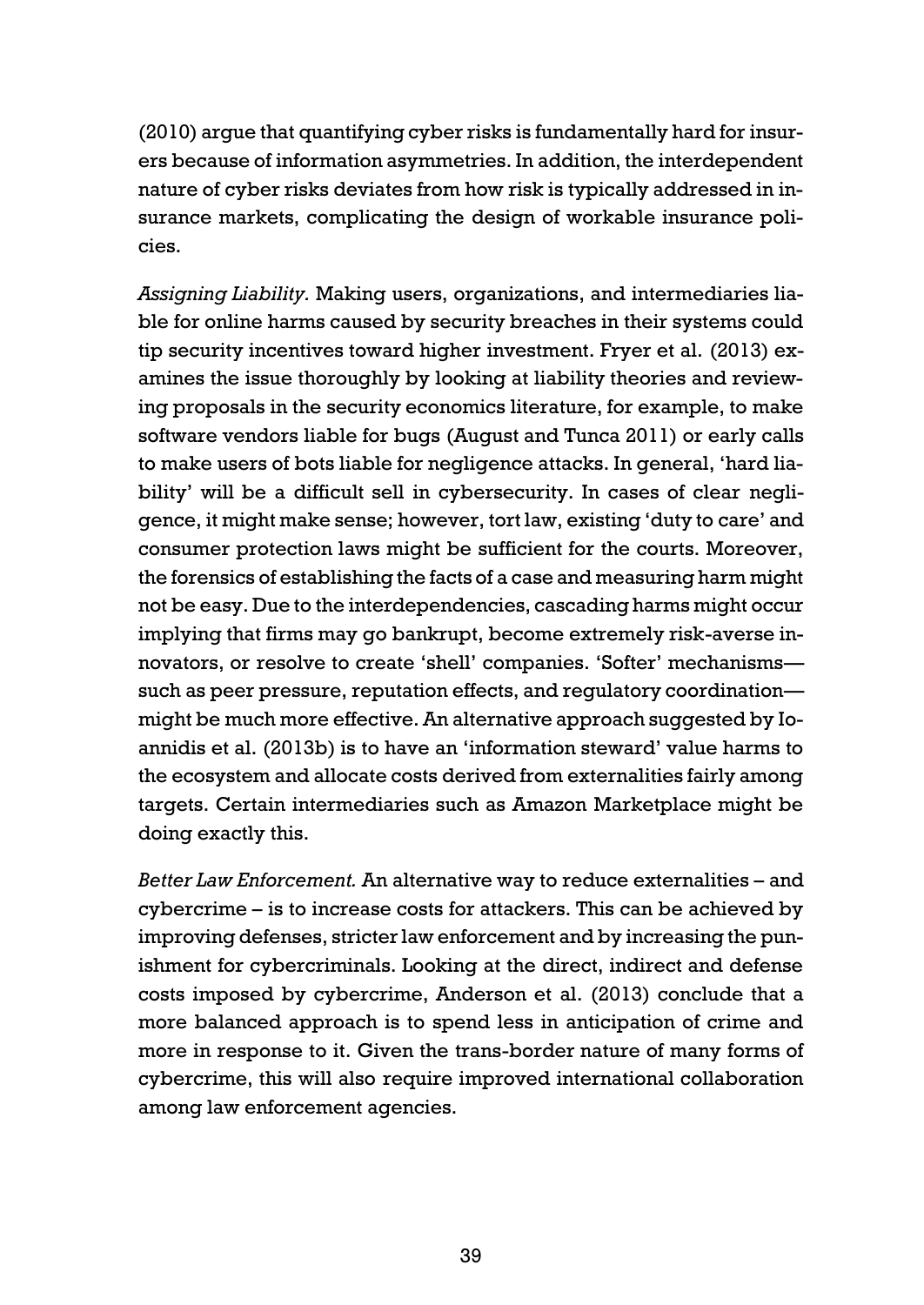## <span id="page-29-0"></span>2.8 Conclusion

In this chapter, we have seen that the economics of cybersecurity is a powerful tool to analyze security failures. By surveying the literature, we looked at the incentives of software vendors, organizations, end-users, Internet intermediaries, and attackers; where they align and produce security; and where the market fails. We highlighted the role of Internet intermediaries in securing the ecosystem. We then listed policy interventions proposed to address market failures. We further saw that the empirical evidence on policies is not always clear. In part, this is due to measurements difficulties, in part because aggregate outcomes are unclear, and in part because the responses of the dynamic system in which cybercrime develops are difficult to anticipate. For example, in the technology race between attackers and defenders tightened security eventually may lead to even more malicious forms of intrusion.

In the end, focusing on incentives rather than the technology helps understand trade-offs and develop sound cybersecurity policy. Given the dynamic nature of cybersecurity, all the issues discussed in this chapter are the subjects of ongoing research. Among emerging topics are security on mobile communications platforms, in the cloud, in the Internet of Things (IoT) and the industrial Internet, user behavior and education across life stages, the establishment of better national and international governance frameworks for security, and the development of better and more reliable metrics.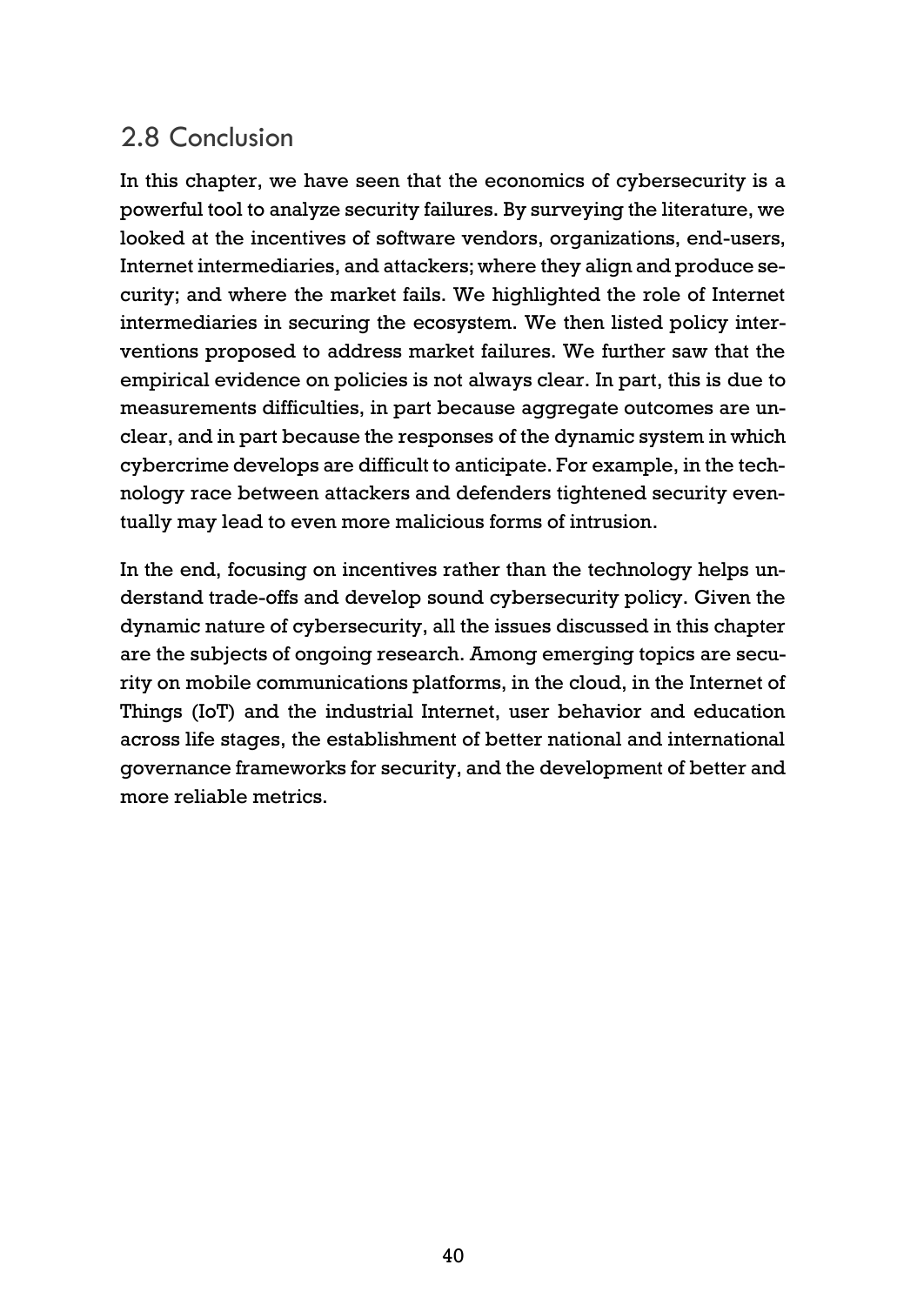# References

- Akerlof, George A. 1970. "The Market for 'Lemons': Quality Uncertainty and the Market Mechanism." *The Quarterly Journal of Economics* 84 (3): 488–500.
- Anderson, Jonathan, Joseph Bonneau, and Frank Stajano. 2010. "Inglorious Installers: Security in the Application Marketplace." Paper presented at the Ninth Workshop on the Economics of Information Security (WEIS 2010), June 7-8, Harvard University. http://www.econinfosec.org/archive/weis2010/papers/session3 /weis2010\_anderson\_j.pdf.
- Anderson, Ross. 2001. "Why Information Security Is Hard an Economic Perspective." In *17th Annual Computer Security Applications Conference (ACSAC 2001)*, 358–65.
	- doi:10.1109/ACSAC.2001.991552.
- ———. 2008. *Security Engineering: A Guide to Building Dependable Distributed Systems*. 2nd ed. Tokyo, New York: Wiley.
- Anderson, Ross, Chris Barton, Rainer Böhme, Richard Clayton, Michel J.G. van Eeten, Michael Levi, Tyler Moore, and Stefan Savage. 2013. "Measuring the Cost of Cybercrime." In *The Economics of Information Security and Privacy*, edited by Rainer Böhme, 265– 300. Berlin and Heidelberg: Springer. doi:10.1007/978-3-642- 39498-0\_12.
- Anderson, Ross, Rainer Böhme, Richard Clayton, and Tyler Moore. 2008. "Security Economics and the Internal Market." Study commissioned by the European Union Agency for Network and Information Security (ENISA).

http://www.enisa.europa.eu/publications/archive/economicssec.

- Anderson, Ross, and Tyler Moore. 2006. "The Economics of Information Security." *Science* 314 (5799): 610–13. doi:10.1126/science.1130992.
- Arnbak, Axel, Hadi Asghari, Michel J.G. Van Eeten, and Nico Van Eijk. 2014. "Security Collapse in the HTTPS Market." *Communications of the ACM* 57 (10): 47–55.
- Arnbak, Axel, and Nico Van Eijk. 2012. "Certificate Authority Collapse: Regulating Systemic Vulnerabilities in the HTTPS Value Chain." Paper presented at the 40th Research Conference on Communication, Information and Internet Policy (TPRC 2012), September 21-23. doi:10.2139/ssrn.2031409.
- Arora, Ashish, Ramayya Krishnan, Rahul Telang, and Yubao Yang. 2010. "An Empirical Analysis of Software Vendors' Patch Release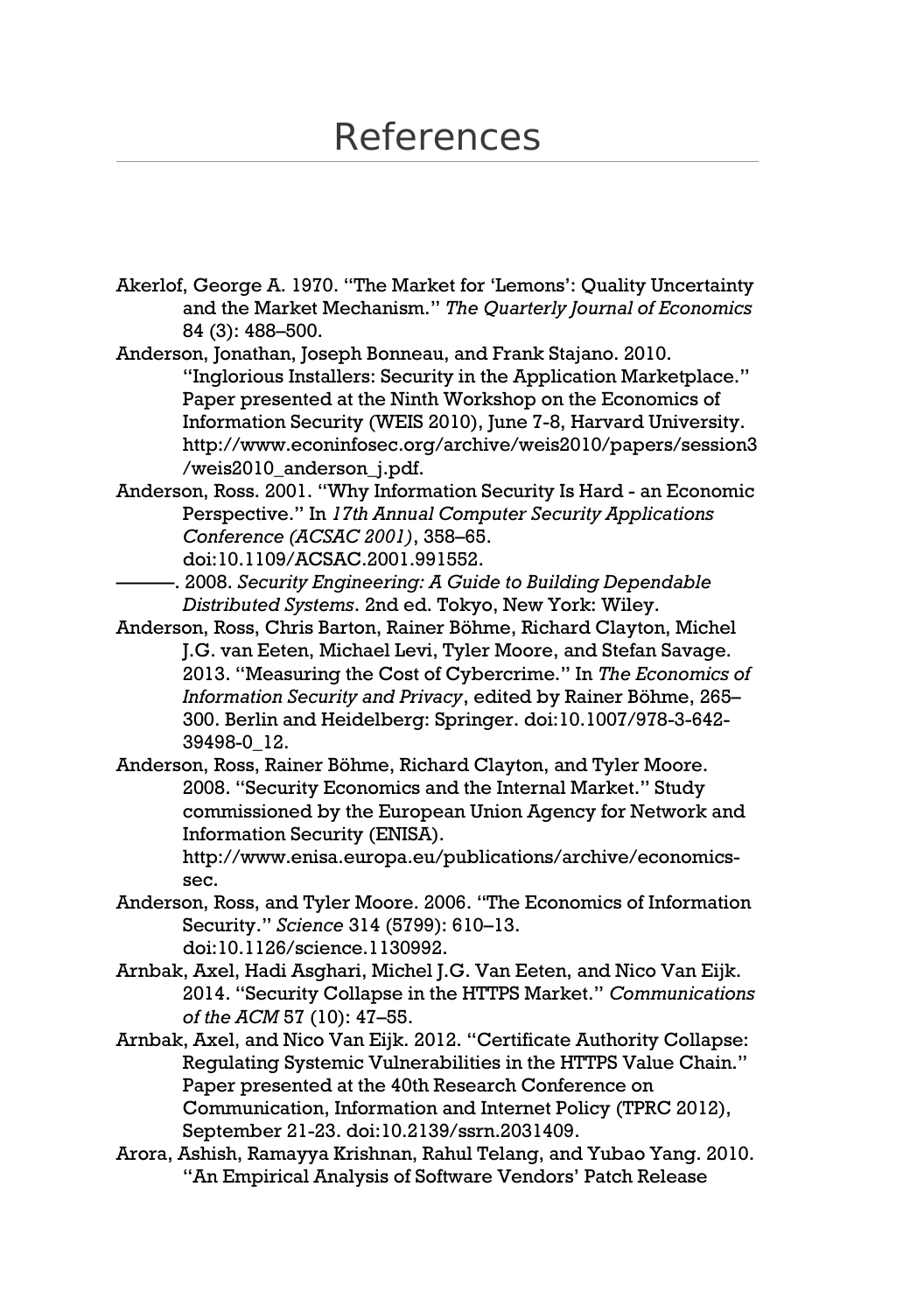Behavior: Impact of Vulnerability Disclosure." *Information Systems Research* 21 (1): 115–32. doi:10.1287/isre.1080.0226.

- August, Terrence, and Tunay I. Tunca. 2011. "Who Should Be Responsible for Software Security? A Comparative Analysis of Liability Policies in Network Environments." *Management Science* 57 (5): 934–59. doi:10.1287/mnsc.1100.1304.
- Böhme, Rainer. 2005. "Cyber-Insurance Revisited." Paper presented at the Fourth Workshop on the Economics of Information Security (WEIS 2005), Harvard University.

http://infosecon.net/workshop/pdf/15.pdf.

- ———. 2010. "Security Metrics and Security Investment Models." In *Advances in Information and Computer Security*, 10–24. Springer. doi:10.1007/978-3-642-16825-3\_2.
- Böhme, Rainer, and Tyler Moore. 2009. "The Iterated Weakest Link A Model of Adaptive Security Investment." Paper presented at the Eight Workshop on the Economics of Information Security (WEIS 2009), June 24-25, University College London. https://www.is.uni-muenster.de/security/publications/BM2009\_

IteratedWeakestLink\_WEIS.pdf.

Böhme, Rainer, and Galina Schwartz. 2010. "Modeling Cyber-Insurance: Towards a Unifying Framework." presented at the Ninth Workshop on the Economics of Information Security (WEIS 2010), June 7-8, Harvard University. http://www.icsi.berkeley.edu/pubs/networking/modelingcybe

r10.pdf.

- Bonneau, Joseph, Cormac Herley, Paul C Van Oorschot, and Frank Stajano. 2012. "The Quest to Replace Passwords: A Framework for Comparative Evaluation of Web Authentication Schemes." In *IEEE Symposium on Security and Privacy (SP) 2012*, 553–67. doi:10.1109/SP.2012.44.
- Bradbury, Danny. 2014. "Testing the Defences of Bulletproof Hosting Companies." *Network Security* 2014 (6): 8–12.
- Branscomb, Anne W. 1994. *Who Owns Information?: From Privacy to Public Access*. New York: Basic Books.
- Bravo-Lillo, C., L.F. Cranor, J.S. Downs, and S. Komanduri. 2011. "Bridging the Gap in Computer Security Warnings: A Mental Model Approach." *IEEE Security and Privacy* 9 (2): 18–26. doi:10.1109/MSP.2010.198.
- Brecht, Matthias, and Thomas Nowey. 2013. "A Closer Look at Information Security Costs." In *The Economics of Information Security and Privacy*, edited by Rainer Böhme, 3–24. Berlin and Heidelberg: Springer.
- Brown, Ian, and Christopher T. Marsden. 2013. *Regulating Code: Good Governance and Better Regulation in the Information Age*. Cambridge, MA: MIT Press.
- Camp, L Jean. 2013. "Beyond Usability: Security Interactions as Risk Perceptions." Paper presented at the Workshop on Risk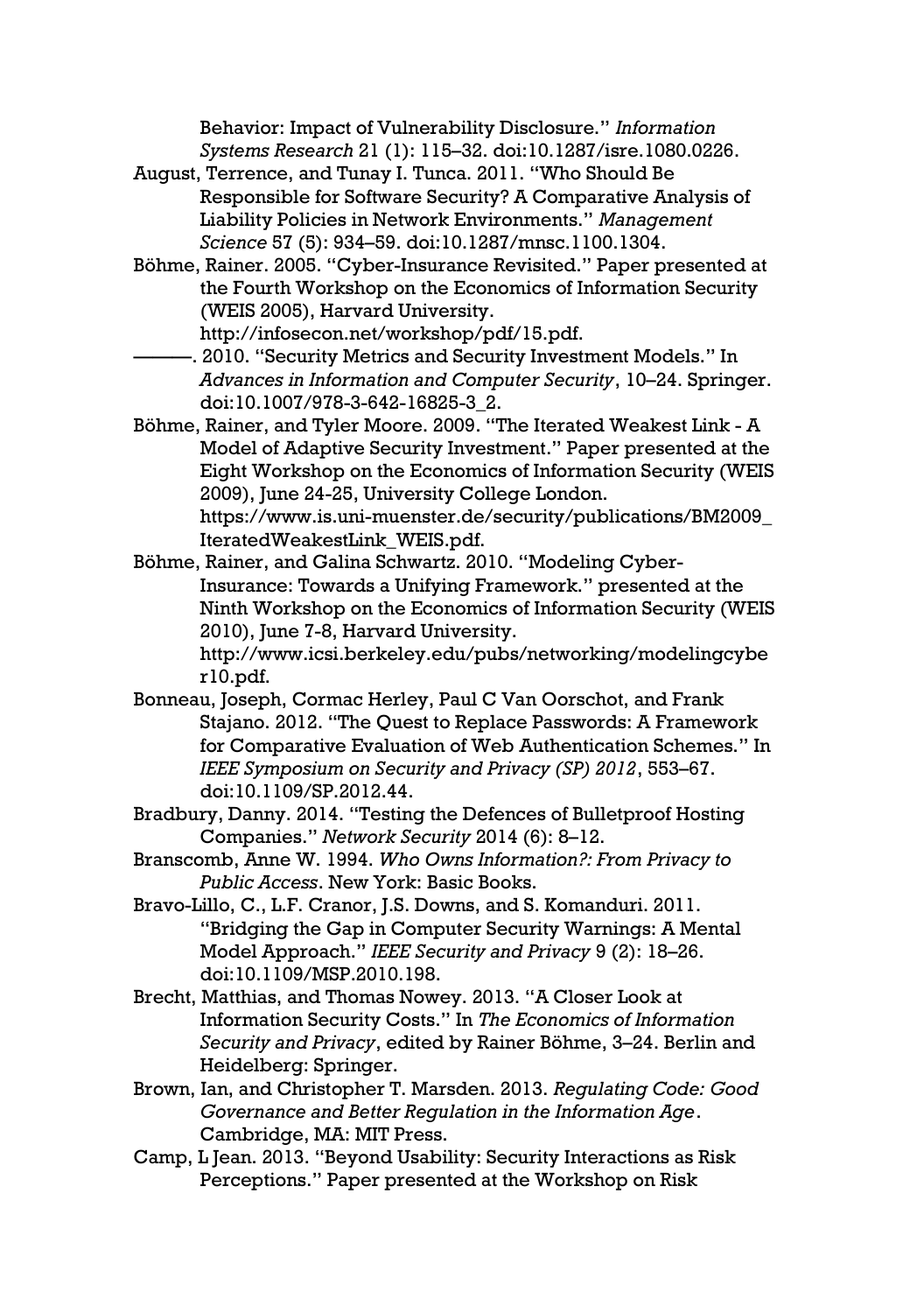Perception in IT Security and Privacy, Newcastle, UK. http://citeseerx.ist.psu.edu/viewdoc/download? doi=10.1.1.385.7530&rep=rep1&type=pdf.

- Canali, Davide, Davide Balzarotti, and Aurélien Francillon. 2013. "The Role of Web Hosting Providers in Detecting Compromised Websites." In *Proceedings of the 22nd International Conference on World Wide Web (WWW'13)*, 177–88. http://dl.acm.org/citation.cfm?id=2488388.2488405.
- Cavusoglu, Huseyin, Birendra Mishra, and Srinivasan Raghunathan. 2004. "A Model for Evaluating IT Security Investments." *Communications of the ACM* 47 (7): 87–92. doi:10.1145/1005817.1005828.
- Chen, Min, Varghese S. Jacob, Suresh Radhakrishnan, and Young U. Ryu. 2012. "The Effect of Fraud Investigation Cost on Pay-Per-Click Advertising." Paper presented at the Eleventh Workshop on the Economics of Information Security (WEIS 2012), June 25- 26, Berlin.

http://weis2012.econinfosec.org/papers/Chen\_WEIS2012.pdf.

- Christin, Nicolas. 2013. "Traveling the Silk Road: A Measurement Analysis of a Large Anonymous Online Marketplace." In *Proceedings of the 22nd International Conference on World Wide Web (WWW '13)*, 213–24. http://dl.acm.org/citation.cfm? id=2488388.2488408.
- Clayton, Richard. 2011. "Might Governments Clean-up Malware?" *Communication and Strategies*, no. 81: 87–104.
- Colander, David. 2005. "The Making of an Economist Redux." *The Journal of Economic Perspectives* 19 (1): 175–98.
- CSIS, and McAfee. 2014. "Net Losses: Estimating the Global Cost of Cybercrime." Accessed July 14, 2015. http://www.cyberriskinsuranceforum.com/sites/default/files/pi ctures/rp-economic-impact-cybercrime2.pdf.
- CVE. 2015. "Common Vulnerabilities and Exposures List Master Copy." Accessed July 7, 2015. https://cve.mitre.org/cve/cve.html.
- Davenport, Thomas H, and John C Beck. 2001. *The Attention Economy: Understanding the New Currency of Business*. Boston, MA: Harvard Business School Press.
- Demetz, Lukas, and Daniel Bachlechner. 2013. "To Invest or Not to Invest? Assessing the Economic Viability of a Policy and Security Configuration Management Tool." In *The Economics of Information Security and Privacy*, edited by Rainer Böhme, 25–47. Berlin and Heidelberg: Springer.
- Dredge, Stuart. 2015. "MySpace What Went Wrong: 'The Site Was a Massive Spaghetti-Ball Mess.'" *The Guardian*. March 6. http://www.theguardian.com/technology/2015/mar/06/myspac e-what-went-wrong-sean-percival-spotify.
- Durumeric, Zakir, James Kasten, Michael Bailey, and J Alex Halderman. 2013. "Analysis of the HTTPS Certificate Ecosystem." In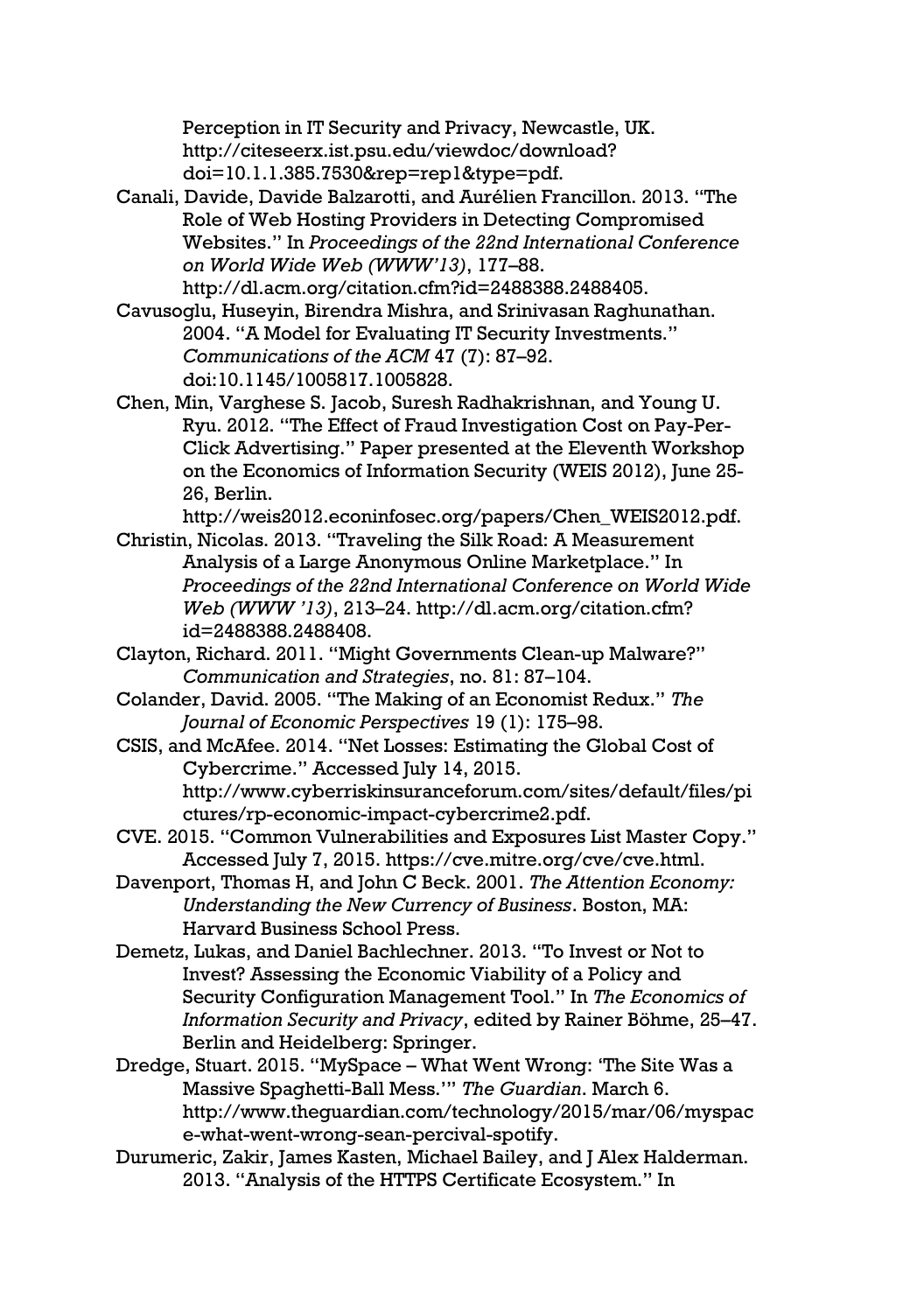*Proceedings of the 2013 Conference on Internet Measurement Conference (IMC '13)*, 291–304.

- Edelman, Benjamin. 2011. "Adverse Selection in Online 'trust' Certifications and Search Results." *Electronic Commerce Research and Applications* 10 (1): 17–25.
- Fershtman, Chaim, and Neil Gandal. 2012. "Migration to the Cloud Ecosystem: Ushering in a New Generation of Platform Competition." *CEPR Discussion Paper*, no. DP8907. http://ssrn.com/abstract=2034125.
- Financial Fraud Action UK. 2015. "Scams and Computer Viruses Contribute to Fraud Increases - Calls for National Awareness Campaign." http://www.financialfraudaction.org.uk/newsarticle.asp?genre=media&Article=2885.
- Florêncio, Dinei, and Cormac Herley. 2010. "Where Do Security Policies Come From?" In *Proceedings of the Sixth Symposium on Usable Privacy and Security (SOUPS '10)*, 10:1–10:14. http://doi.acm.org/10.1145/1837110.1837124.
- ———. 2013a. "Sex, Lies and Cyber-Crime Surveys." In *Economics of Information Security and Privacy III*, edited by Bruce Schneier, 35–53. New York: Springer. doi:10.1007/978-1-4614-1981-5\_3.
- ———. 2013b. "Where Do All the Attacks Go?" In *Economics of Information Security and Privacy III*, 13–33. Springer. doi:10.1007/978-1-4614-1981-5\_2.
- Fox-IT. 2012. "Black Tulip Report of the Investigation into the DigiNotar Certificate Authority Breach." Version 1.0. By Hans Hoogstraaten and Others. Fox-IT. http://www.rijksoverheid.nl/documenten-en-publicaties/rappo rten/2012/08/13/black-tulip-update.html.
- Franklin, Jason, Adrian Perrig, Vern Paxson, and Stefan Savage. 2007. "An Inquiry into the Nature and Causes of the Wealth of Internet Miscreants." In *Proceedings of the 14th ACM Conference on Computer and Communications Security (CCS '07)*, 375–88. doi:10.1145/1315245.1315292.
- Fryer, Huw, Roksana Moore, and Tim Chown. 2013. "On the Viability of Using Liability to Incentivise Internet Security." presented at the Twelfth Workshop on the Economics of Information Security (WEIS 2013), June 11-13, Georgetown University, Washington, DC.

http://weis2013.econinfosec.org/papers/FryerMooreChownWE IS2013.pdf.

Gaynor, Martin S., Muhammad Zia Hydari, and Rahul Telang. 2012. "Is Patient Data Better Protected in Competitive Healthcare Markets?" presented at the Eleventh Workshop on the Economics of Information Security (WEIS 2012), June 25-26, Berlin.

.

http://weis2012.econinfosec.org/papers/Gaynor\_WEIS2012.pdf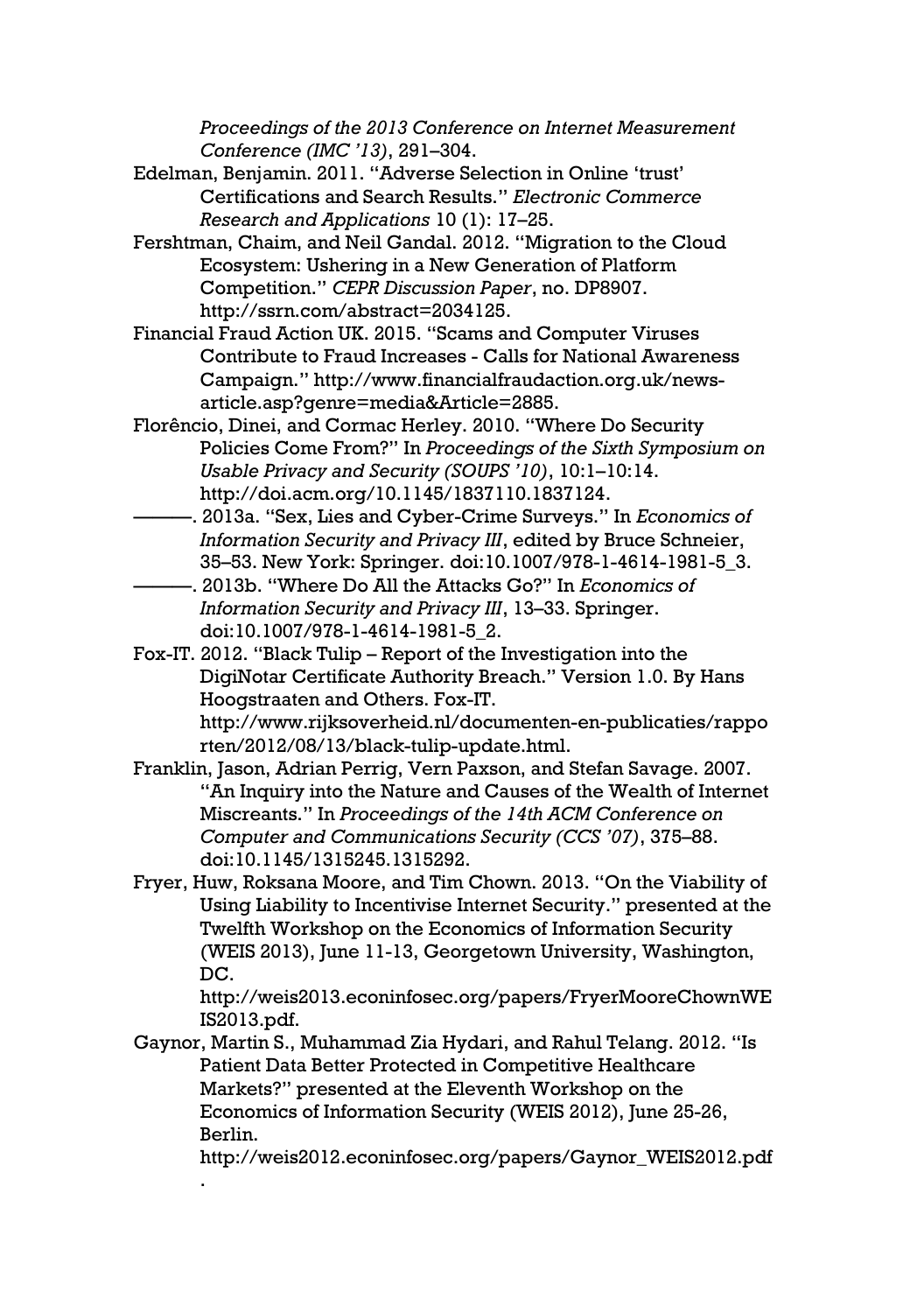- Geer, Daniel, Kevin Soo Hoo, and Andrew Jaquith. 2003. "Information Security: Why the Future Belongs to the Quants." *IEEE Security and Privacy* 1 (4): 24–32.
- Goldfarb, Avi, and Catherine Tucker. 2011. "Search Engine Advertising: Channel Substitution When Pricing Ads to Context." *Management Science* 57 (3): 458–70. doi:10.1287/mnsc.1100.1287.
- Goodin, Dan. 2009. "Superworm Seizes 9m PCs, 'Stunned' Researchers Say." *The Register*, January 16. http://www.theregister.co.uk/2009/01/16/9m\_downadup\_infect
- ions/. Gordon, Lawrence A, and Martin P Loeb. 2002. "The Economics of Information Security Investment." *ACM Transactions on Information and System Security (TISSEC)* 5 (4): 438–57.
- Gordon, Lawrence A., Martin P. Loeb, and Lei Zhou. 2011. "The Impact of Information Security Breaches: Has There Been a Downward Shift in Costs?" *Journal of Computer Security* 19 (1): 33–56.
- Gottinger, Hans-Werner. 2003. *Economies of Network Industries*. London: Routledge.

Graves, James, Alessandro Acquisti, and Nicolas Christin. 2014. "Should Payment Card Issuers Reissue Cards in Response to a Data Breach?" Paper presented at the Thirteenth Workshop on the Economics of Information Security (WEIS 2014), College Park, PA.

http://weis2014.econinfosec.org/papers/GravesAcquistiChristi n-WEIS2014.pdf.

- Groenewegen, John, ed. 2007. *Teaching Pluralism in Economics*. Cheltenham, UK and Northampton, USA: Edward Elgar Publishing.
- Grosse, Eric. 2012. "Security Warnings for Suspected State-Sponsored Attacks." *Google Online Security Blog*. June 5. http://googleonlinesecurity.blogspot.com/2012/06/securitywarnings-for-suspected-state.html.
- Herley, Cormac. 2009. "So Long, and No Thanks for the Externalities: The Rational Rejection of Security Advice by Users." In *Proceedings of the 2009 Workshop on New Security Paradigms Workshop (NSPW'09)*, 133–44.
- ———. 2012. "Why Do Nigerian Scammers Say They Are from Nigeria?" presented at the Eleventh Workshop on the Economics of Information Security (WEIS 2012), June 25-26, Berlin.

http://weis2012.econinfosec.org/papers/Herley\_WEIS2012.pdf. Herley, Cormac, and Dinei Florêncio. 2010. "Nobody Sells Gold for the

Price of Silver: Dishonesty, Uncertainty and the Underground Economy." In *Economics of Information Security and Privacy*, edited by Tyler Moore, David Pym, and Christos Ioannidis, 33– 53. New York: Springer US. doi:10.1007/978-1-4419-6967-5\_3.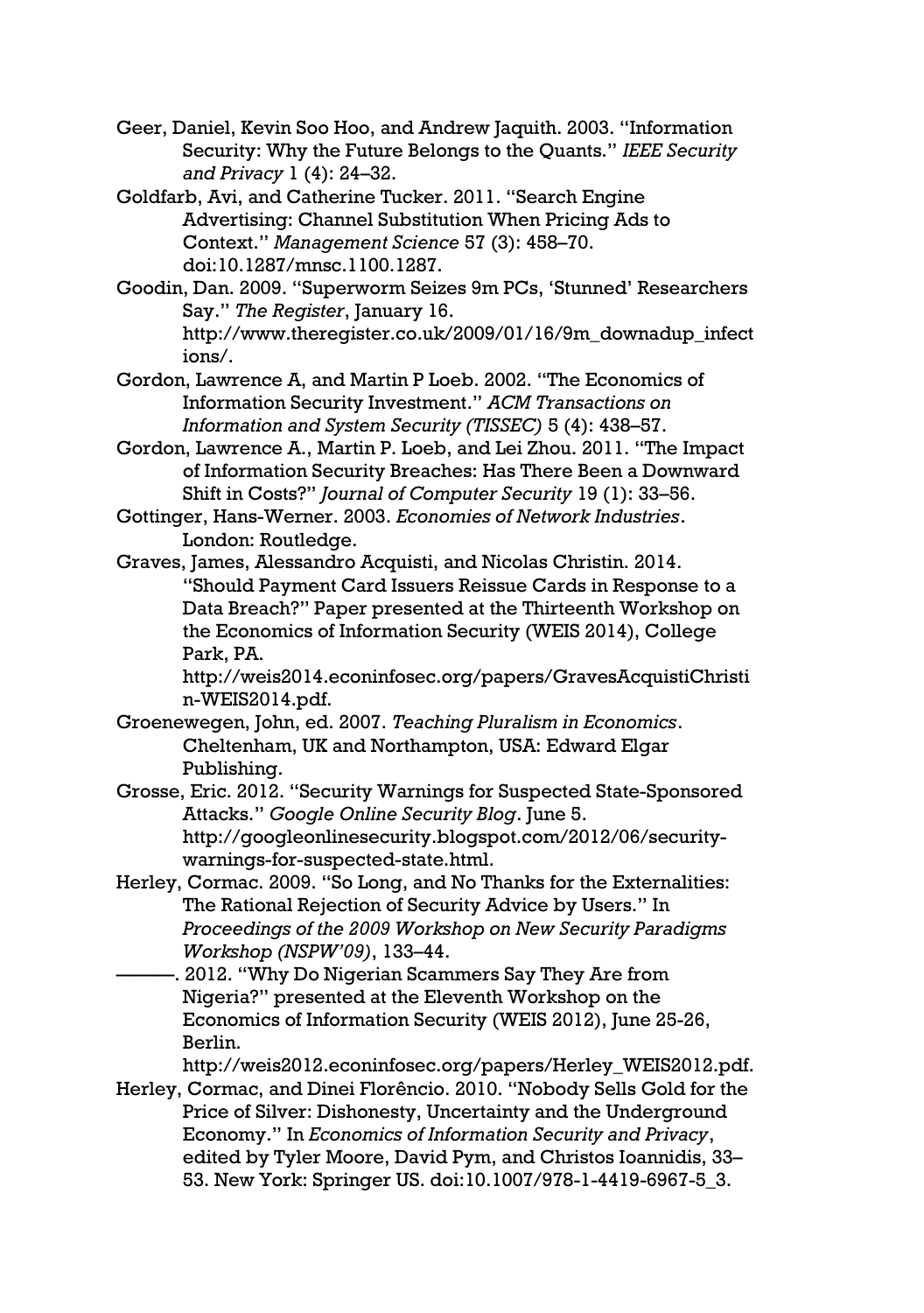- Hofmann, Jeanette. 2010. "The Libertarian Origins of Cybercrime: Unintended Side-Effects of a Political Utopia." *London School of Economics Discussion Paper*, no. 62. http://ssrn.com/abstract=1710773.62.
- Hofmeyr, Steven, Tyler Moore, Stephanie Forrest, Benjamin Edwards, and George Stelle. 2013. "Modeling Internet-Scale Policies for Cleaning up Malware." In *Economics of Information Security and Privacy III*, edited by Bruce Schneier, 149–70. New York: Springer. doi:10.1007/978-1-4614-1981-5\_7.
- Ioannidis, Christos, David Pym, and Julian Williams. 2013a. "Fixed Costs, Investment Rigidities, and Risk Aversion in Information Security: A Utility-Theoretic Approach." In *Economics of Information Security and Privacy III*, edited by Bruce Schneier, 171–91. New York: Springer.
- ———. 2013b. "Sustainability in Information Stewardship." presented at the Twelfth Workshop on the Economics of Information Security (WEIS 2013), June 11-13, Georgetown University, Washington, DC.

http://weis2013.econinfosec.org/papers/IoannidisPymWilliams WEIS2013.pdf.

- Kanich, Chris, Christian Kreibich, Kirill Levchenko, Brandon Enright, Geoffrey M. Voelker, Vern Paxson, and Stefan Savage. 2008. "Spamalytics: An Empirical Analysis of Spam Marketing Conversion." In *Proceedings of the 15th ACM Conference on Computer and Communications Security (CCS '08)*, 3–14. http://dl.acm.org/citation.cfm?id=1455774.
- Kelley, Timothy, and L. Jean Camp. 2012. "Online Promiscuity: Prophylactic Patching and the Spread of Computer Transmitted Infections." presented at the Eleventh Workshop on the Economics of Information Security (WEIS 2012), June 25-26, Berlin.

http://weis2012.econinfosec.org/papers/Kelley\_WEIS2012.pdf.

- Kramer, Adam D. I., Jamie E. Guillory, and Jeffrey T. Hancock. 2014. "Experimental Evidence of Massive-Scale Emotional Contagion through Social Networks." *Proceedings of the National Academy of Sciences* 111 (24): 8788–90. doi:10.1073/pnas.1320040111.
- Krebs, Brian. 2011. "72M USD Scareware Ring Used Conficker Worm." *Krebs on Security Blog*. June 23. http://krebsonsecurity.com/2011/06/72m-scareware-ring-usedconficker-worm/.
- Kunreuther, Howard, and Geoffrey Heal. 2003. "Interdependent Security." *Journal of Risk and Uncertainty* 26 (2-3): 231–49.
- Kwon, Juhee, and M. Eric Johnson. 2011. "An Organizational Learning Perspective on Proactive vs. Reactive Investment in Information Security." presented at the Tenth Workshop on the Economics of Information Security (WEIS 2011), June 14-15, George Mason University, Fairfax, VA.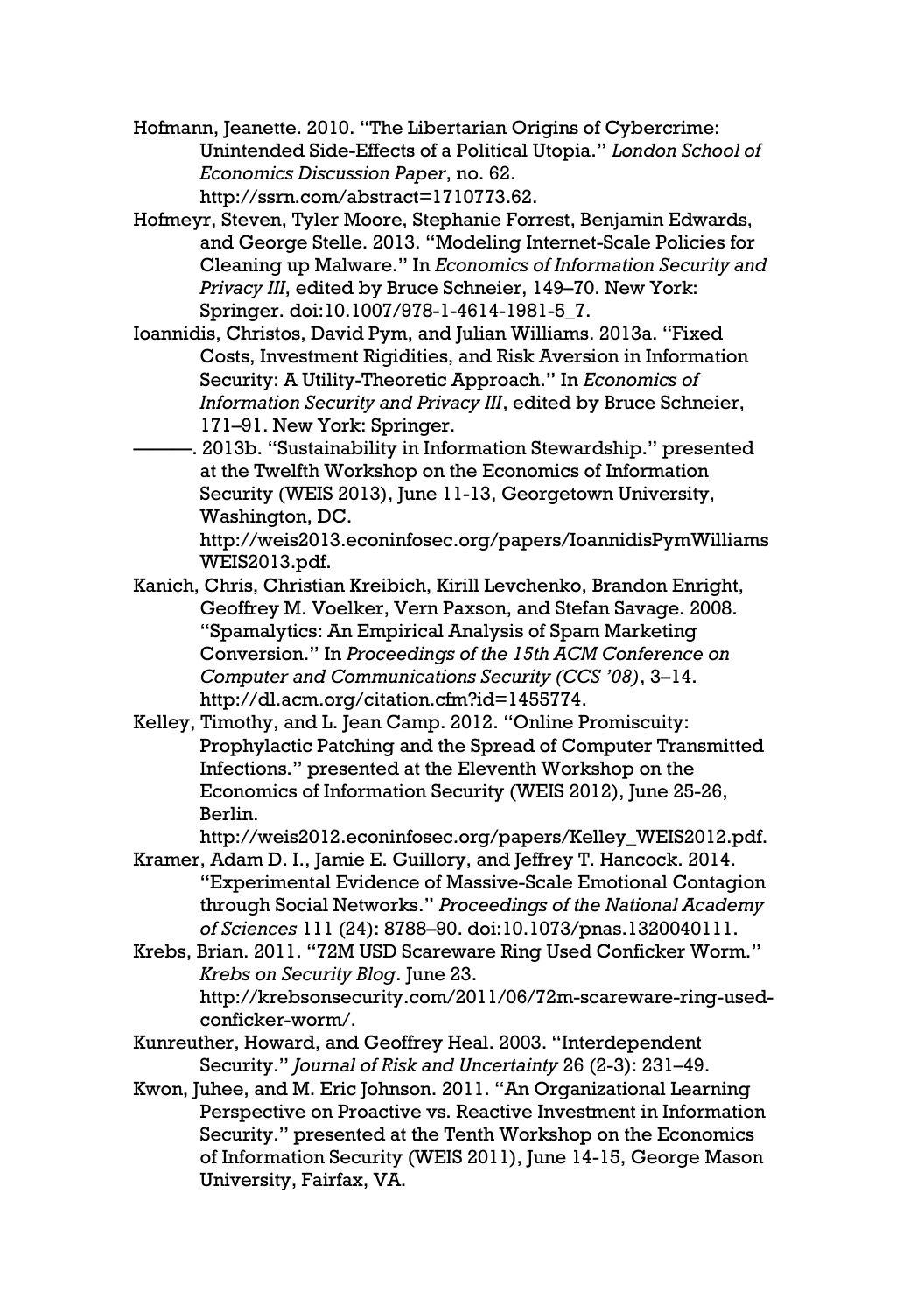http://weis2011.econinfosec.org/papers/An%20Organizational %20Learning%20Perspective%20on%20Proactive%20vs. %20Rea.pdf.

- ———. 2013. "Healthcare Security Strategies for Regulatory Compliance and Data Security." In *46th Hawaii International Conference on System Sciences (HICSS 2013)*, 3972–81. http://ieeexplore.ieee.org/xpls/abs\_all.jsp? arnumber=6480324.
- Landau, Susan, and Tyler Moore. 2012. "Economic Tussles in Federated Identity Management." *First Monday* 17 (10). http://uncommonculture.org/ojs/index.php/fm/article/view/42 54.
- Lessig, Lawrence. 1999. *Code and Other Laws of Cyberspace*. New York: Basic books.
- Levchenko, K., A. Pitsillidis, N. Chachra, B. Enright, M. Felegyhazi, C. Grier, T. Halvorson, et al. 2011. "Click Trajectories: End-to-End Analysis of the Spam Value Chain." In *IEEE Symposium on Security and Privacy (SP) 2011*, 431–46. doi:10.1109/SP.2011.24.
- Lewis, James Andrew. 2005. "Aux Armes, Citoyens: Cyber Security and Regulation in the United States." *Telecommunications Policy* 29 (11): 821–30. doi:10.1016/j.telpol.2005.06.009.
- Liu, He, Kirill Levchenko, Márk Félegyházi, Christian Kreibich, Gregor Maier, Geoffrey M Voelker, and Stefan Savage. 2011. "On the Effects of Registrar Level Intervention." In *Proc. of the 4th USENIX Workshop on Large-Scale Exploits and Emergent Threats (LEET '11)*.

https://www.usenix.org/legacy/event/leet11/tech/full\_papers/ Liu.pdf.

- Miller, Amalia R., and Catherine E. Tucker. 2011. "Encryption and the Loss of Patient Data." *Journal of Policy Analysis and Management* 30 (3): 534–56. doi:10.1002/pam.20590.
- Moore, Tyler, and Ross Anderson. 2012. "Internet Security." In *Oxford Handbook on the Digital Economy*, edited by Martin Peitz and Joel Waldfogel, 572–99. Oxford: Oxford University Press. https://spqr.eecs.umich.edu/courses/cs660sp11/papers/moore -anderson-infoeconsurvey2011.pdf.
- Moore, Tyler, and Richard Clayton. 2007. "Examining the Impact of Website Take-down on Phishing." In *Proceedings of the Anti-Phishing Working Groups 2nd Annual eCrime Researchers Summit (eCrime '07)*, 1–13.
- Moore, Tyler, Richard Clayton, and Ross Anderson. 2009. "The Economics of Online Crime." *Journal of Economic Perspectives* 23 (3): 3–20.
- Musgrave, Richard A., and Peggy B. Musgrave. 1973. *Public Finance in Theory and Practice*. New York: McGraw-Hill.
- Nieuwesteeg, Bernold F.H. 2013. "The Legal Position and Societal Effects of Security Breach Notification Laws." Master Thesis,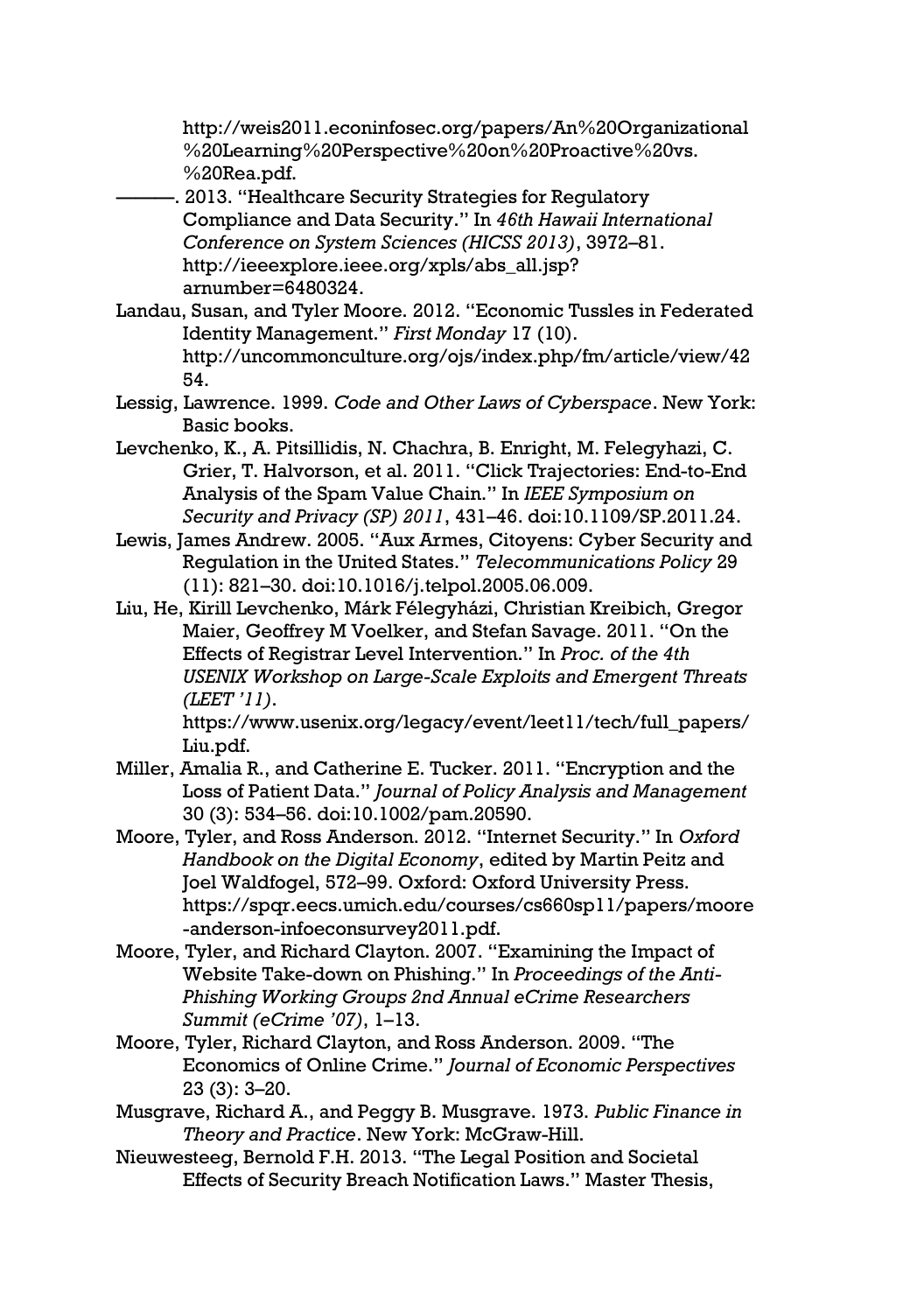Delft University of Technology.

http://repository.tudelft.nl/view/ir/uuid:38d4fa0e-8a3a-4216- 9044-e8507a60ed66/.

- Noam, Eli. 2009. *Media Ownership and Concentration in America*. New York: Oxford University Press.
- OECD. 2012. "Proactive Policy Measures by Internet Service Providers against Botnets." OECD Digital Economy Papers 199. Paris: OECD Publishing. doi:10.1787/5k98tq42t18w-en.
- Perset, Karine. 2010. "The Economic and Social Role of Internet Intermediaries." 171. OECD Digital Economy Papers. Paris: OECD Publishing. doi:10.1787/5kmh79zzs8vb-en.
- Pfleeger, S.L., and R.K. Cunningham. 2010. "Why Measuring Security Is Hard." *IEEE Security and Privacy* 8 (4): 46–54. doi:10.1109/MSP.2010.60.
- Ransbotham, Sam, and Sabyasachi Mitra. 2013. "The Impact of Immediate Disclosure on Attack Diffusion and Volume." In *Economics of Information Security and Privacy III*, edited by Bruce Schneier, 1–12. New York: Springer. doi:10.1007/978-1-4614- 1981-5\_1.
- Riccardi, Marco, Roberto Di Pietro, Marta Palanques, and Jorge Aguilà Vila. 2013. "Titans' Revenge: Detecting Zeus via Its Own Flaws." *Botnet Activity: Analysis, Detection and Shutdown*, Special Issue, Computer Networks, 57 (2): 422–35. doi:10.1016/j.comnet.2012.06.023.
- Romanosky, Sasha, Rahul Telang, and Alessandro Acquisti. 2011. "Do Data Breach Disclosure Laws Reduce Identity Theft?" *Journal of Policy Analysis and Management* 30 (2): 256–86. doi:10.1002/pam.20567.
- Rosen, Harvey S. 2004. "Public Finance." In *The Encyclopedia of Public Choice*, edited by Charles Rowley and Friedrich Schneider, 252–61. Dordrecht: Kluwer Academic Publishers.
- Rysman, Marc. 2009. "The Economics of Two-Sided Markets." *The Journal of Economic Perspectives* 23 (3): 125–43.
- Schneier, Bruce. 2004. "Hacking the Business Climate for Network Security." *Computer* 37 (4): 87–89. doi:10.1109/MC.2004.1297316.
	- ———. 2007. "A Security Market for Lemons." *Schneier on Security Blog*. April 19.

https://www.schneier.com/blog/archives/2007/04/a\_security\_ mark.html.

- ———. 2012. "When It Comes to Security, We're Back to Feudalism." *Schneier on Security Blog*. November 26. https://www.schneier.com/essays/archives/2012/11/when\_it\_c omes\_to\_sec.html.
- Shapiro, Carl, and Hal R. Varian. 1998. *Information Rules: A Strategic Guide to the Network Economy*. Boston, MA: Harvard Business School Press.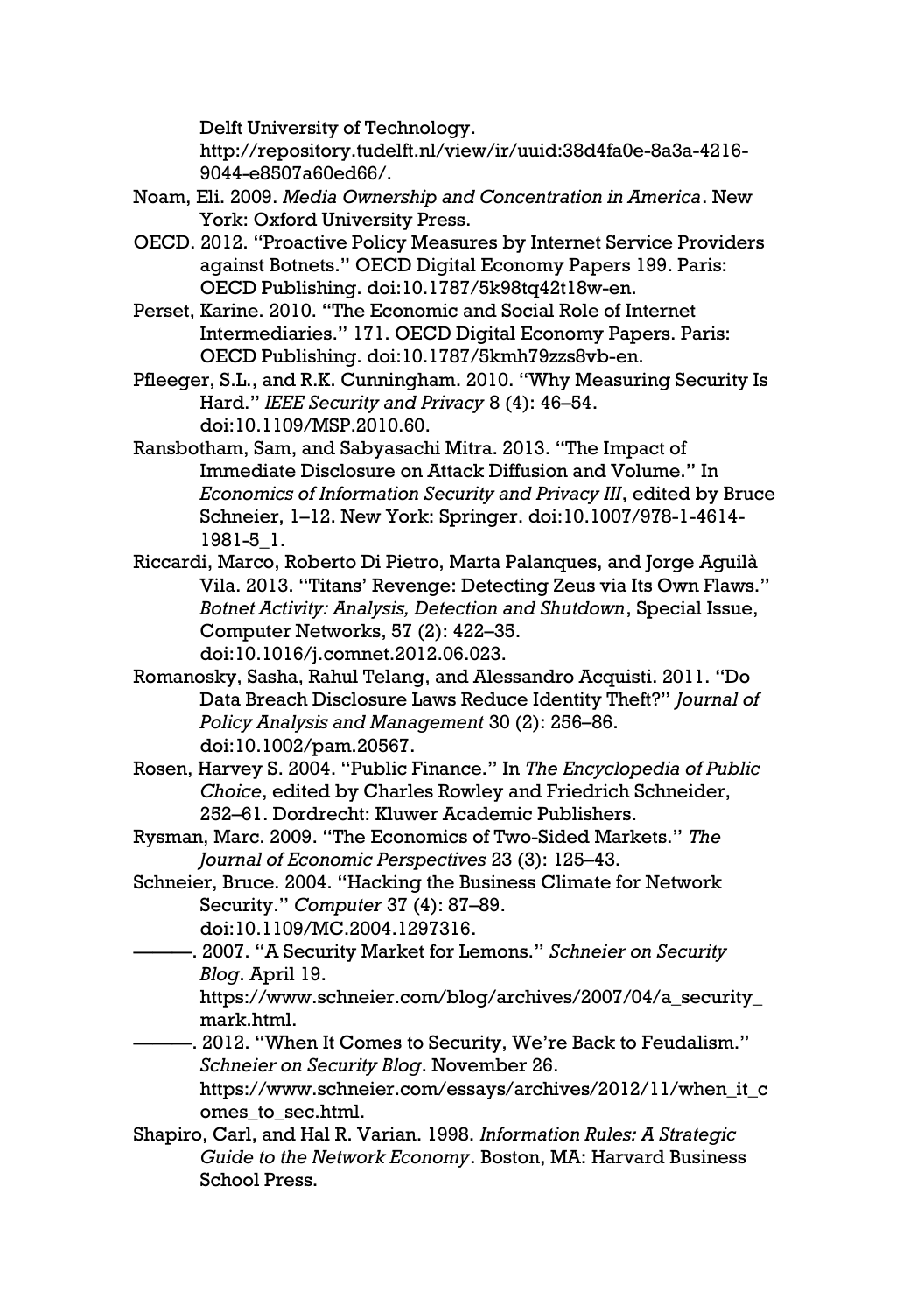- Shetty, Nikhil, Galina Schwartz, Mark Felegyhazi, and Jean Walrand. 2010. "Competitive Cyber-Insurance and Internet Security." In *Economics of Information Security and Privacy*, edited by Tyler Moore, David Pym, and Christos Ioannidis, 229–47. New York: Springer US. doi:10.1007/978-1-4419-6967-5\_12.
- Shim, W. 2006. "Interdependent Risk and Cyber Security: An Analysis of Security Investment and Cyber Insurance." PhD diss, East Lansing, MI: Michigan State University.
- Singer, Peter W, and Allan Friedman. 2013. *Cybersecurity: What Everyone Needs to Know*. Oxford: Oxford University Press.
- Soghoian, Christopher, and Sid Stamm. 2012. "Certified Lies: Detecting and Defeating Government Interception Attacks against SSL." In *Financial Cryptography and Data Security*, edited by George Danezis, 250–59. Lecture Notes in Computer Science 7035. Berlin and Heidelberg: Springer. doi:10.1007/978-3-642-27576- 0\_20.
- Stajano, Frank, and Paul Wilson. 2011. "Understanding Scam Victims: Seven Principles for Systems Security." *Communications of the ACM* 54 (3): 70–75. doi:10.1145/1897852.1897872.
- Stone-Gross, Brett, Ryan Abman, Richard A. Kemmerer, Christopher Kruegel, Douglas G. Steigerwald, and Giovanni Vigna. 2013. "The Underground Economy of Fake Antivirus Software." In *Economics of Information Security and Privacy III*, edited by Bruce Schneier, 55–78. New York: Springer. doi:10.1007/978-1-4614- 1981-5\_4.
- Stone-Gross, Brett, Christopher Kruegel, Kevin Almeroth, Andreas Moser, and Engin Kirda. 2009. "Fire: Finding Rogue Networks." In *Anual Computer Security Applications Conference 2009 (ACSAC '09)*, 231–40.
- Sullivan, Kevin. 2012. "The Internet Health Model for Cybersecurity." New York: EastWest Institute.

http://www.ewi.info/idea/internet-health-model-cybersecurity.

Sunshine, Joshua, Serge Egelman, Hazim Almuhimedi, Neha Atri, and Lorrie Faith Cranor. 2009. "Crying Wolf: An Empirical Study of SSL Warning Effectiveness." In *18th USENIX Security Symposium (Security '09)*, 399–416.

http://static.usenix.org/legacy/events/sec09/tech/full\_papers/s ec09\_browser.pdf.

- Symantec. 2015. "Internet Security Threat Report Volume 20." Symantec. https://know.elq.symantec.com/LP=1542.
- Tang, Qian, Leigh Linden, John S. Quarterman, and Andrew B. Whinston. 2013. "Improving Internet Security Through Social Information and Social Comparison: A Field Quasi-Experiment." presented at the Twelfth Workshop on the Economics of Information Security (WEIS 2013), June 11-13, Georgetown University, Washington, DC.

http://weis2013.econinfosec.org/papers/TangWEIS2013.pdf.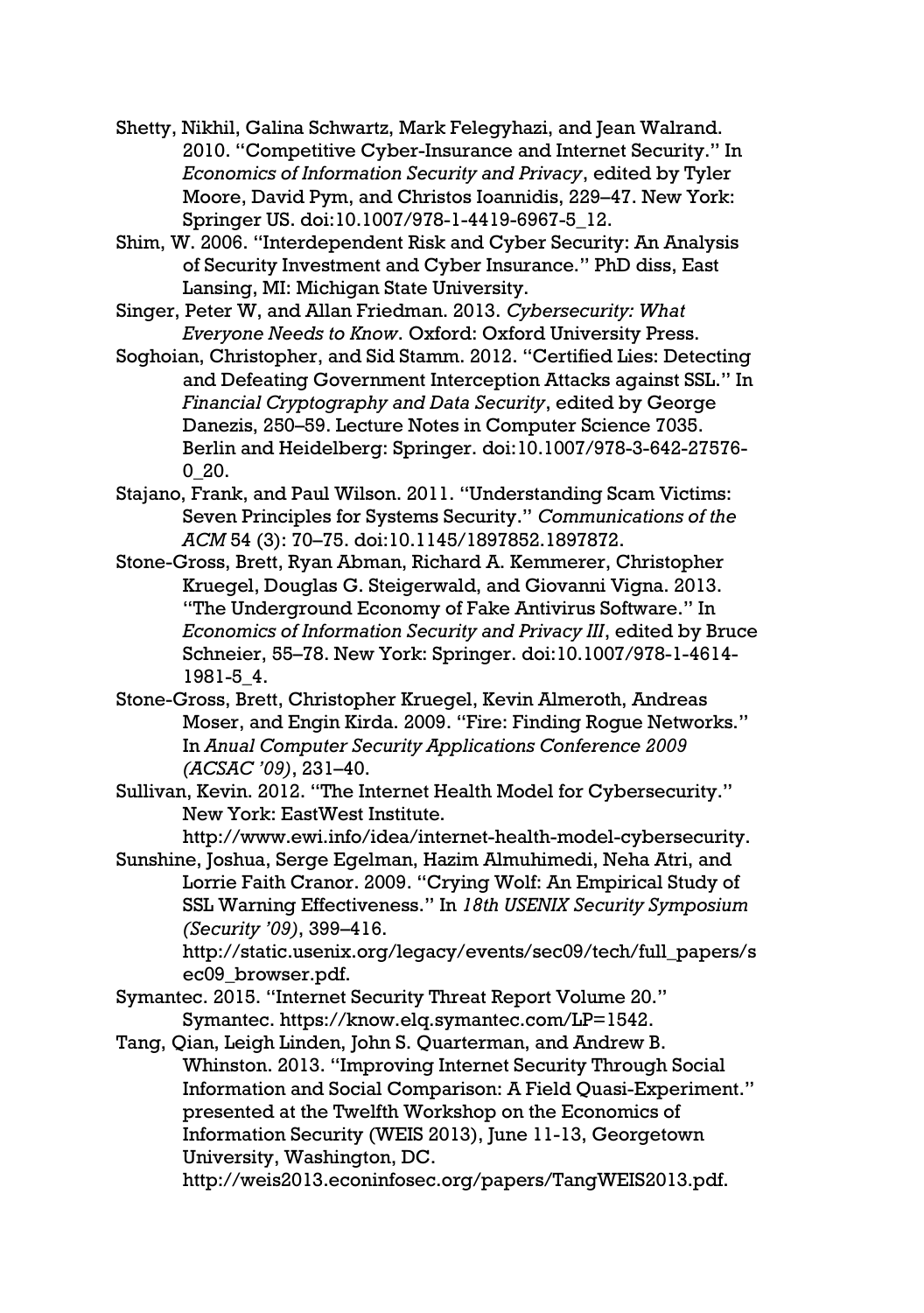- Thomas, Kurt, Danny Yuxing Huang, David Wang, Elie Bursztein, Chris Grier, Tom Holt, Christopher Kruegel, Damon McCoy, Stefan Savage, and Giovanni Vigna. 2015. "Framing Dependencies Introduced by Underground Commoditization." Paper presented at the Fourteenth Workshop on the Economics of Information Security (WEIS 2015), June 22-23, Delft University of Technology, The Netherlands. http://weis2015.econinfosec.org/ papers/WEIS\_2015\_thomas.pdf.
- Thomas, Russell Cameron, Marcin Antkiewicz, Patrick Florer, Suzanne Widup, and Matthew Woodyard. 2013. "How Bad Is It? A Branching Activity Model to Estimate the Impact of Information Security Breaches (March 11, 2013)." *SSRN*. doi:10.2139/ssrn.2233075.
- Van Eeten, Michel J.G., and Johannes M. Bauer. 2008. "Economics of Malware: Security Decisions, Incentives and Externalities." 2008/1. OECD Science, Technology and Industry Working Papers. Paris: OECD Publishing.
	- ———. 2009. "Emerging Threats to Internet Security: Incentives, Externalities and Policy Implications." *Journal of Contingencies and Crisis Management* 17 (4): 221–32.
- ———. 2013. "Enhancing Incentives for Internet Security." In *Research Handbook on Governance of the Internet*, edited by Ian Brown, 445–84. Cheltenham and Northampton: Edward Elgar.
- Van Eeten, Michel J.G., Johannes M. Bauer, Hadi Asghari, and Shirin Tabatabaie. 2010. "The Role of Internet Service Providers in Botnet Mitigation: An Empirical Analysis Based on Spam Data." 2010/05. OECD Science, Technology and Industry Working Papers. Paris: OECD Publishing. doi:10.1787/5km4k7m9n3vjen.
- Van Eeten, Michel J.G., Johannes M. Bauer, and Shirin Tabatabaie. 2009. "Damages from Internet Security Incidents: A Framework and Toolkit for Assessing the Economic Costs of Security Breaches." Report for the Independent Post and Telecommunications Authority (OPTA, Now ACM). The Hague: OPTA. https://www.acm.nl/nl/download/publicatie/?id=9923.
- Van Eeten, Michel J.G., and Milton L. Mueller. 2012. "Where Is the Governance in Internet Governance?" *New Media & Society* 5 (5): 720–36.
- Vasek, Marie, and Tyler Moore. 2012. "Do Malware Reports Expedite Cleanup? An Experimental Study." In *5th Workshop on Cyber Security Experimentation and Test (CSET '12)*. https://www.usenix.org/system/files/conference/cset12/cset12 -final20.pdf.
- Vratonjic, Nevena, Julien Freudiger, Vincent Bindschaedler, and Jean-Pierre Hubaux. 2013. "The Inconvenient Truth about Web Certificates." In *Economics of Information Security and Privacy III*,